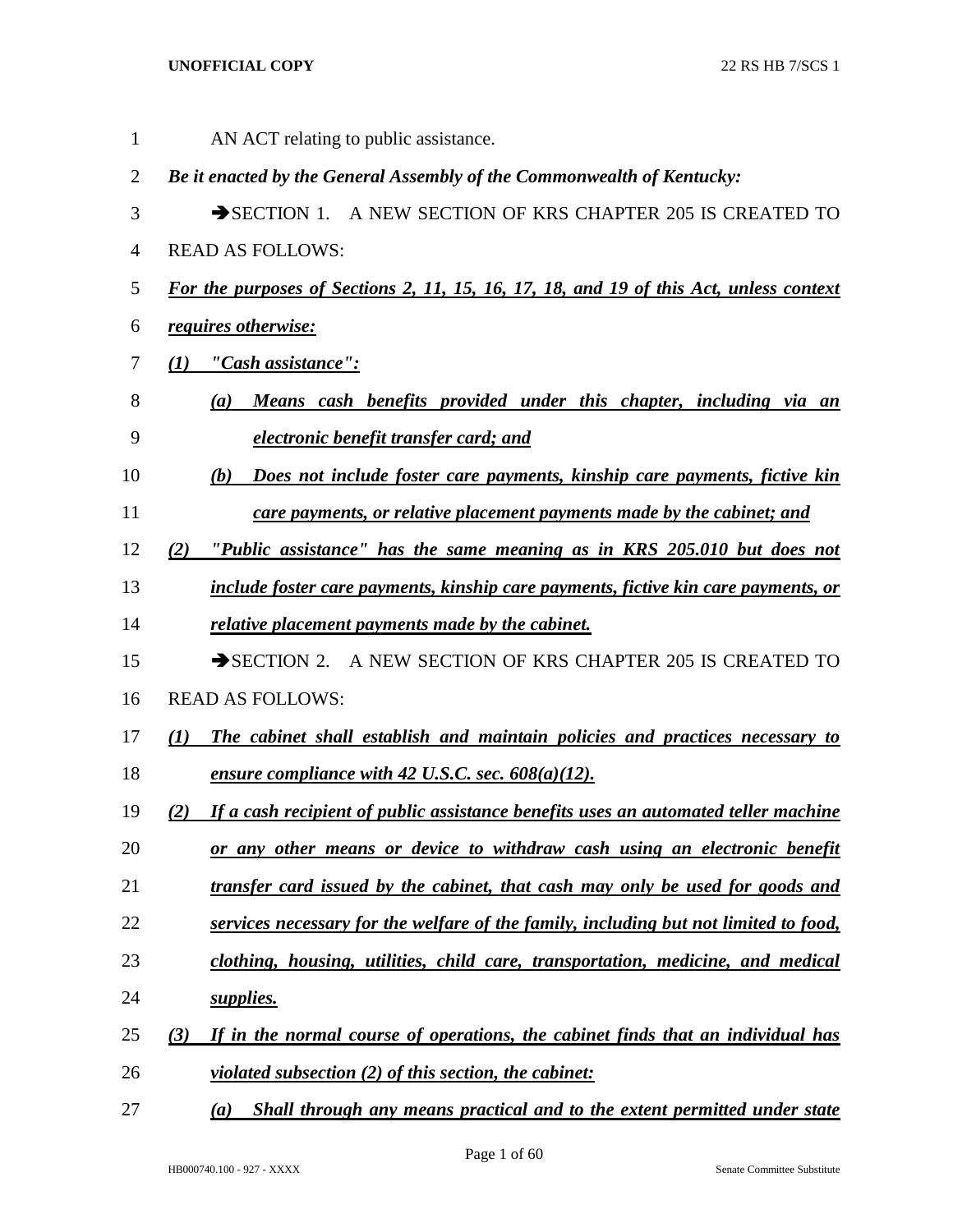| 1              |            | and federal law, including but not limited to garnishment of future cash          |
|----------------|------------|-----------------------------------------------------------------------------------|
| $\overline{2}$ |            | assistance benefits, seek recoupment from the individual of any funds used        |
| 3              |            | in violation of subsection (2) of this sections; and                              |
| 4              | <b>(b)</b> | May:                                                                              |
| 5              |            | <b>Impose a fine on the individual in an amount not to exceed five</b>            |
| 6              |            | <b>hundred dollars (\$500);</b>                                                   |
| 7              |            | Upon the first violation, disqualify the individual from receiving<br>2.          |
| 8              |            | <i>public assistance benefits by means of a direct cash payment or an</i>         |
| 9              |            | <i>electronic benefits transfer card for not more than one (1) month;</i>         |
| 10             |            | Upon the second violation, disqualify the individual from receiving<br>3.         |
| 11             |            | <i>public assistance benefits by means of a direct cash payment or an</i>         |
| 12             |            | <u>electronic benefits transfer card for not more than three (3) months;</u>      |
| 13             |            | and                                                                               |
| 14             |            | Upon the third violation, disqualify the individual from receiving                |
| 15             |            | <i>public assistance benefits by means of a direct cash payment or an</i>         |
| 16             |            | <i>electronic benefits transfer card for not more than one (1) year.</i>          |
| 17             | (4)        | The cabinet shall:                                                                |
| 18             | (a)        | <b>Through any means practical, inform all applicants for and cash recipients</b> |
| 19             |            | of public assistance benefits of the restrictions and sanctions contained in      |
| 20             |            | this section;                                                                     |
| 21             | (b)        | Investigate cases in which it believes cash benefits may be being used in         |
| 22             |            | <i>violation of subsection <math>(2)</math> of this section; and</i>              |
| 23             | (c)        | Within ninety (90) days after the effective date of this Act, promulgate          |
| 24             |            | administrative regulations in accordance with KRS Chapter 13A necessary           |
| 25             |            | to administer this section.                                                       |
| 26             |            | SECTION 3. A NEW SECTION OF KRS CHAPTER 205 IS CREATED TO                         |
| 27             |            | <b>READ AS FOLLOWS:</b>                                                           |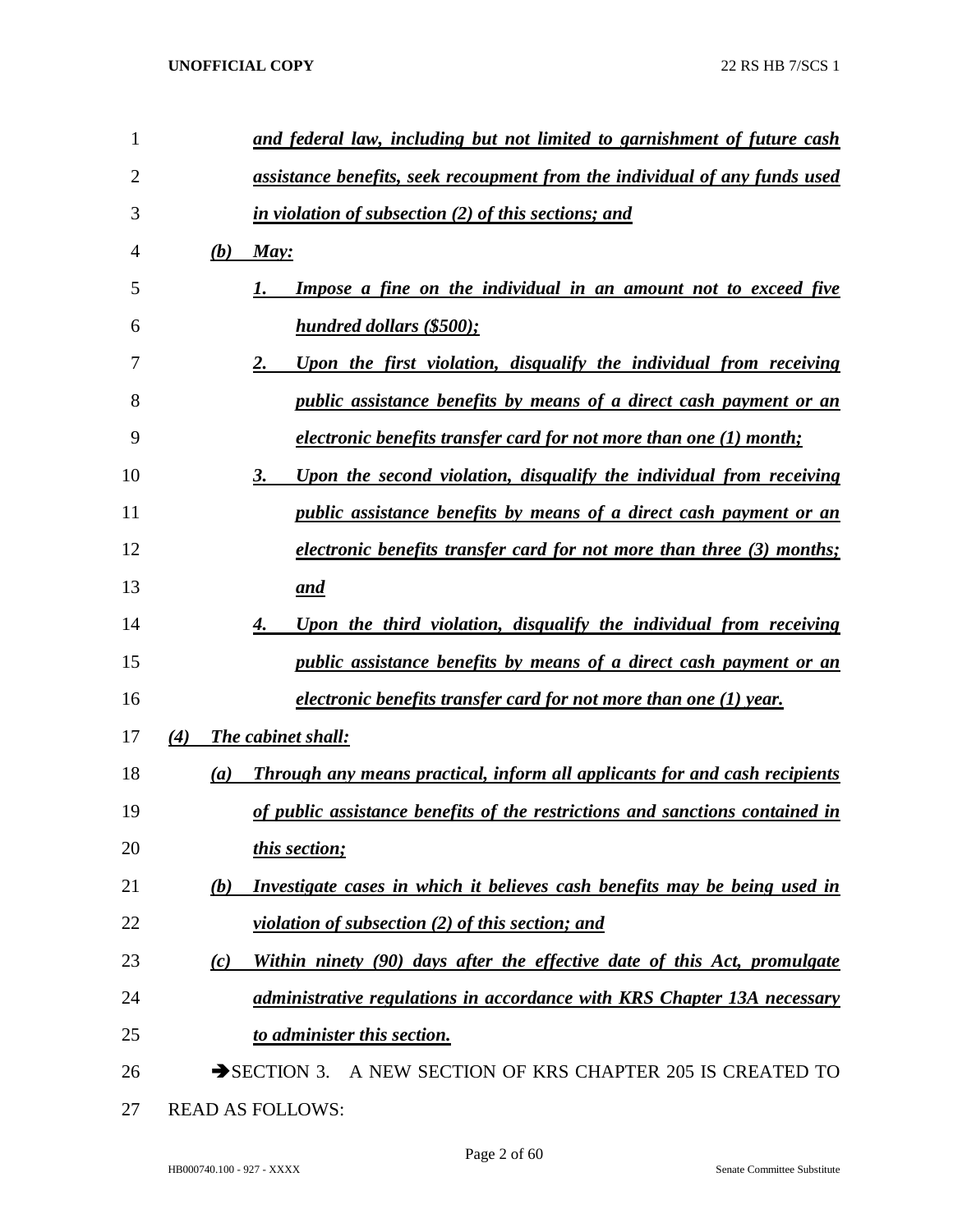| 1  | The General Assembly hereby affirms the mission of the Supplemental Nutrition<br>(1)  |
|----|---------------------------------------------------------------------------------------|
| 2  | Assistance Program, formerly known as the federal food stamp program, to              |
| 3  | supplement the food budgets of needy families so that they can purchase healthy       |
| 4  | food and move toward self-sufficiency. To that end, the General Assembly              |
| 5  | recommends that Supplemental Nutrition Assistance Program beneficiaries use           |
| 6  | their monthly benefits to purchase healthy foods.                                     |
| 7  | The cabinet shall coordinate with the Department of Agriculture to provide<br>(2)     |
| 8  | support to expand access by Supplemental Nutrition Assistance Program                 |
| 9  | <b>beneficiaries to farmers' markets across the Commonwealth.</b>                     |
| 10 | A NEW SECTION OF KRS CHAPTER 205 IS CREATED TO<br>$\rightarrow$ SECTION 4.            |
| 11 | <b>READ AS FOLLOWS:</b>                                                               |
| 12 | In order to improve access to the Supplemental Nutrition Assistance Program, reduce   |
| 13 | administrative costs associated with the program, and enhance program integrity, the  |
| 14 | cabinet shall:                                                                        |
| 15 | Within one hundred eighty (180) days after the effective date of this Act:<br>(I)     |
| 16 | Establish a transitional benefit alternative as described in 7 C.F.R. secs.<br>(a)    |
| 17 | 273.26 to 273.32;                                                                     |
| 18 | Request a waiver from the United States Department of Agriculture to<br>(b)           |
| 19 | <i>implement:</i>                                                                     |
| 20 | <b>An Elderly Simplified Application Project for individuals who have no</b><br>1.    |
| 21 | earned income and who are over sixty (60) years of age or who are                     |
| 22 | disabled; and                                                                         |
| 23 | A standard medical deduction waiver for individuals who are over<br><u>2.</u>         |
| 24 | sixty (60) years of age or are disabled;                                              |
| 25 | <b>Establish procedures to allow Supplemental Nutrition Assistance Program</b><br>(c) |
| 26 | <b>beneficiaries to recertify eligibility online;</b>                                 |
| 27 | To the extent permitted under federal law, develop and implement an online<br>(d)     |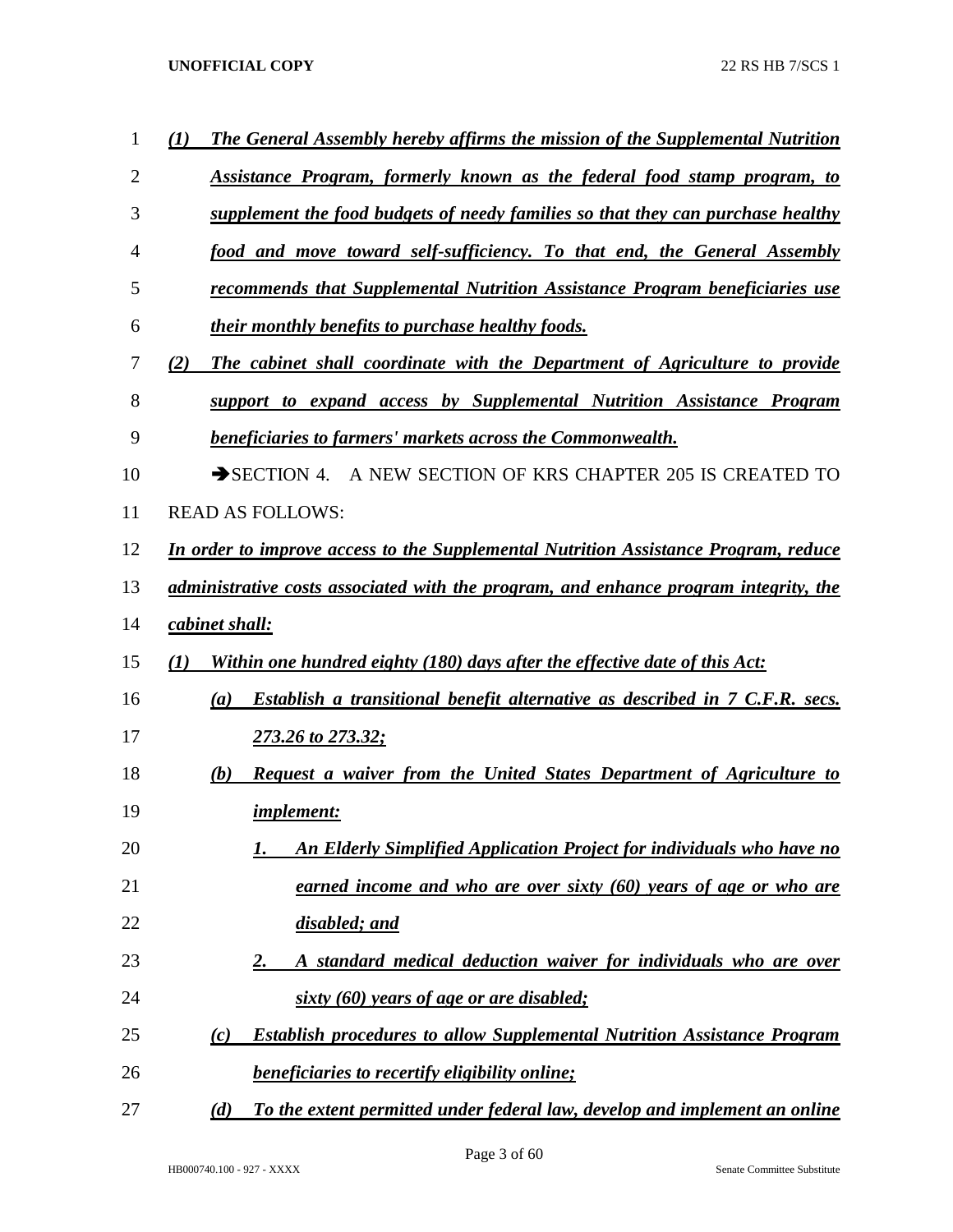| 1              | <u>employment and training program, as defined in 7 U.S.C. sec. 2015(d)(4),</u>             |
|----------------|---------------------------------------------------------------------------------------------|
| $\overline{2}$ | for any individual that is subject to work requirements under 7 U.S.C. sec.                 |
| 3              | 2015(d)(1);                                                                                 |
| 4              | <b>Request a waiver from the United States Department of Agriculture relating</b><br>(e)    |
| 5              | to Supplemental Nutrition Assistance time limit exception established in 7                  |
| 6              | <i>C.F.R. sec.</i> 273.24(c)(4); and                                                        |
| 7              | Promulgate administrative regulations in accordance with KRS Chapter<br>(f)                 |
| 8              | 13A necessary to administer this section; and                                               |
| 9              | Within ninety (90) days after the effective date of this Act, require all households<br>(2) |
| 10             | receiving Supplemental Nutrition Assistance benefits, except for those                      |
| 11             | households described in subsection $(1)(b)$ of this section, to comply with the             |
| 12             | <i>change reporting requirements permitted pursuant to 7 C.F.R. sec. 273.12(a).</i>         |
| 13             | $\rightarrow$ SECTION 5.<br>A NEW SECTION OF KRS CHAPTER 205 IS CREATED TO                  |
| 14             | <b>READ AS FOLLOWS:</b>                                                                     |
| 15             | The cabinet, to the extent permitted under federal law, shall no later than April<br>(I)    |
| 16             | 15, 2023, implement a community engagement program for able-bodied adults                   |
| 17             | without dependents who have been enrolled in the state's medical assistance                 |
| 18             | program for more than twelve (12) months.                                                   |
| 19             | If the federal Centers for Medicare and Medicaid Services approves the<br>(2)               |
| 20             | implementation of a community engagement program pursuant to subsection $(1)$               |
| 21             | of this section:                                                                            |
| 22             | The program may, for the purpose of defining qualifying community<br>(a)                    |
| 23             | engagement activities, utilize the same requirements established in 7 C.F.R.                |
| 24             | <u>sec. 273.24;</u>                                                                         |
| 25             | Participation in the job placement assistance program established in<br>(b)                 |
| 26             | Section 14 of this Act shall constitute qualifying community engagement                     |
| 27             | activities; and                                                                             |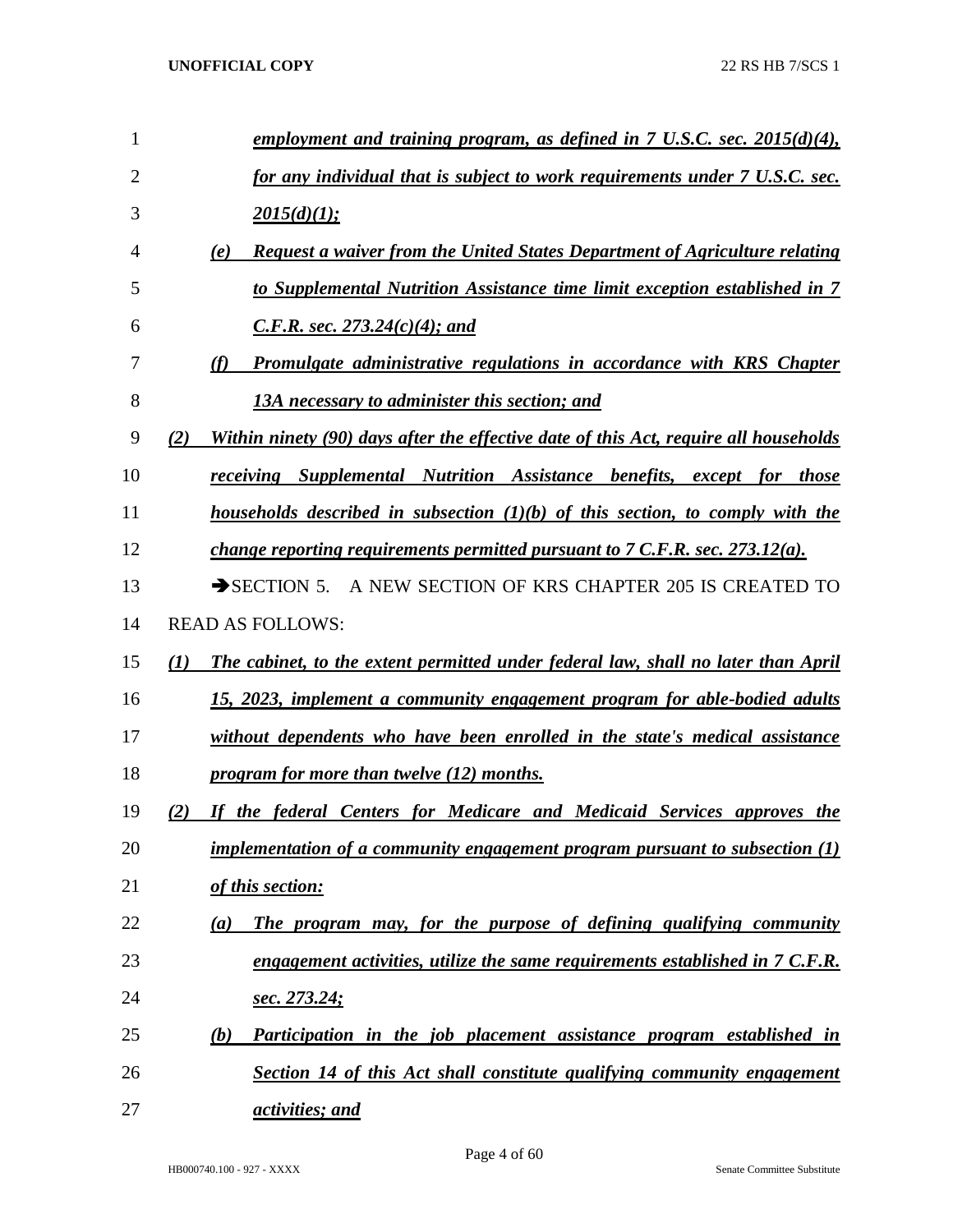| 1              | The cabinet shall, on a monthly basis, provide the Education and<br>(c)                  |
|----------------|------------------------------------------------------------------------------------------|
| $\overline{2}$ | <b>Workforce Development Cabinet with the name and contact information of</b>            |
| 3              | each individual participating in the community engagement program.                       |
| 4              | As used in this section, "able-bodied adult without dependents" means an<br>(3)          |
| 5              | individual who is:                                                                       |
| 6              | <u>Over eighteen (18) years of age but under sixty (60) years of age:</u><br>(a)         |
| 7              | <b>Physically and mentally able to work as determined by the cabinet; and</b><br>(b)     |
| 8              | Not primarily responsible for the care of a dependent child under the age of<br>(c)      |
| 9              | eighteen (18) or a dependent disabled adult relative.                                    |
| 10             | A NEW SECTION OF KRS CHAPTER 205 IS CREATED TO<br>$\rightarrow$ SECTION 6.               |
| 11             | <b>READ AS FOLLOWS:</b>                                                                  |
| 12             | Notwithstanding any provision of law to the contrary, the cabinet shall not exercise the |
| 13             | state's option to develop a basic health program as permitted under 42 U.S.C. sec.       |
| 14             | 18051 without first obtaining specific authorization from the General Assembly to do     |
| 15             | <u>so.</u>                                                                               |
| 16             | A NEW SECTION OF KRS CHAPTER 205 IS CREATED TO<br>$\rightarrow$ SECTION 7.               |
| 17             | <b>READ AS FOLLOWS:</b>                                                                  |
| 18             | When the Department for Medicaid Services receives federal funding for the<br>(1)        |
| 19             | state's medical assistance program which is contingent on temporary                      |
| 20             | maintenance of effort restrictions, such as those restrictions imposed under Pub.        |
| 21             | L. No. 116-127 sec. 6008, or is, for any reason, limited in its ability to disenroll     |
| 22             | individuals from the state's medical assistance program, the department shall:           |
| 23             | Continue to conduct eligibility redeterminations as in the normal course of<br>(a)       |
| 24             | business; and                                                                            |
| 25             | Act on those redeterminations to the fullest extent permitted under federal<br>(b)       |
| 26             | <u>law.</u>                                                                              |
| 27             | Following the expiration of any federally imposed restrictions described in<br>(2)       |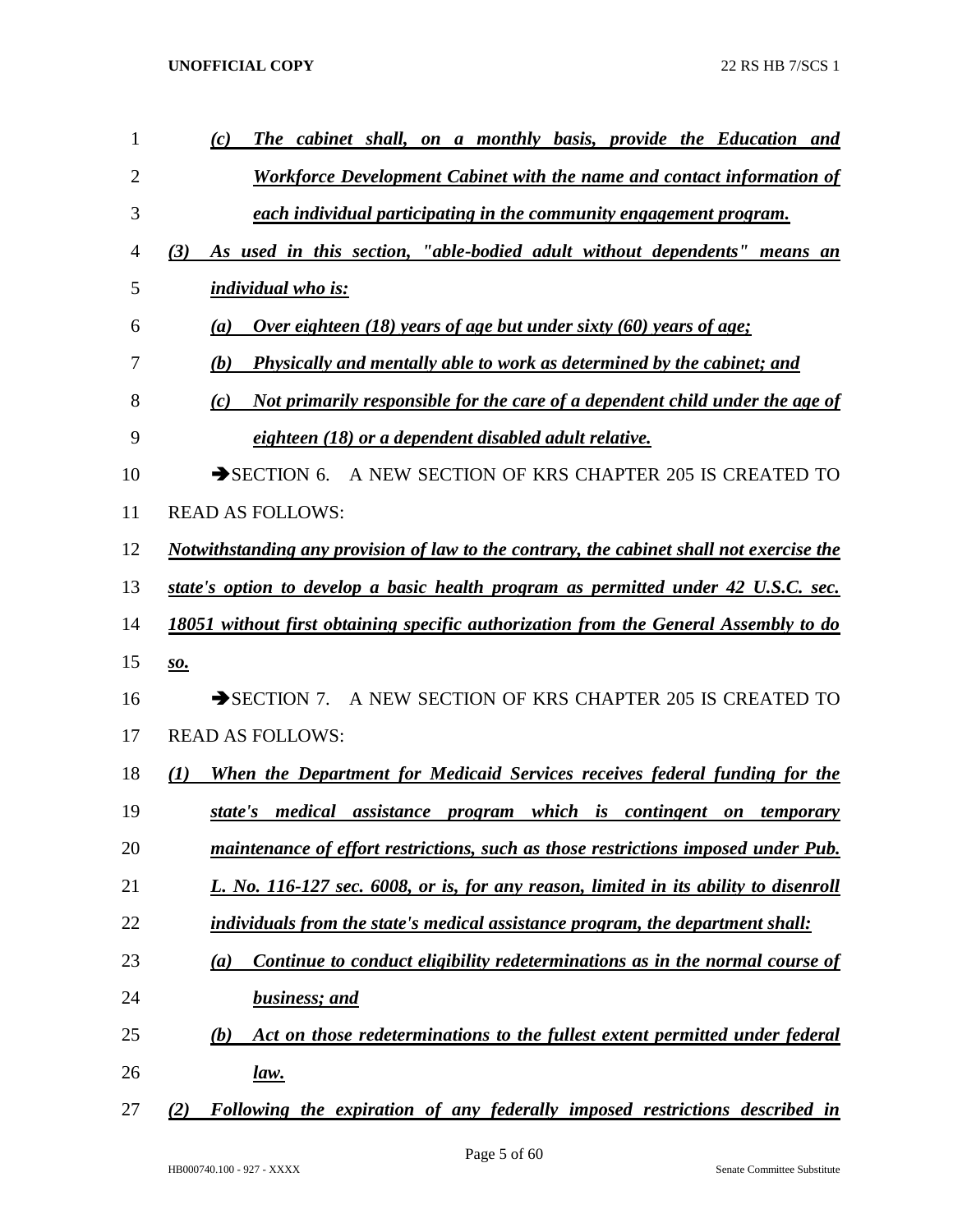| 1  | subsection (1) of this section, the department shall conduct a full audit in which        |
|----|-------------------------------------------------------------------------------------------|
| 2  | the department shall:                                                                     |
| 3  | Within sixty (60) days, request approval from the federal Centers for<br>$\left(a\right)$ |
| 4  | Medicare and Medicaid Services to conduct and act on eligibility                          |
| 5  | redeterminations for each individual who was enrolled during the period of                |
| 6  | <i>federally imposed restrictions and has been enrolled for more than three (3)</i>       |
| 7  | months; and                                                                               |
| 8  | Within twelve (12) months:<br>(b)                                                         |
| 9  | Complete and act on eligibility redeterminations for all cases that have                  |
| 10 | not had a redetermination within the previous twelve (12) months; and                     |
| 11 | Complete and act on eligibility redeterminations for individuals<br>2.                    |
| 12 | described in paragraph (a) of this subsection, if the department                          |
| 13 | receives the federal approval requested pursuant to this paragraph $(a)$                  |
| 14 | of this subsection.                                                                       |
| 15 | $\rightarrow$ SECTION 8.<br>A NEW SECTION OF KRS CHAPTER 205 IS CREATED TO                |
| 16 | <b>READ AS FOLLOWS:</b>                                                                   |
| 17 | Unless expressly required under federal law, neither the cabinet nor the Department       |
| 18 | for Medicaid Services shall be designated as a qualified health entity for the purpose of |
| 19 | making presumptive eligibility determinations for the state's medical assistance          |
| 20 | program.                                                                                  |
| 21 | SECTION 9. A NEW SECTION OF KRS CHAPTER 205 IS CREATED TO                                 |
| 22 | <b>READ AS FOLLOWS:</b>                                                                   |
| 23 | As used in this section:<br>(1)                                                           |
| 24 | "Department" means the Department for Medicaid Services;<br>(a)                           |
| 25 | "Period of presumptive eligibility" has the same meaning as in 42 C.F.R.<br>(b)           |
| 26 | sec. 435.1101; and                                                                        |
| 27 | "Qualified hospital" has the same meaning as in $42$ C.F.R. $435.1110(b)$ .<br>(c)        |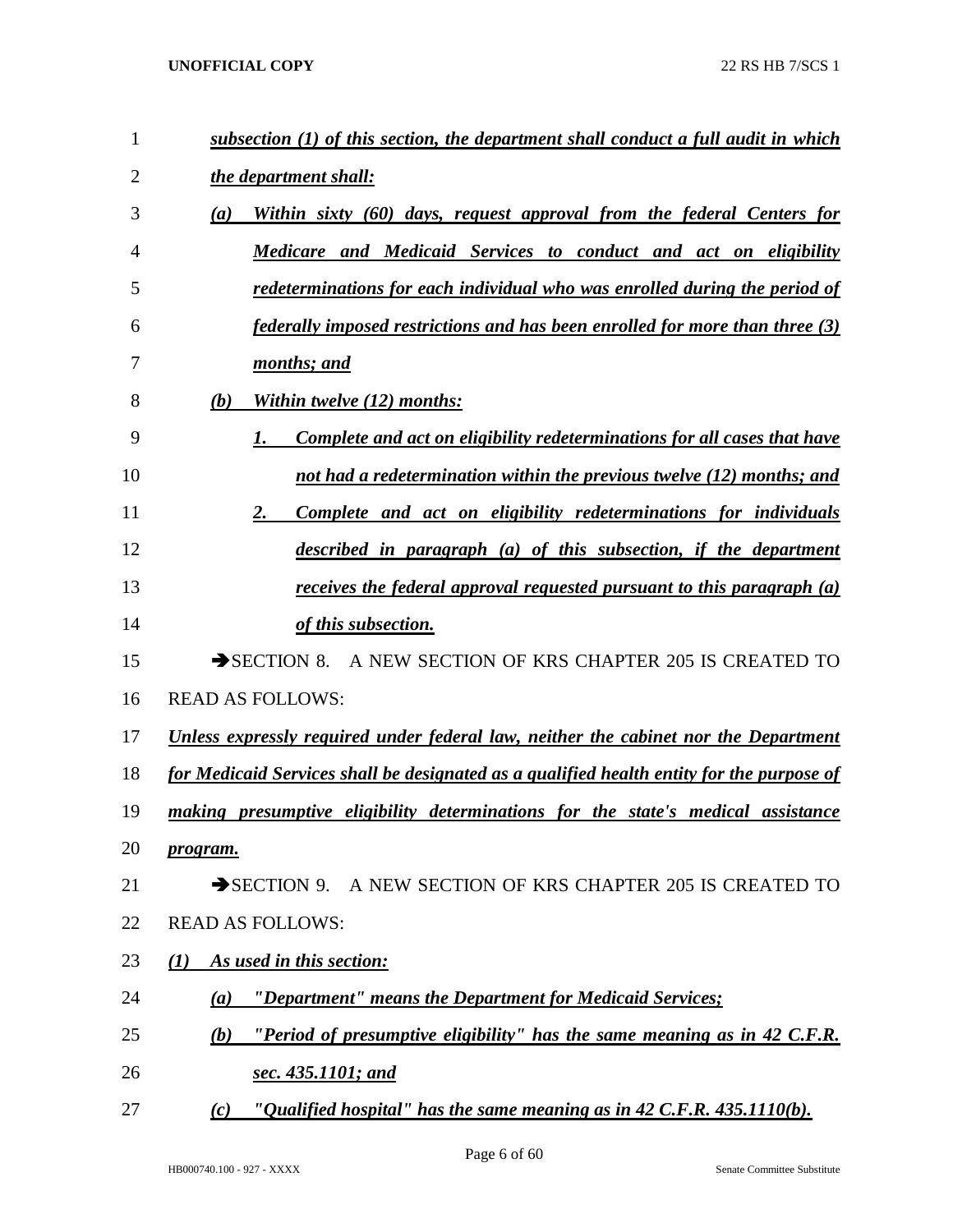| 1  | If a qualified hospital determines that an individual meets the criteria for                        |
|----|-----------------------------------------------------------------------------------------------------|
| 2  | presumptive eligibility using information provided and attested to by the                           |
| 3  | <i>individual, the hospital shall:</i>                                                              |
| 4  | <i>Notify the department of the determination within five (5) business days</i><br>$\left(a\right)$ |
| 5  | from the date of determination in a form prescribed by the department;                              |
| 6  | <b>Provide a written eligibility notice to the individual. The written eligibility</b><br>(b)       |
| 7  | notice shall, at a minimum, include the following information in plain                              |
| 8  | language and large print:                                                                           |
| 9  | <b>The beginning and end dates of the period of presumptive eligibility;</b>                        |
| 10 | Notification that the individual is required to make an application for<br>2.                       |
| 11 | Medicaid benefits through the individual's local Department for                                     |
| 12 | <b>Community Based Services office;</b>                                                             |
| 13 | The location of the individual's local Department for Community<br>3.                               |
| 14 | <b>Based Services office;</b>                                                                       |
| 15 | Notification that if the individual does not file a full Medicaid<br>4.                             |
| 16 | application before the last day of the following month, the period of                               |
| 17 | <u>presumptive eligibility coverage will end on that day; and</u>                                   |
| 18 | Notification that if the individual does file a full Medicaid application<br>5.                     |
| 19 | before the last day of the following month, presumptive eligibility                                 |
| 20 | coverage will continue until an eligibility determination is made on                                |
| 21 | the application by the department;                                                                  |
| 22 | Issue a presumptive eligibility identification card or document to the<br>(c)                       |
| 23 | <u>presumed eligible individual;</u>                                                                |
| 24 | Maintain a record of the presumptive eligibility screening for each<br>(d)                          |
| 25 | <i>application; and</i>                                                                             |
| 26 | Assist presumptively eligible individuals in completing a full Medicaid<br>(e)                      |
| 27 | application and understanding any documentation requirements.                                       |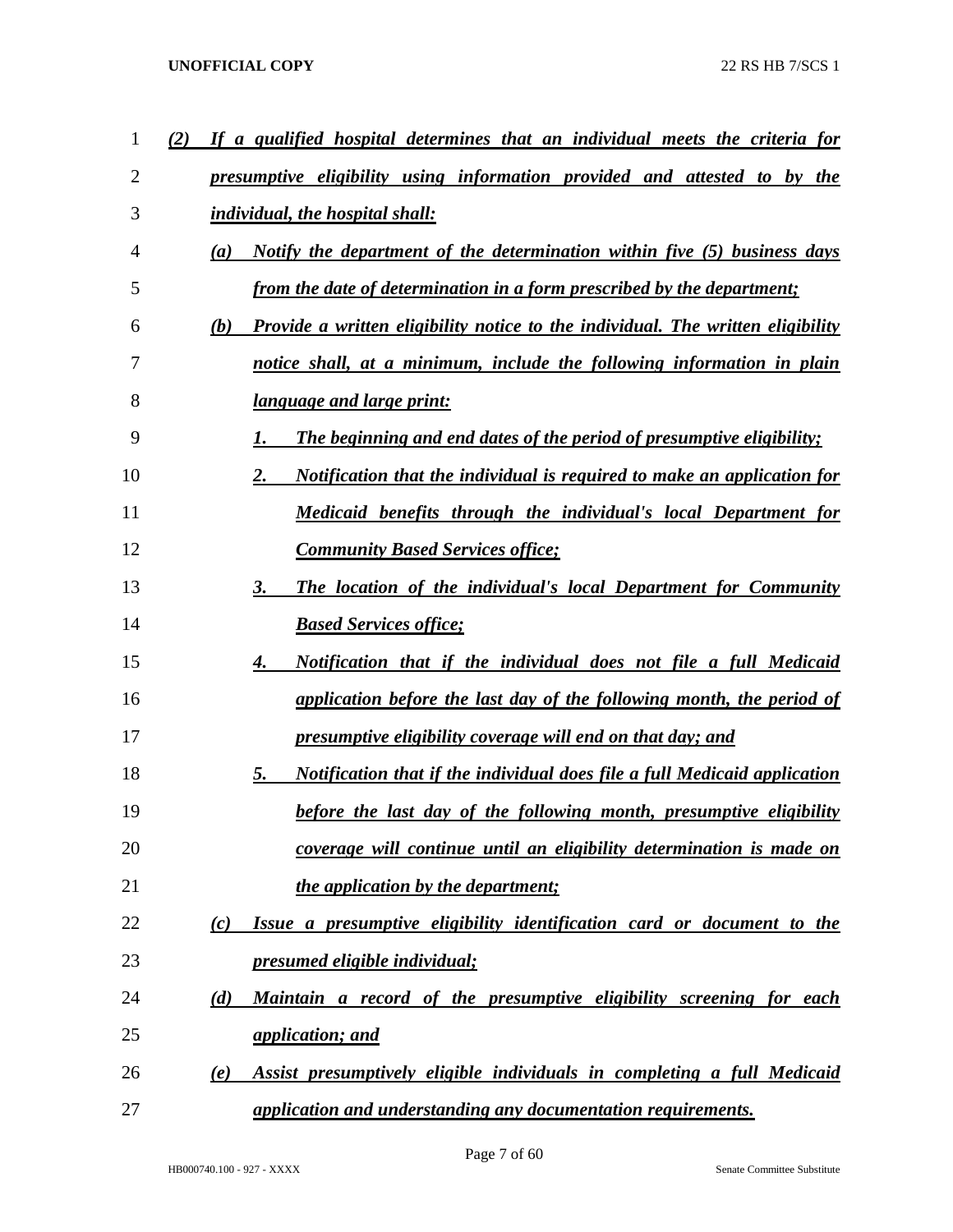| 1              | (3) | If a qualified hospital determines that an individual does not meet the criteria for |
|----------------|-----|--------------------------------------------------------------------------------------|
| $\overline{2}$ |     | presumptive eligibility using information provided and attested to by the            |
| 3              |     | individual, the hospital shall provide the individual with written notification of:  |
| $\overline{4}$ |     | <b>The reason for the determination;</b><br>(a)                                      |
| 5              |     | Notification that the individual may file a full Medicaid application through<br>(b) |
| 6              |     | the individual's local Department for Community Based Services office if             |
| 7              |     | the individual wishes to have a formal determination of eligibility made by          |
| 8              |     | the department; and                                                                  |
| 9              |     | The location of the individual's local Department for Community Based<br>(c)         |
| 10             |     | Services office.                                                                     |
| 11             | (4) | Notwithstanding any other provision of law to the contrary and to the extent         |
| 12             |     | permitted under federal law, a pregnant individual shall be limited to one $(1)$     |
| 13             |     | <i>period of presumptive eligibility per pregnancy.</i>                              |
| 14             | (5) | The department shall provide training on all applicable state and federal<br>(a)     |
| 15             |     | <u>laws related to presumptive eligibility to all qualified hospitals.</u>           |
| 16             |     | Prior to conducting presumptive eligibility screenings and determinations, a<br>(b)  |
| 17             |     | qualified hospital's staff, contractor, or vendor responsible for presumptive        |
| 18             |     | eligibility screenings and determinations shall be required to complete              |
| 19             |     | presumptive eligibility training provided by the department.                         |
| 20             | (6) | If a qualified hospital uses a contractor or other vendor for the purpose of         |
| 21             |     | conducting presumptive eligibility screenings and determinations, the hospital       |
| 22             |     | shall be responsible for monitoring the contractor's or vendor's compliance with     |
| 23             |     | all applicable state and federal laws related to presumptive eligibility.            |
| 24             | (7) | Within ninety (90) days after the effective date of this Act, the department shall   |
| 25             |     | promulgate administrative regulations in accordance with KRS Chapter 13A that        |
| 26             |     | are necessary to administer this section. Administrative regulations promulgated     |
| 27             |     | pursuant to this subsection shall include but not be limited to a through            |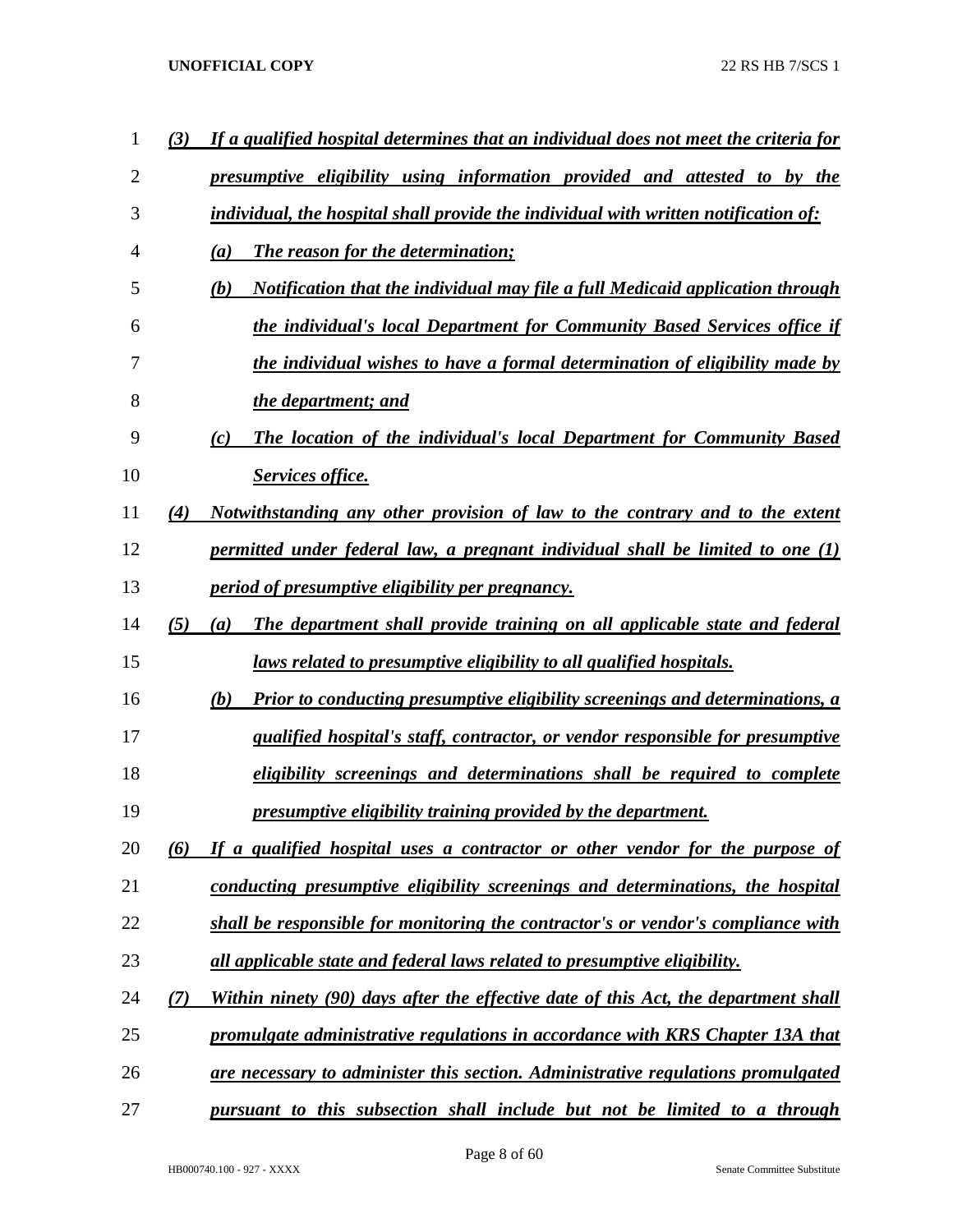| 1              | presumptive eligibility application form to be used by qualified hospitals when            |
|----------------|--------------------------------------------------------------------------------------------|
| $\overline{2}$ | making presumptive eligibility determinations using information provided and               |
| 3              | attested to by an individual.                                                              |
| 4              | $\rightarrow$ SECTION 10.<br>A NEW SECTION OF KRS CHAPTER 205 IS CREATED TO                |
| 5              | <b>READ AS FOLLOWS:</b>                                                                    |
| 6              | To the extent permitted under federal law, the state's medical assistance program shall    |
| 7              | provide coverage for substance use disorder treatment, including peer support services     |
| 8              | and substance use disorder treatment and patient navigation provided by a licensed         |
| 9              | clinical social worker, for incarcerated individuals.                                      |
| 10             | SECTION 11. A NEW SECTION OF KRS CHAPTER 205 IS CREATED TO                                 |
| 11             | <b>READ AS FOLLOWS:</b>                                                                    |
| 12             | If a custodial parent of a dependent child is disqualified from receiving cash<br>(I)      |
| 13             | assistance benefits pursuant to Section 2 or 16 of this Act, the dependent child's         |
| 14             | eligibility and any other adult family member's eligibility for cash assistance            |
| 15             | benefits shall not be affected, and the custodial parent may choose to designate           |
| 16             | another person as a protective payee to receive benefits on behalf of the                  |
| 17             | dependent child. The protective payee shall be an adult immediate family member            |
| 18             | of the dependent child, if such a person is available. The protective payee shall be       |
| 19             | approved by the cabinet.                                                                   |
| 20             | Within ninety (90) days after the effective date of this Act, the cabinet shall<br>(2)     |
| 21             | promulgate administrative regulations, in accordance with KRS Chapter 13A,                 |
| 22             | necessary to administer this section.                                                      |
| 23             | SECTION 12. A NEW SECTION OF KRS CHAPTER 205 IS CREATED TO                                 |
| 24             | <b>READ AS FOLLOWS:</b>                                                                    |
| 25             | The Cabinet for Health and Family Services shall submit a report to the Legislative        |
| 26             | Research Commission on efforts to implement Sections 2, 3, 5, 7, 9, 10, 16, and 19 of      |
| 27             | this Act no later than December 1, 2022, within one $(1)$ year after the effective date of |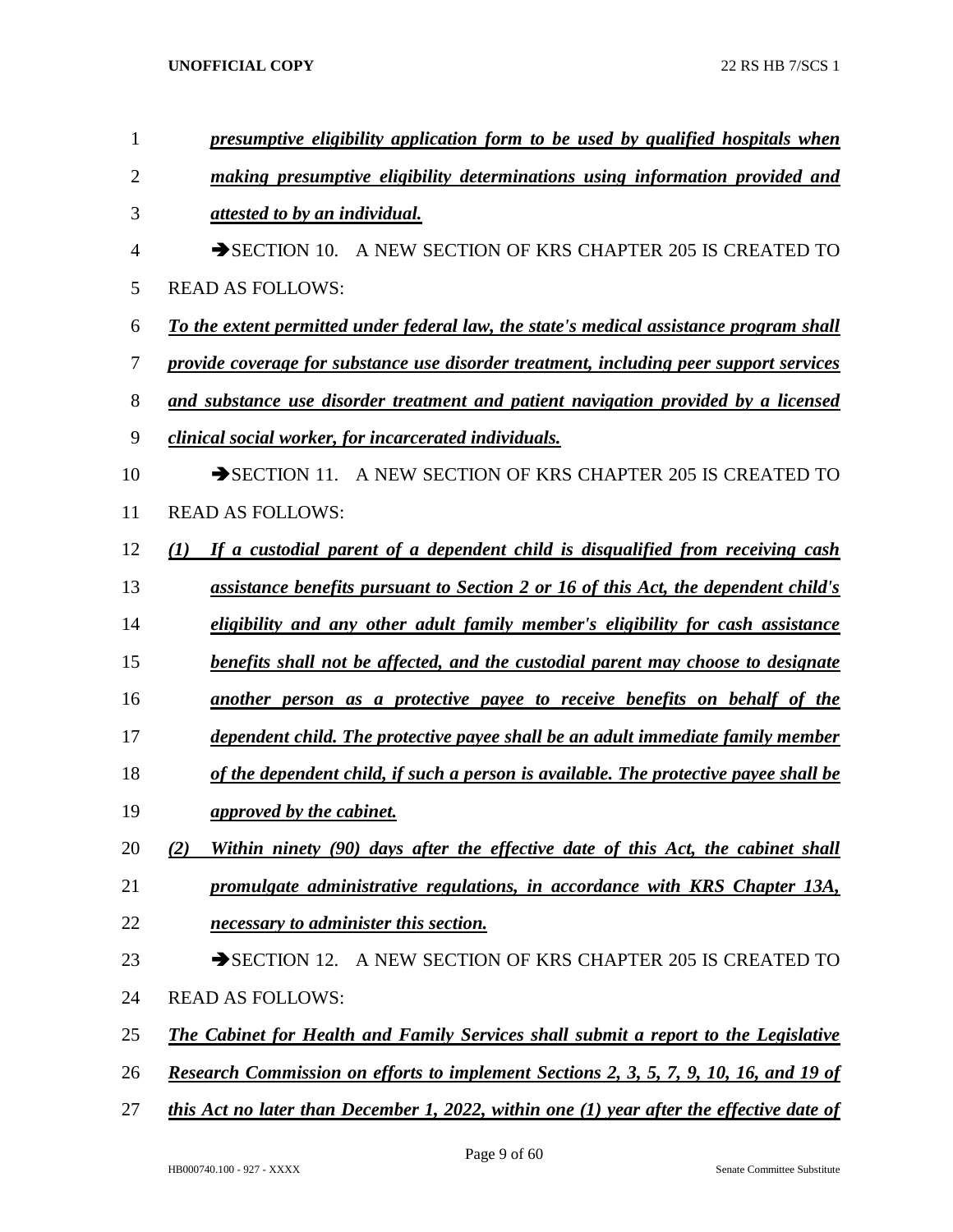| $\mathbf{1}$   | this Act, and at any time thereafter upon request from the Legislative Research             |
|----------------|---------------------------------------------------------------------------------------------|
| $\overline{2}$ | Commission.                                                                                 |
| 3              | SECTION 13. A NEW SECTION OF KRS CHAPTER 205 IS CREATED TO                                  |
| $\overline{4}$ | <b>READ AS FOLLOWS:</b>                                                                     |
| 5              | <b>The Attorney General shall:</b>                                                          |
| 6              | On behalf of the Commonwealth of Kentucky, have jurisdiction to enforce this<br>(1)         |
| 7              | chapter; and                                                                                |
| 8              | <b>Bring an action against the Cabinet for Health and Family Services if any</b><br>(2)     |
| 9              | statutory provisions are not fully implemented as required by Sections 2, 3, 4, 5,          |
| 10             | <u>6, 7, 8, 9, 10, 11, 15, 16, 17, 18, and 19 of this Act or for any violation thereof.</u> |
| 11             | SECTION 14. A NEW SECTION OF KRS CHAPTER 151B IS CREATED                                    |
| 12             | TO READ AS FOLLOWS:                                                                         |
| 13             | The Education and Workforce development Cabinet is hereby directed to<br>(1)                |
| 14             | establish, within one hundred eighty (180) days of the effective date of this Act, a        |
| 15             | job placement assistance program to assist individuals enrolled in the state's              |
| 16             | medical assistance program established in KRS Chapter 205 in finding                        |
| 17             | <u>employment.</u>                                                                          |
| 18             | (2)<br>The job placement assistance program shall:                                          |
| 19             | Be available to any able-bodied adult enrolled in the state's medical<br>(a)                |
| 20             | <u>assistance program;</u>                                                                  |
| 21             | <b>Provide one-on-one job placement coaching and support; and</b><br>(b)                    |
| 22             | <b>Prioritize job placement with an employer who offers comprehensive health</b><br>(c)     |
| 23             | insurance coverage for medical and surgical services as an employee                         |
| 24             | <u>benefit.</u>                                                                             |
| 25             | The Education and Workforce Development Cabinet shall contact each<br>(3)                   |
| 26             | individual who, pursuant to subsection $(2)(a)$ of this section, is eligible to             |
| 27             | participate in the job placement assistance program and provide him or her with             |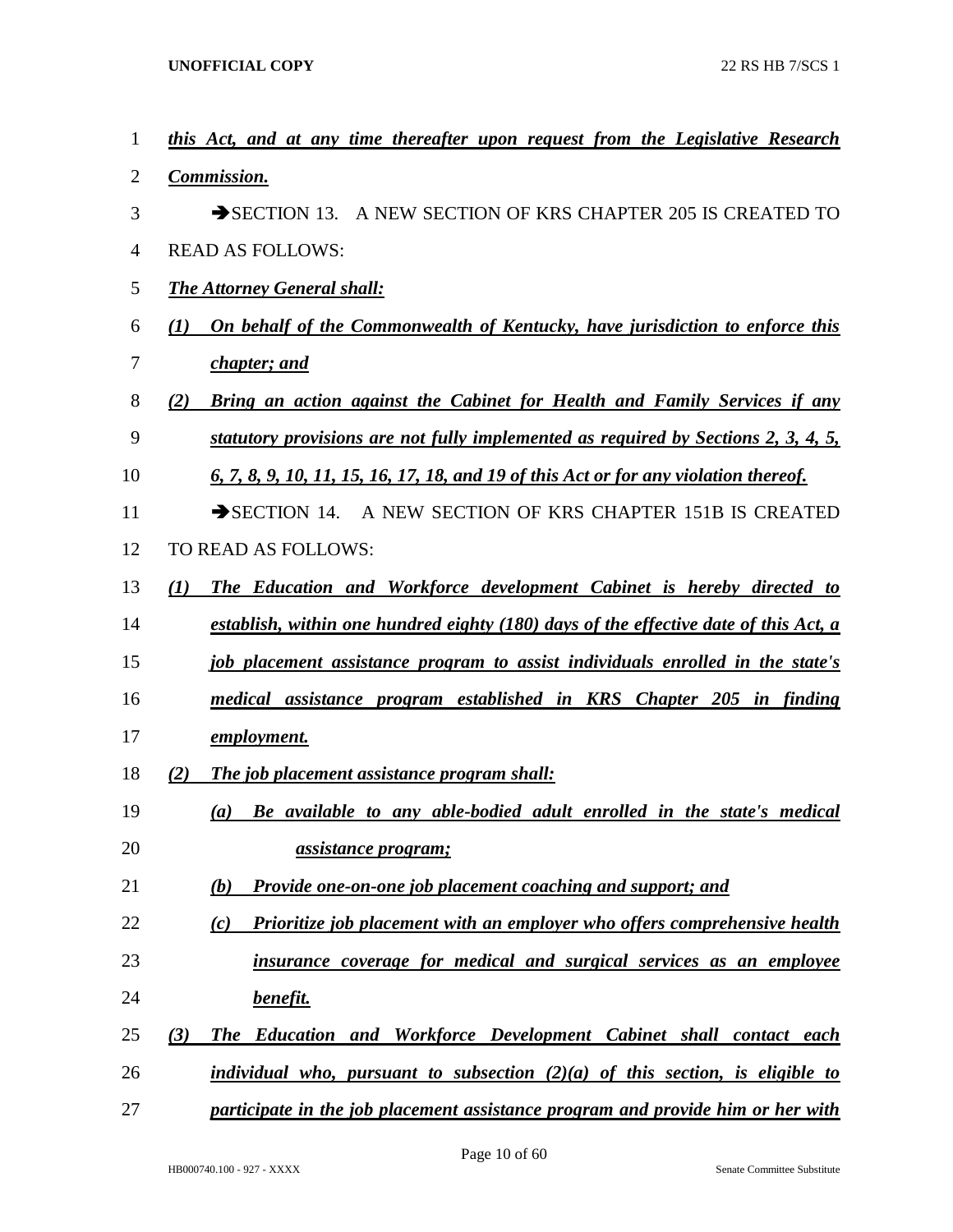# *information on the program and services provided. (4) As used in this section "able-bodied adult" means an individual who is: (a) Over eighteen (18) years of age but under sixty (60) years of age; and (b) Physically and mentally able to work as determined by the cabinet.* 5 Section 15. KRS 205.178 is amended to read as follows: (1) At a regularly scheduled interval, each enrollment or benefit tracking agency associated with the Medicaid program or the *Supplemental Nutrition Assistance Program* [food stamps program ]of the cabinet shall receive and review information from the Kentucky Lottery Corporation concerning individuals enrolled as recipients in the Medicaid program or the *Supplemental Nutrition Assistance Program* [food stamps program] that indicates a change in circumstances that may affect eligibility, including but not limited to changes in income or resources. (2) On at least a monthly basis, each enrollment or benefit tracking agency associated with the Medicaid program or the *Supplemental Nutrition Assistance Program* [food stamps program ]of the cabinet shall receive and review information from the Vital Statistics Branch concerning individuals enrolled in the Medicaid program or 17 the *Supplemental Nutrition Assistance Program* <del>[food stamps program ]</del>that indicates a change in circumstances that may affect eligibility. (3) On at least a quarterly basis, each enrollment or benefit tracking agency associated with the Medicaid program or the *Supplemental Nutrition Assistance Program Food stamps program* of the cabinet shall receive and review information from the 22 Kentucky Office of Unemployment Insurance concerning individuals enrolled in the Medicaid program or the *Supplemental Nutrition Assistance Program* [food 24 stamps program that indicates a change in circumstances that may affect eligibility, including but not limited to changes in employment or wages. (4) On at least a quarterly basis, each enrollment or benefit tracking agency associated with the Medicaid program or the *Supplemental Nutrition Assistance Program*[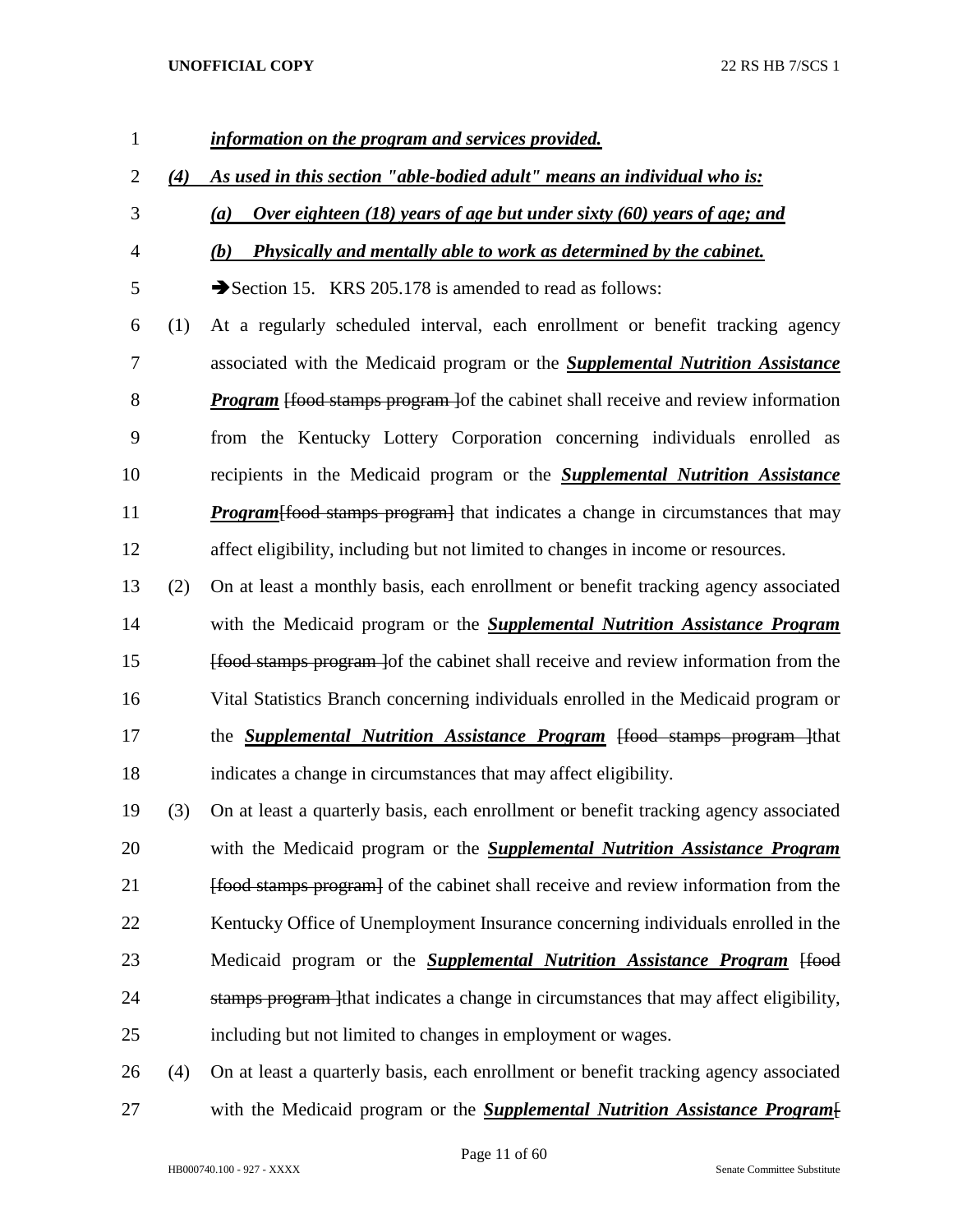food stamps program] of the cabinet shall receive and review information concerning individuals enrolled in the Medicaid program or the *Supplemental Nutrition Assistance Program*[ food stamps program] that indicates a change in circumstances that may affect eligibility, including but not limited to potential changes in residency as identified by out-of-state electronic benefit transfer transactions.

- (5) [(a) ]Notwithstanding any other provision of law to the contrary*:*[,]
- *(a)* Each enrollment or benefit tracking agency associated with the Medicaid program or the *Supplemental Nutrition Assistance Program* [food stamps **program** lof the cabinet shall enter into a memorandum of understanding with any department, agency, or division for information detailed in this section*; and*[.]
- (b) [Notwithstanding any other provision of law to the contrary, ]Any department, agency, or division for information detailed in this section, including but not limited to the Kentucky Lottery Corporation, the Vital Statistics Branch, the Office of Unemployment Insurance, and the Department for Community Based Services, shall enter into any necessary memoranda of understanding with the enrollment or benefit tracking agency associated with the Medicaid **program or the** *Supplemental Nutrition Assistance Program* [food stamps] **program** requesting an agreement pursuant to paragraph (a) of this 21 subsection.
- (6) Each enrollment or benefit tracking agency associated with the Medicaid program or the *Supplemental Nutrition Assistance Program*[ food stamps program] of the cabinet may contract *in accordance with KRS Chapter 45A* with one (1) or more independent vendors to provide additional data or information that may indicate a change in circumstances that may affect eligibility.
- (7) Each enrollment or benefit tracking agency associated with the Medicaid program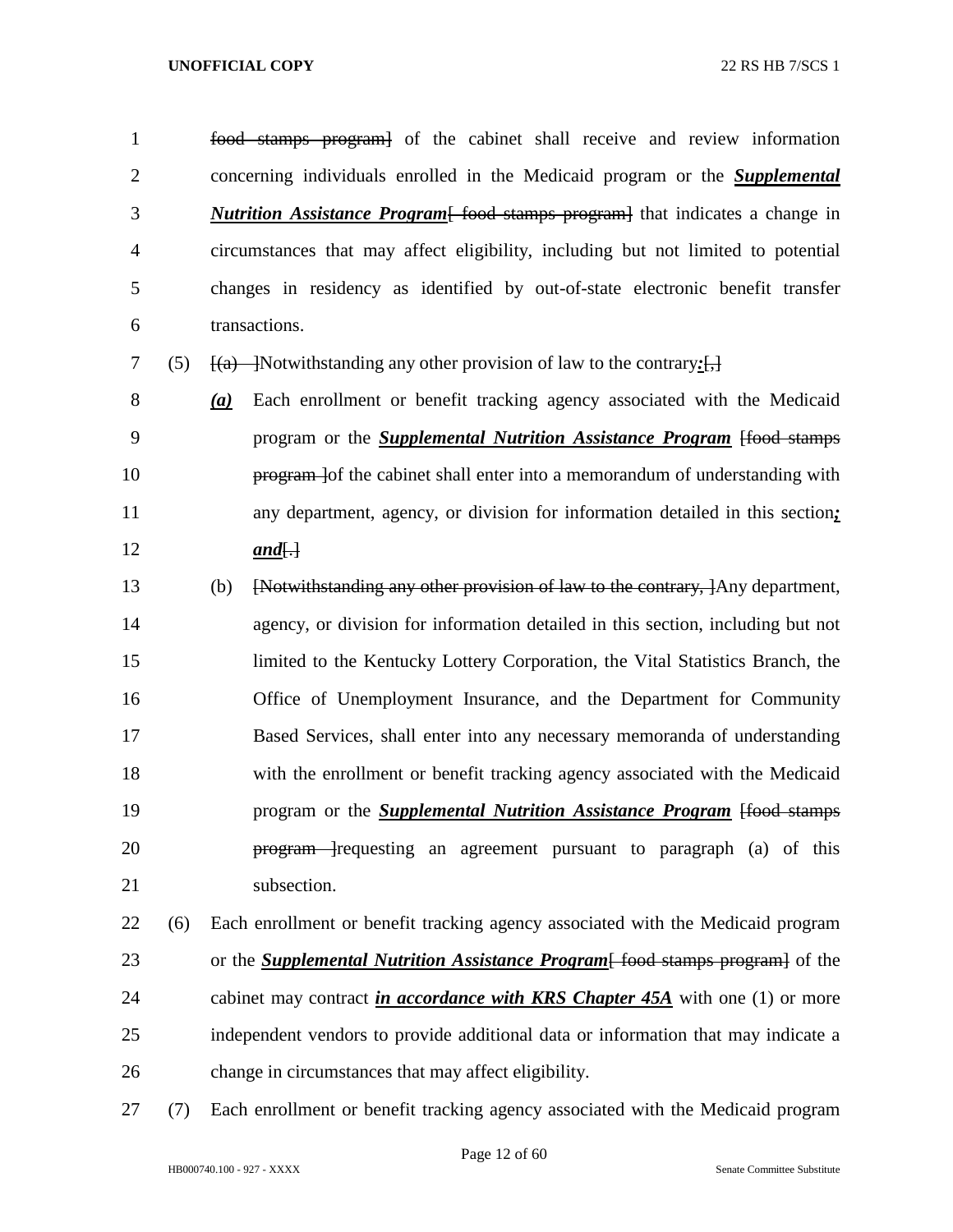| 1  |     | or the <b>Supplemental Nutrition Assistance Program</b> [food stamps program ] of the            |
|----|-----|--------------------------------------------------------------------------------------------------|
| 2  |     | cabinet shall explore joining any multistate cooperative to identify individuals who             |
| 3  |     | are also enrolled in public assistance programs outside of this state.                           |
| 4  | (8) | If an enrollment or benefit tracking agency associated with the Medicaid program or              |
| 5  |     | the <b>Supplemental Nutrition Assistance Program</b> [food stamps program ] of the               |
| 6  |     | cabinet receives information concerning an individual enrolled in the Medicaid                   |
| 7  |     | program or the <b>Supplemental Nutrition Assistance Program</b> [food stamps program             |
| 8  |     | that indicates a change in circumstances that may affect eligibility, the enrollment             |
| 9  |     | or benefit tracking agency or other appropriate agency shall review the individual's             |
| 10 |     | case.                                                                                            |
| 11 | (9) | Unless expressly required by federal law or as permitted by this subsection,<br>$\left(a\right)$ |
| 12 |     | the cabinet shall not seek, apply for, accept, or renew any waiver of work                       |
| 13 |     | <u>requirements established by the Supplemental Nutrition Assistance</u>                         |
| 14 |     | Program under 7 U.S.C. sec. 2015(o) without first obtaining specific                             |
| 15 |     | <u>authorization from the General Assembly to do so. The cabinet may,</u>                        |
| 16 |     | without first obtaining specific authorization from the General Assembly,                        |
| 17 |     | request:                                                                                         |
| 18 |     | waiver of Supplemental Nutrition Assistance Program work<br>1.<br>A                              |
| 19 |     | requirements for a county in which the unemployment rate is equal to                             |
| 20 |     | <u>or greater than ten percent (10%); or</u>                                                     |
| 21 |     | A statewide waiver of Supplemental Nutrition Assistance Program<br><u>2.</u>                     |
| 22 |     | work requirements if the state's unemployment rate is equal to or                                |
| 23 |     | greater than ten percent (10%)[The food stamps program of the cabinet                            |
| 24 |     | shall not seek, apply for, accept, or renew any waiver of requirements                           |
| 25 |     | established under $7 \text{ U.S.C. sec. } 2015(0)$ unless there is an economic                   |
| 26 |     | downturn resulting in an unemployment rate of ten percent (10%) or                               |
| 27 |     | more or the Cabinet for Health and Family Services determines an                                 |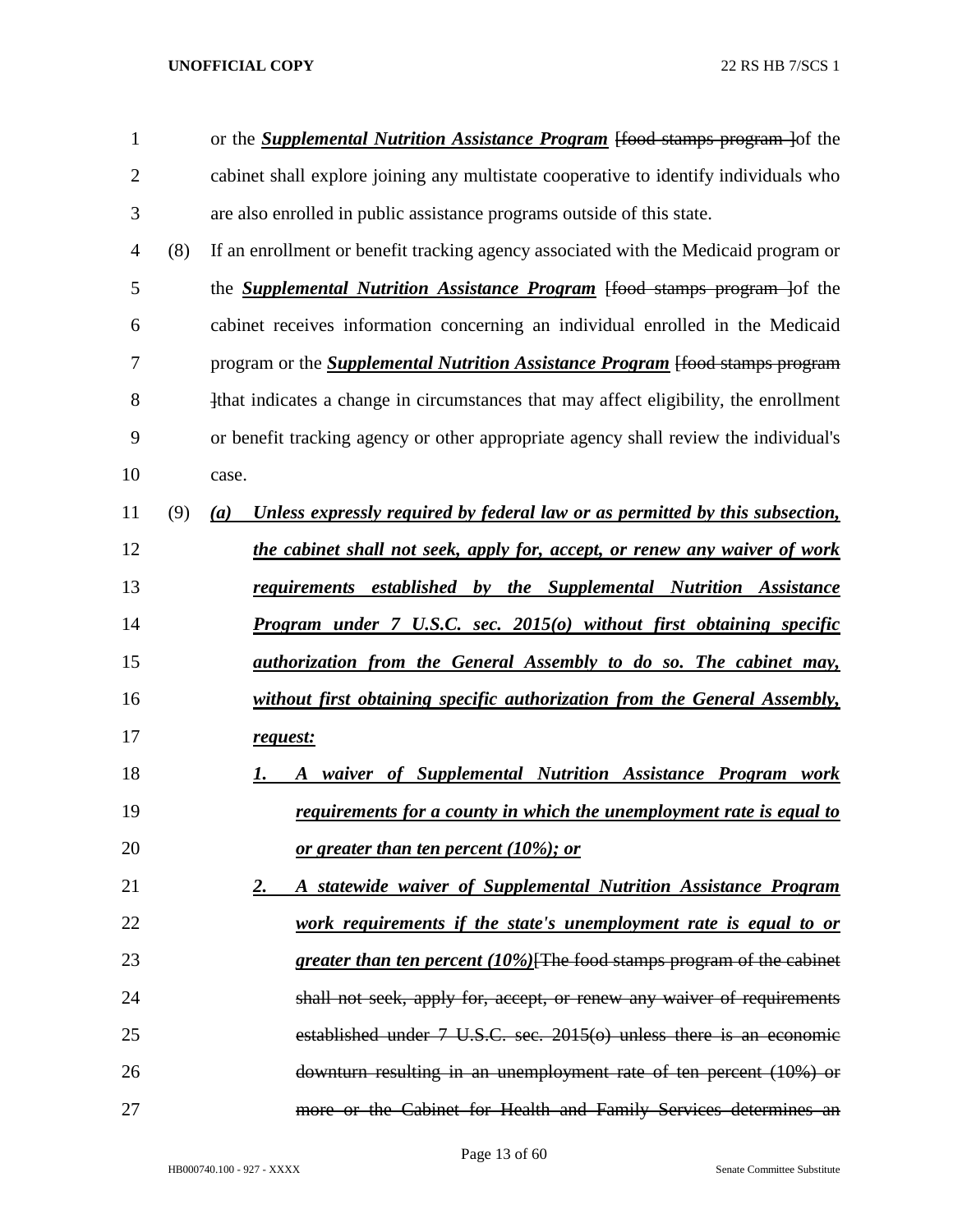| $\mathbf{1}$   |     | increase in the unemployment rate in any particular county is severe                         |
|----------------|-----|----------------------------------------------------------------------------------------------|
| $\overline{2}$ |     | enough to necessitate a waiver}.                                                             |
| 3              |     | The cabinet shall not exercise the state's option under 7 U.S.C. sec.<br>(b)                 |
| $\overline{4}$ |     | $2015(o)(6)$ .                                                                               |
| 5              |     | The cabinet may assign individuals who are subject to work requirements<br>(c)               |
| 6              |     | <u>under 7 U.S.C. sec. 2015(d)(1) to an employment and training program as</u>               |
| 7              |     | defined in $7$ U.S.C. sec. $2015(d)(4)$ .                                                    |
| 8              |     | (10) The cabinet shall, <i>in accordance with KRS Chapter 13A</i> , promulgate all rules and |
| 9              |     | <i>administrative</i> regulations necessary for the purposes of carrying out this section.   |
| 10             |     | (11) Upon request <i>from the Legislative Research Commission</i> , the Cabinet for Health   |
| 11             |     | and Family Services shall submit a report relating to the number of individuals              |
| 12             |     | discovered utilizing services inappropriately, the number of individuals who were            |
| 13             |     | removed from one (1) or more public assistance programs as a result of a review              |
| 14             |     | pursuant to this section, and the amount of public funds preserved in total and by           |
| 15             |     | public assistance program and aggregated by prior years.                                     |
| 16             |     | Section 16. KRS 205.200 is amended to read as follows:                                       |
| 17             | (1) | A needy aged person, a needy blind person, a needy child, a needy permanently and            |
| 18             |     | totally disabled person, or a person with whom a needy child lives shall be eligible         |
| 19             |     | to receive a public assistance grant only if he <i>or she</i> has made a proper application  |
| 20             |     | or an application has been made on his or her behalf in the manner and form                  |
| 21             |     | prescribed by administrative regulation. No individual shall be eligible to receive          |
| 22             |     | public assistance under more than one (1) category of public assistance for the same         |
| 23             |     | period of time.                                                                              |
| 24             | (2) | The secretary shall, by administrative regulations, prescribe the conditions of              |
| 25             |     | eligibility for public assistance in conformity with the public assistance titles of the     |
| 26             |     | Social Security Act, its amendments, and other federal acts and regulations. The             |
| 27             |     | secretary shall also promulgate administrative regulations to allow for between a            |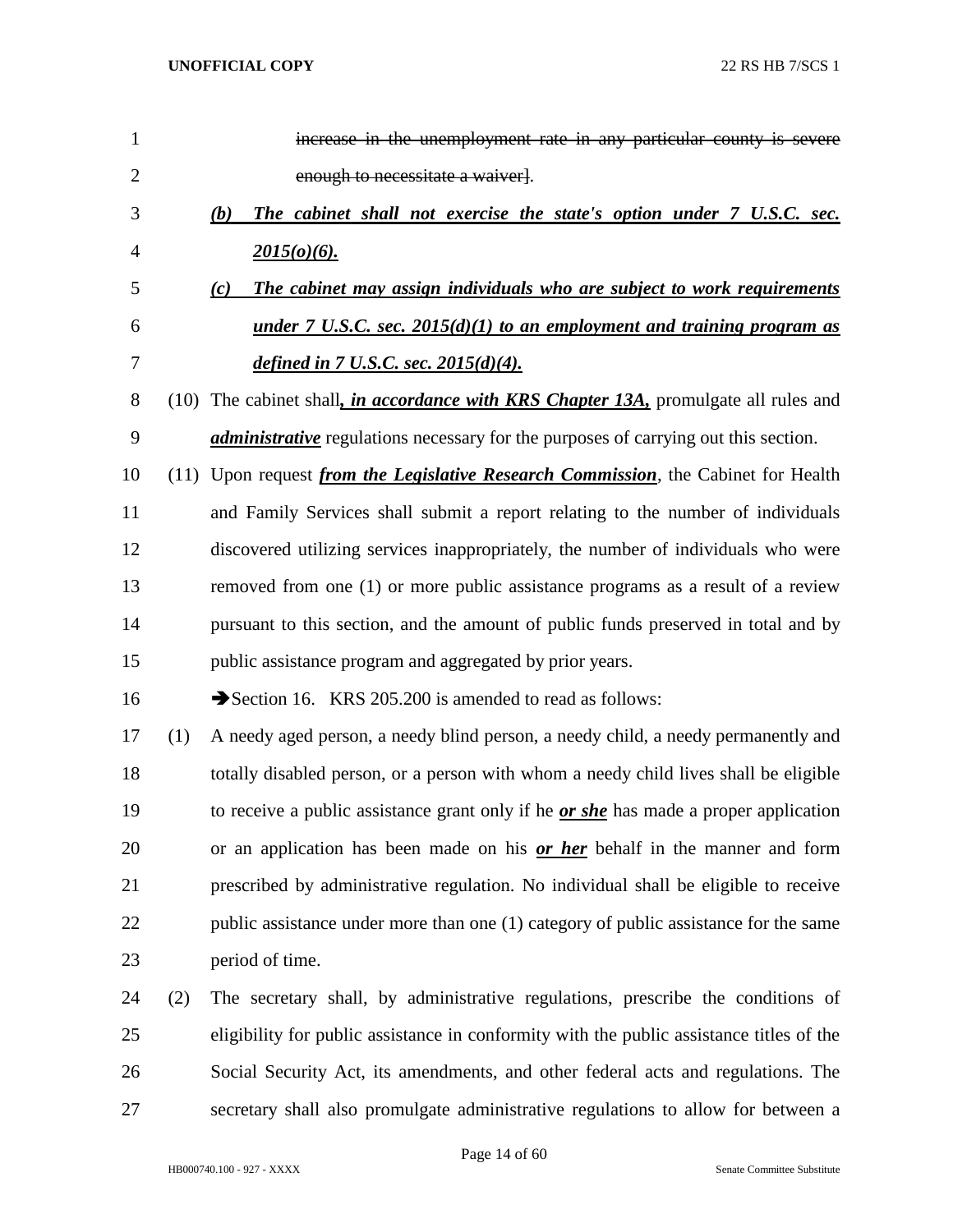forty percent (40%) and a forty-five percent (45%) ratable reduction in the method of calculating eligibility and benefits for public assistance under Title IV-A of the Federal Social Security Act. In no instance shall grants to families with no income be less than the appropriate grant maximum used for public assistance under Title IV-A of the Federal Social Security Act. As used in this section, "ratable reduction" means the percentage reduction applied to the deficit between the family's countable income and the standard of need for the appropriate family size.

 (3) The secretary may by administrative regulation prescribe as a condition of eligibility that a needy child regularly attend school, and may further by administrative regulation prescribe the degree of relationship of the person or persons in whose 11 home such needy child must reside.

 (4) The secretary may by administrative regulation prescribe conditions for bringing paternity proceedings or actions for support in cases of out of wedlock birth or nonsupport by a parent in the public assistance under Title IV-A of the Federal Social Security Act program.

 (5) Public assistance shall not be payable to or in behalf of any individual who has taken any legal action in his *or her* own behalf or in the behalf of others with the intent and purpose of creating eligibility for the assistance.

 (6) The cabinet shall promptly notify the appropriate law enforcement officials of the furnishing of public assistance under Title IV-A of the Federal Social Security Act in respect to a child who has been deserted or abandoned by a parent.

- (7) No person shall be eligible for public assistance payments if, after having been determined to be potentially responsible, and afforded notice and opportunity for hearing, he refuses without good cause:
- (a) To register for employment with the state employment service,
- (b) To accept suitable training, or
- (c) To accept suitable employment.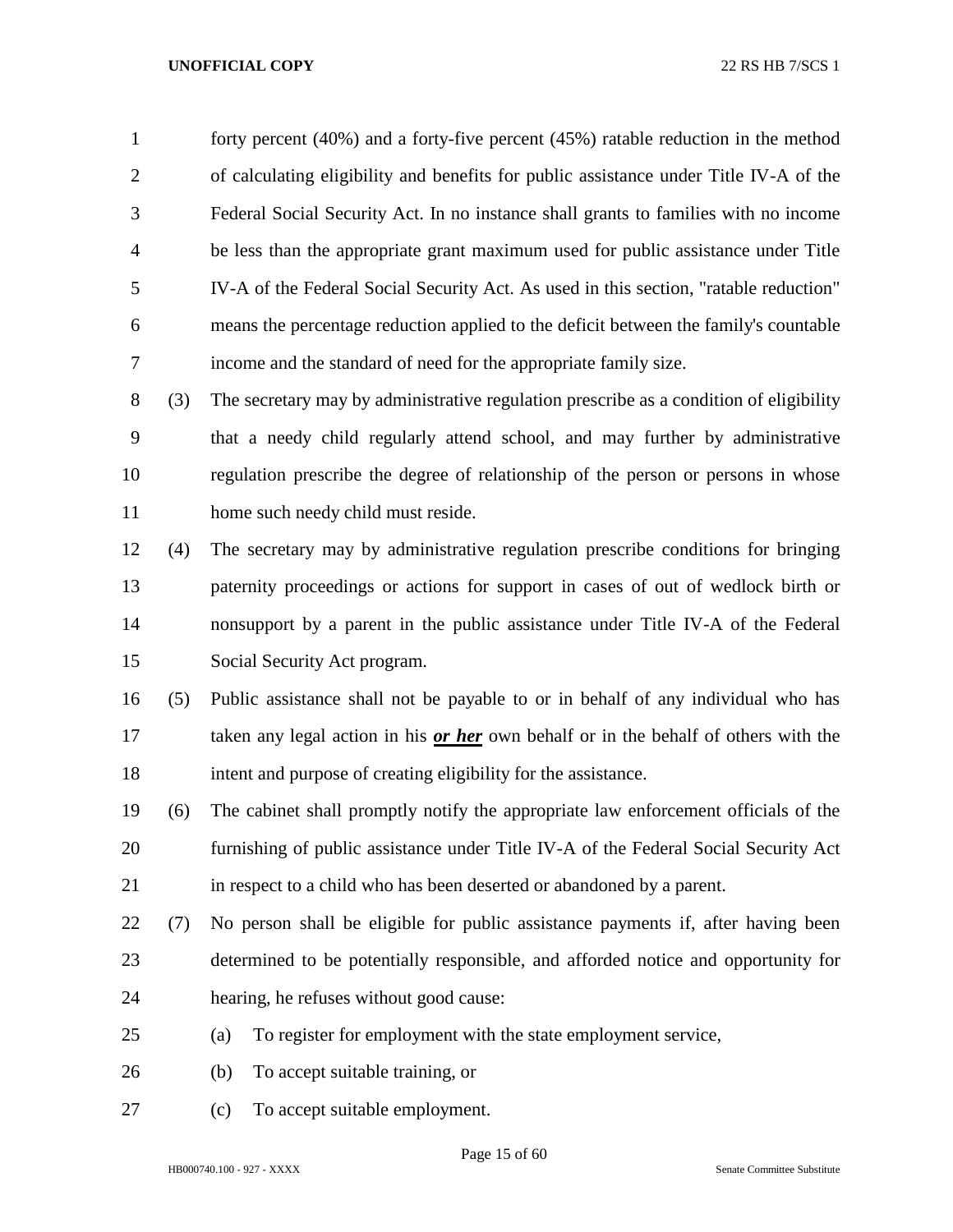The secretary may prescribe by administrative regulation, subject to the provisions of KRS Chapter 13A, standards of suitability for training and employment.

- (8) To the extent permitted by federal law, scholarships, grants, or other types of financial assistance for education shall not be considered as income for the purpose of determining eligibility for public assistance.
- (9) To the extent permitted by federal law, any money received because of a settlement or judgment in a lawsuit brought against a manufacturer or distributor of "Agent Orange" for damages resulting from exposure to "Agent Orange" by a member or veteran of the Armed Forces of the United States or any dependent of such person who served in Vietnam shall not be considered as income for the purpose of determining eligibility or continuing eligibility for public assistance and shall not be subject to a lien or be available for repayment to the Commonwealth for public assistance received by the recipient.
- *(10) (a) For the purpose of determining eligibility for medical assistance under Title*
- *XIX of the Social Security Act, the cabinet shall not, unless expressly*
- *required by federal law, accept self-attestation of income, residency, age,*
- *household composition, caretaker or relative status, or receipt of other coverage without verification prior to enrollment, and the cabinet shall not request federal authorization or approval to waive or decline to periodically check any available income-related data source to verify eligibility.*
- *(b) This subsection shall not apply to any individual who is a resident of an assisted-living community as defined in KRS 194A.700 or to a long-term*
- *care facility as defined in KRS 216A.010 or hospital licensed under KRS*
- *Chapter 216B that is using self-attestation to determine presumptive eligibility.*
- *(c) If an individual for medical assistance under Title XIX of the Social Security Act willingly and knowingly self-attests to falsified information*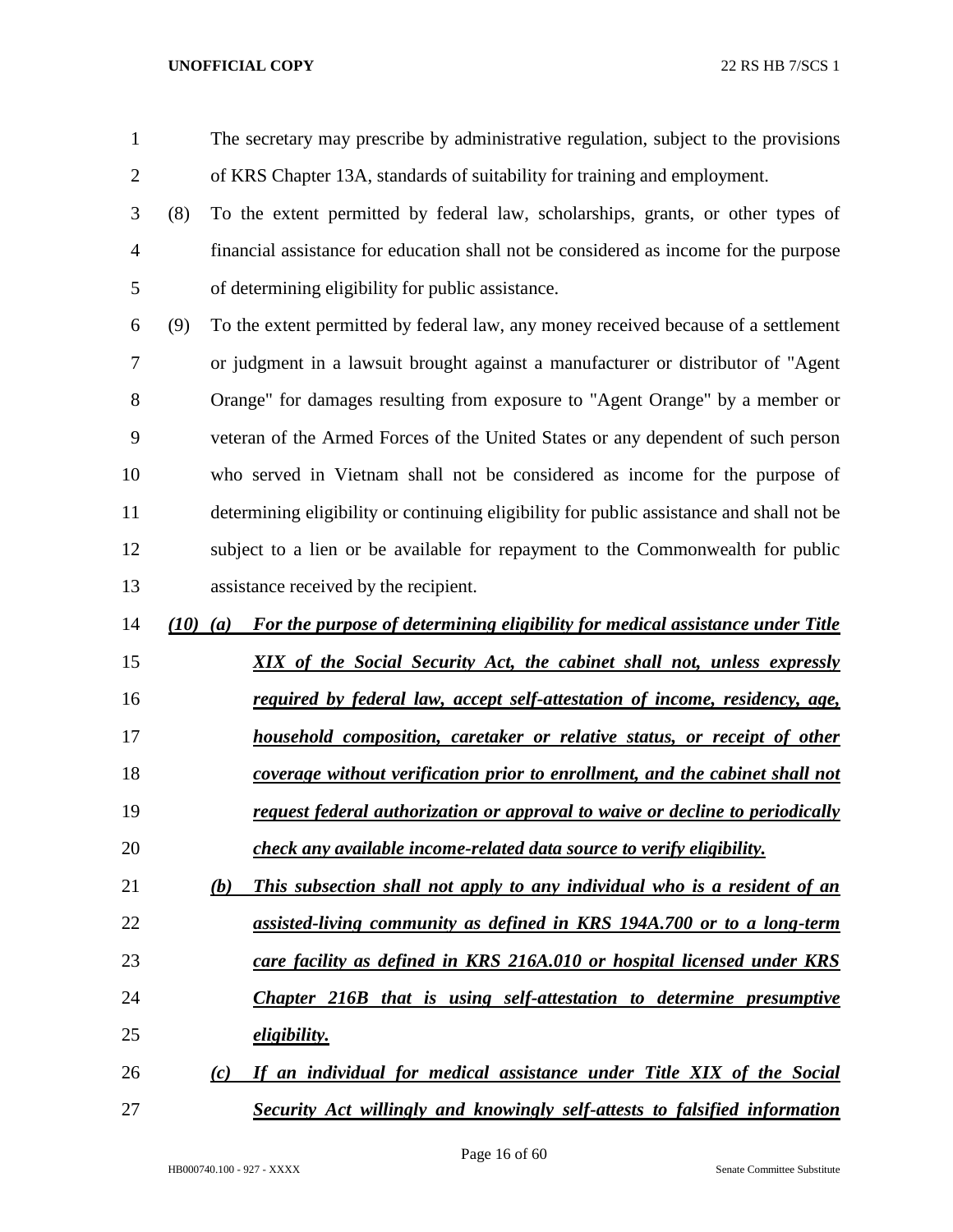| 1              |                   | related to income, residency, age, household composition, caretaker or                  |
|----------------|-------------------|-----------------------------------------------------------------------------------------|
| $\overline{2}$ |                   | relative status, or receipt of other coverage, the cabinet may fine the                 |
| 3              |                   | individual not more than five hundred dollars (\$500) per offense.                      |
| 4              | (II)              | When determining whether an applicant for services or assistance provided under         |
| 5              |                   | this chapter meets the applicable income eligibility guidelines, the cabinet:           |
| 6              | (a)               | Shall only use the most recent income verification data available; and                  |
| 7              | (b)               | May consider fluctuating employment income data.                                        |
| 8              |                   | (12) If in the normal course of operations, the cabinet finds that an individual has    |
| 9              |                   | trafficked, sold, distributed, given, or otherwise transferred an electronic benefit    |
| 10             |                   | transfer card issued by the department for money, service, or other valuable            |
| 11             |                   | <u>consideration, the cabinet, to the extent permitted under state and federal law:</u> |
| 12             | $\left(a\right)$  | Shall through any means practical, including but not limited to                         |
| 13             |                   | garnishment of future cash assistance benefits, seek recoupment from the                |
| 14             |                   | individual of any cash benefits trafficked, sold, distributed, given, or                |
| 15             |                   | otherwise transferred; and                                                              |
| 16             | (b)               | May:                                                                                    |
| 17             |                   | Upon the first violation, deem the individual ineligible for all public                 |
| 18             |                   | assistance programs administered by the cabinet under this chapter                      |
| 19             |                   | for a period of not more than six (6) months;                                           |
| 20             |                   | Upon the second violation, deem the individual ineligible for all public<br>2.          |
| 21             |                   | assistance programs administered by the cabinet under this chapter                      |
| 22             |                   | for a period of not more than twelve (12) months; and                                   |
| 23             |                   | Upon the third violation, deem the individual ineligible for all public<br><u>3.</u>    |
| 24             |                   | assistance programs administered by the cabinet under this chapter                      |
| 25             |                   | <u>for a period of not more than five (5) years.</u>                                    |
| 26             | $(13)$ [(10)] (a) | Notwithstanding any other provision of Kentucky law, the following                      |
| 27             |                   | shall be disregarded for the purposes of determining an individual's eligibility        |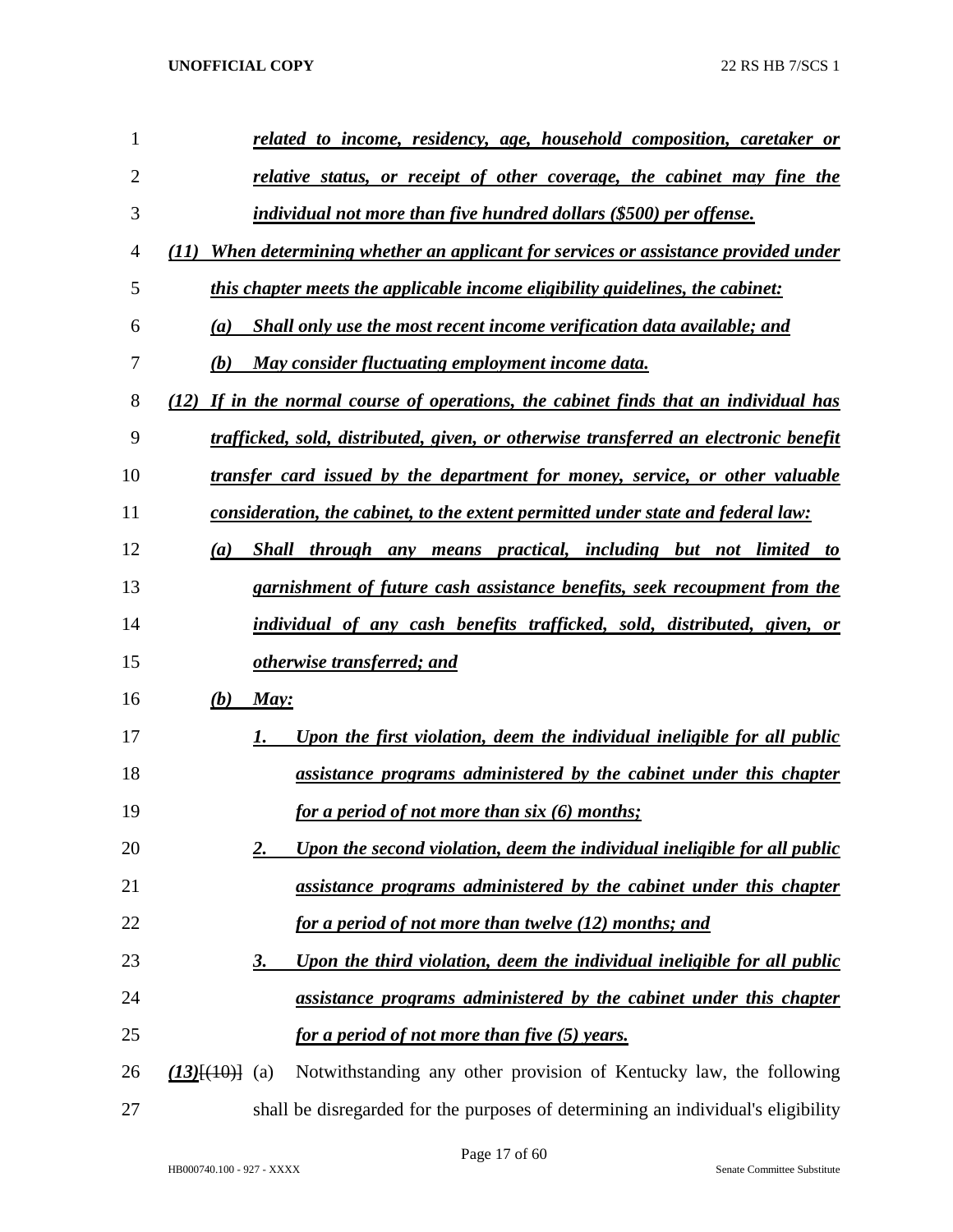| $\mathbf{1}$   |     |     |                                                                   |           | for a means-tested public assistance program, and the amount of assistance or          |  |  |  |
|----------------|-----|-----|-------------------------------------------------------------------|-----------|----------------------------------------------------------------------------------------|--|--|--|
| $\overline{2}$ |     |     | benefits the individual is eligible to receive under the program: |           |                                                                                        |  |  |  |
| 3              |     |     | Any amount in an ABLE account;<br>1.                              |           |                                                                                        |  |  |  |
| 4              |     |     | 2.                                                                |           | Any contributions to an ABLE account; and                                              |  |  |  |
| 5              |     |     | 3.                                                                |           | Any distribution from an ABLE account for qualified disability                         |  |  |  |
| 6              |     |     |                                                                   | expenses. |                                                                                        |  |  |  |
| 7              |     | (b) |                                                                   |           | For purposes of this subsection:                                                       |  |  |  |
| 8              |     |     | 1.                                                                |           | "ABLE account" means an account established within any state having a                  |  |  |  |
| 9              |     |     |                                                                   |           | qualified ABLE program as provided in 26 U.S.C. sec. 529A, as                          |  |  |  |
| 10             |     |     |                                                                   | amended;  |                                                                                        |  |  |  |
| 11             |     |     | 2.                                                                |           | "Kentucky law" includes:                                                               |  |  |  |
| 12             |     |     |                                                                   | a.        | All provisions of the Kentucky Revised Statutes:                                       |  |  |  |
| 13             |     |     |                                                                   | b.        | Any contract to provide Medicaid managed care established                              |  |  |  |
| 14             |     |     |                                                                   |           | pursuant to this chapter;                                                              |  |  |  |
| 15             |     |     |                                                                   | c.        | Any agreement to operate a Medicaid program established                                |  |  |  |
| 16             |     |     |                                                                   |           | pursuant to this chapter; and                                                          |  |  |  |
| 17             |     |     |                                                                   | d.        | Any administrative regulation promulgated pursuant to this                             |  |  |  |
| 18             |     |     |                                                                   |           | chapter; and                                                                           |  |  |  |
| 19             |     |     | 3.                                                                |           | "Qualified disability expenses" means expenses described in 26 U.S.C.                  |  |  |  |
| 20             |     |     |                                                                   |           | sec. 529A of a person who is the beneficiary of an ABLE account.                       |  |  |  |
| 21             |     |     |                                                                   |           | Section 17. KRS 205.231 is amended to read as follows:                                 |  |  |  |
| 22             | (1) |     |                                                                   |           | The secretary shall appoint one (1) or more impartial hearing officers to hear and     |  |  |  |
| 23             |     |     |                                                                   |           | decide upon appealed decisions.                                                        |  |  |  |
| 24             | (2) |     |                                                                   |           | Any applicant or recipient who is dissatisfied with the decision or delay in action on |  |  |  |
| 25             |     |     |                                                                   |           | his or her application for public assistance or the amount granted to him or her and   |  |  |  |
| 26             |     |     |                                                                   |           | any applicant or recipient who was deemed ineligible or disqualified from public       |  |  |  |
| 27             |     |     |                                                                   |           | <i>assistance benefits under Section 2 or 16 of this Act</i> may appeal to a hearing   |  |  |  |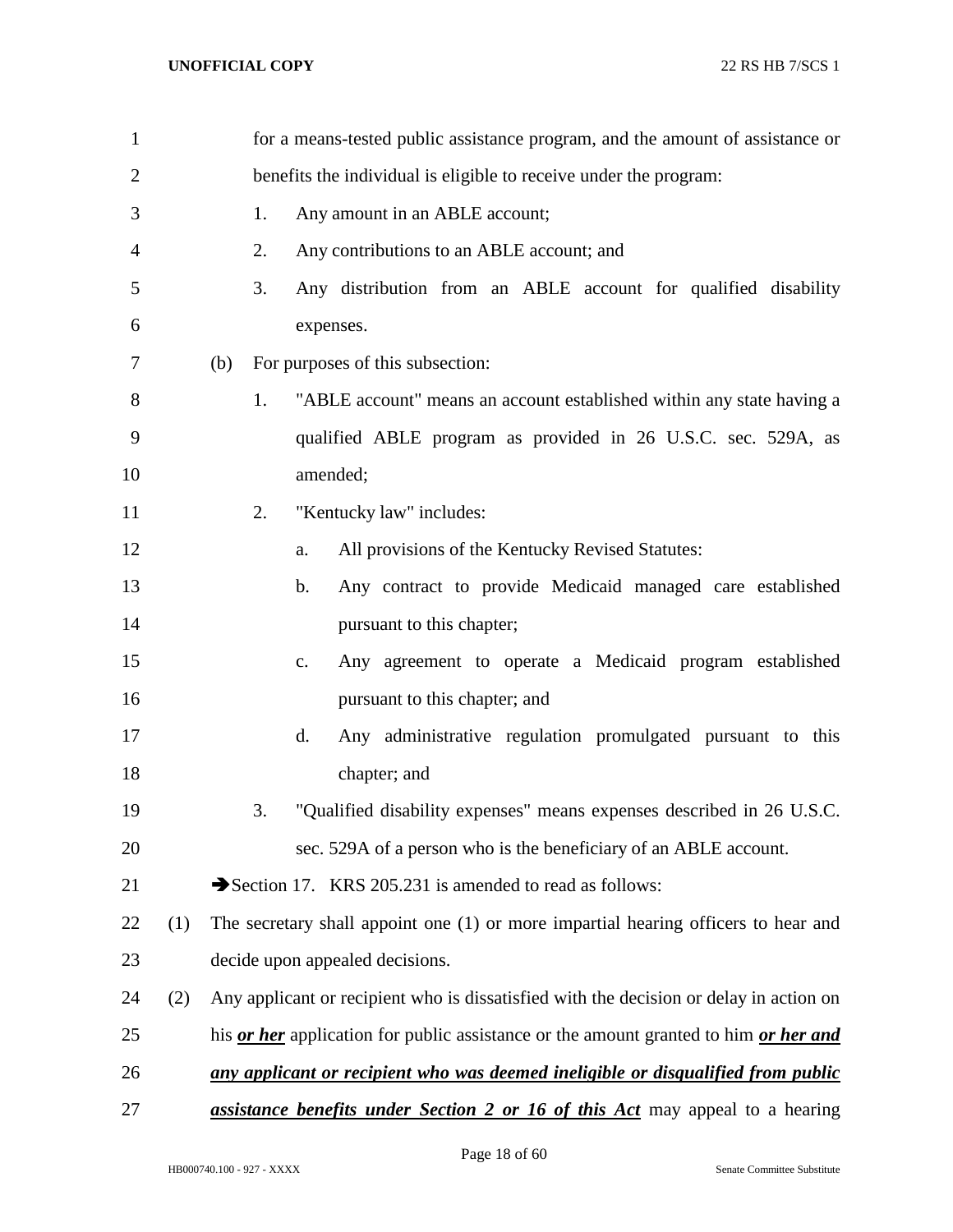officer, except that an appeal and a hearing need not be granted if the sole issue is a federal or state law requiring an automatic change adversely affecting some or all recipients of the Kentucky medical assistance program so long as advance notice of the change, with an explanation of appeal rights, is provided to all affected recipients. However, a recipient may appeal whether the cabinet is accurately interpreting a change in federal or state law which may adversely affect the recipient. On receipt of an appeal, an administrative hearing shall be conducted in accordance with KRS Chapter 13B.

 (3) The secretary may appoint an Appeal Board for Public Assistance composed of the secretary and two (2) other members. The secretary shall be chairman, and he *or she* 11 and one (1) other member constitute a quorum.

- (4) Any applicant or recipient who is dissatisfied with the decision of a hearing officer may appeal to the appeal board in the manner and form prescribed by administrative regulation. The board may on its own motion affirm, modify, or set aside any decision of a hearing officer on the basis of the evidence previously submitted in the case, or direct the taking of additional evidence, or may permit any of the parties to the decision to initiate further appeals before it. The board may remove itself or transfer to another hearing officer the proceedings on any appeal pending before a hearing officer. The board shall promptly notify the parties to any proceedings of its findings and decisions.
- (5) The manner in which appeals are presented and hearings and appeals conducted under subsection (4) of this section shall be in accordance with administrative regulations promulgated by the secretary.
- (6) After a decision by the appeal board, any party aggrieved by the decision may seek judicial review of the decision by filing a petition in the Circuit Court of the county in which the petitioner resides, in accordance with KRS 13B.140, 13B.150, and 27 13B.160.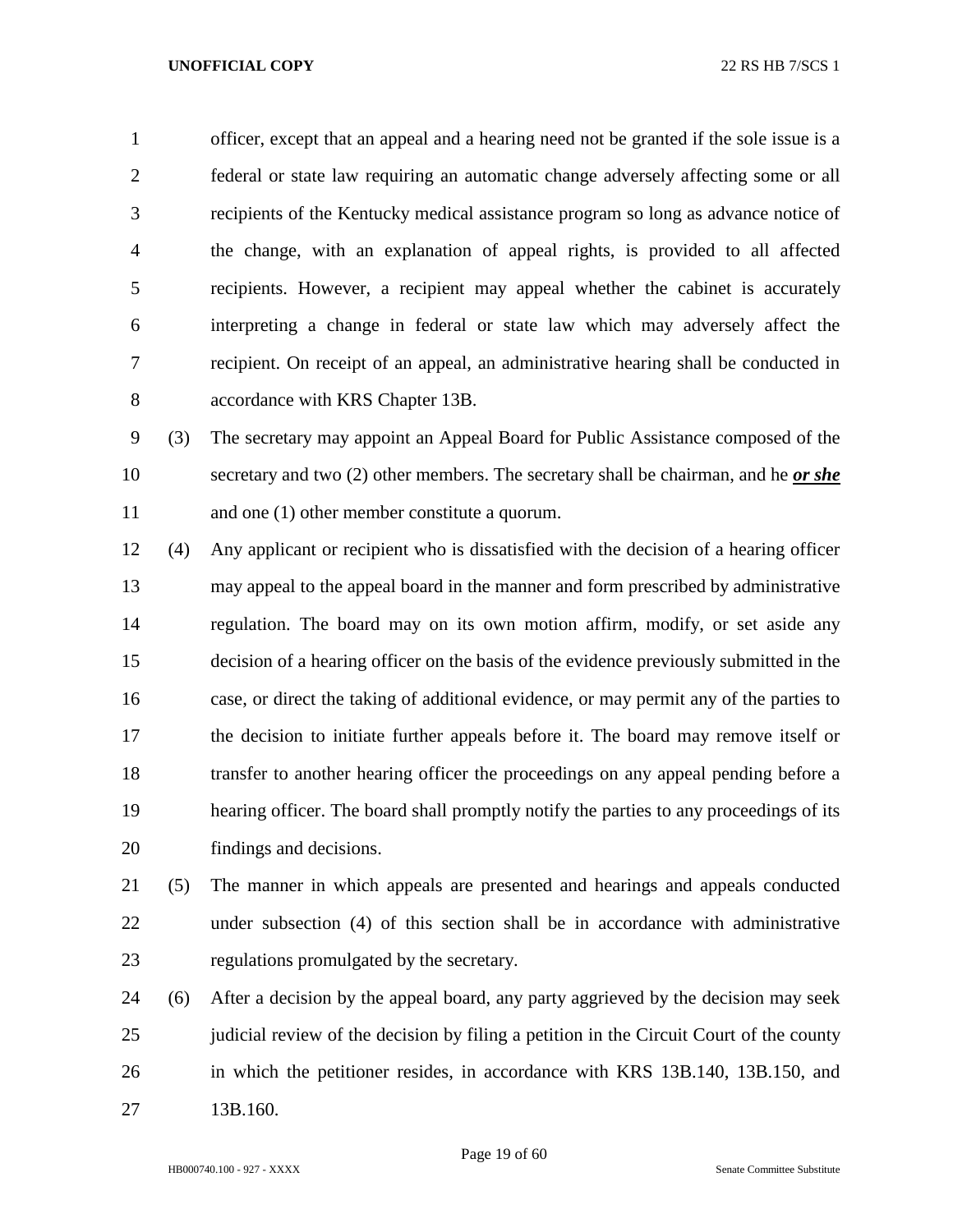| $\mathbf{1}$   |     | Section 18. KRS 205.525 is amended to read as follows:                                |
|----------------|-----|---------------------------------------------------------------------------------------|
| $\overline{2}$ | (1) | Concurrent with submitting an application for a waiver or waiver amendment or a       |
| 3              |     | request for a plan amendment to any federal agency that approves waivers, waiver      |
| 4              |     | amendments, and plan amendments, the cabinet for Health and Family Services.          |
| 5              |     | shall provide to the Interim Joint Committee on Health, [ and ] Welfare, and Family   |
| 6              |     | <b>Services</b> , and to the Interim Joint Committee on Appropriations and Revenue a  |
| 7              |     | copy, summary, and statement of benefits of the application for a waiver or waiver    |
| 8              |     | amendment or request for a plan amendment.                                            |
| 9              | (2) | The cabinet shall provide an update on the status of the application for a waiver or  |
| 10             |     | waiver amendment or request for a plan amendment to the Legislative Research          |
| 11             |     | <b>Commission</b> upon request.                                                       |
| 12             | (3) | If the cabinet is expressly directed by the General Assembly to submit an             |
| 13             |     | application for a waiver or waiver amendment or a request for a plan amendment        |
| 14             |     | to any federal agency that approves waivers, waiver amendments, or plan               |
| 15             |     | <u>amendments for public assistance programs administered under this chapter and</u>  |
| 16             |     | that application or request is denied by the federal agency, the cabinet shall notify |
| 17             |     | the Legislative Research Commission of the reasons for the denial. If instructed      |
| 18             |     | by the General Assembly through legislative action during the next legislative        |
| 19             |     | session, the cabinet shall resubmit, with or without modifications based on           |
| 20             |     | instructions from the General Assembly, the application for a waiver or waiver        |
| 21             |     | <u>amendment or request for a plan amendment.</u>                                     |
| 22             |     | Section 19. KRS 205.725 is amended to read as follows:                                |
| 23             | (1) | Whenever the cabinet receives an application for public assistance on behalf of a     |
| 24             |     | needy dependent child or reviews the records of those currently receiving public      |
| 25             |     | assistance on behalf of a needy dependent child and it appears to the satisfaction of |

cabinet *shall*[may] take appropriate action under this chapter, or any other

26 the cabinet that either or both parents have failed to provide support to the child, the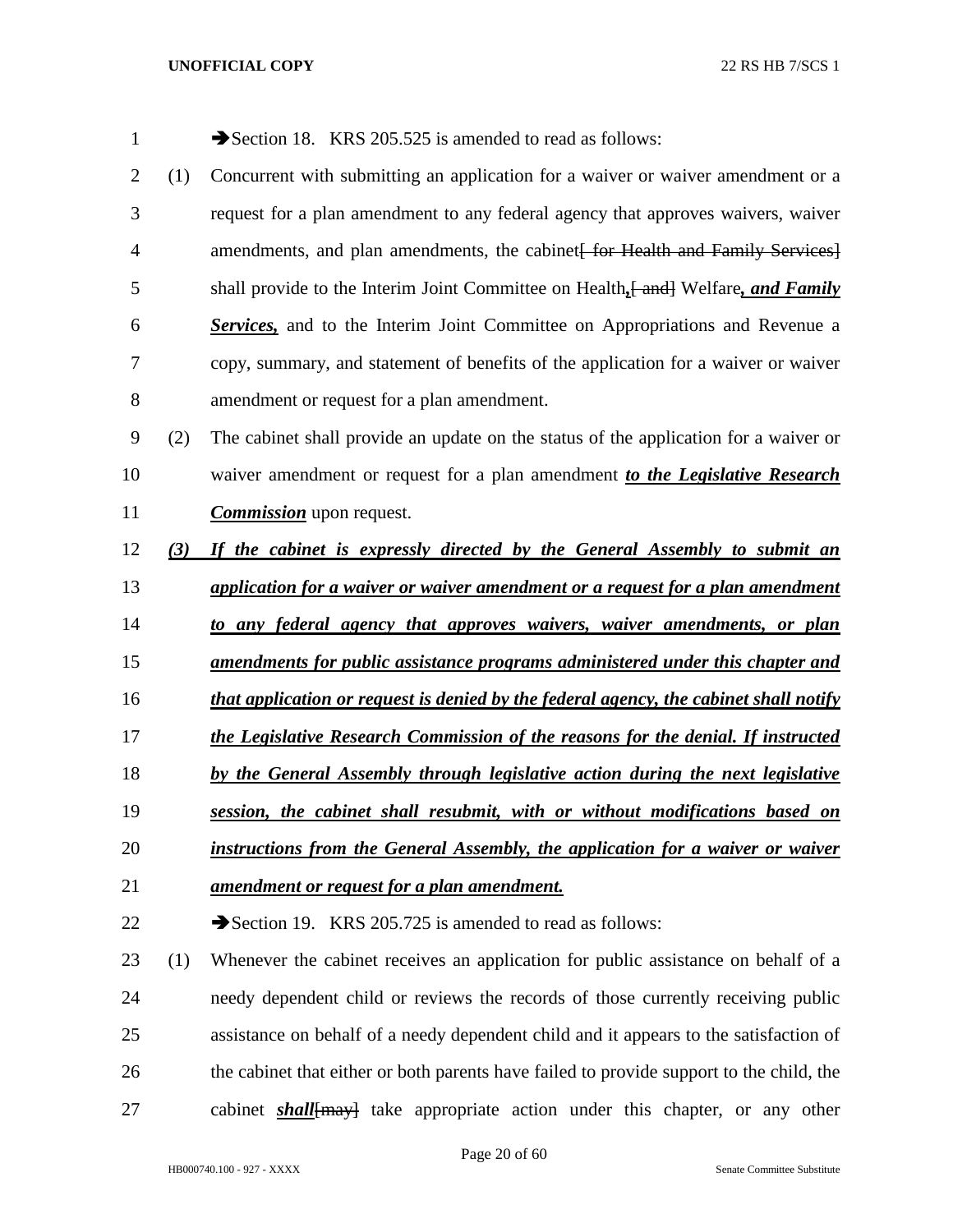| $\mathbf{1}$   |                  |      | appropriate state and federal laws and regulations, to assure that the responsible     |  |  |  |  |  |
|----------------|------------------|------|----------------------------------------------------------------------------------------|--|--|--|--|--|
| $\overline{c}$ |                  |      | parent or parents provide support to the child.                                        |  |  |  |  |  |
| 3              | (2)              |      | Subsection (1) of this section shall not apply if the:                                 |  |  |  |  |  |
| 4              |                  | (a)  | Cabinet has reason to believe allegations of child abuse or domestic                   |  |  |  |  |  |
| 5              |                  |      | violence and that enforcement of subsection (1) of this section could be               |  |  |  |  |  |
| 6              |                  |      | harmful to the custodial parent or needy dependent child;                              |  |  |  |  |  |
| 7              |                  | (b)  | Cabinet believes that enforcement of subsection (1) of this section may not            |  |  |  |  |  |
| 8              |                  |      | be in the best interest of the needy dependent child; or                               |  |  |  |  |  |
| 9              |                  | (c)  | Custodial parent is the needy dependent child's mother, and she did not                |  |  |  |  |  |
| 10             |                  |      | <i>identify a father on the child's birth certificate at the time of birth.</i>        |  |  |  |  |  |
| 11             | $\left(3\right)$ |      | As used in KRS 205.730, 205.735, 205.765, and 205.785, the term "child" includes       |  |  |  |  |  |
| 12             |                  |      | a child of an individual who is not receiving public assistance and who is eligible to |  |  |  |  |  |
| 13             |                  |      | receive child support services in accordance with Title IV-D of the Social Security    |  |  |  |  |  |
| 14             |                  | Act. |                                                                                        |  |  |  |  |  |
| 15             |                  |      | Section 20. KRS 21A.190 is amended to read as follows:                                 |  |  |  |  |  |
| 16             | (1)              |      | The General Assembly respectfully requests that the Supreme Court of Kentucky          |  |  |  |  |  |
| 17             |                  |      | institute a pilot project to study the feasibility and desirability of the opening or  |  |  |  |  |  |
| 18             |                  |      | limited opening of court proceedings, except for proceedings related to sexual         |  |  |  |  |  |
| 19             |                  |      | abuse, to the public which are related to:                                             |  |  |  |  |  |
| 20             |                  | (a)  | Dependency, neglect, and abuse proceedings under KRS Chapter 620; and                  |  |  |  |  |  |
| 21             |                  | (b)  | Termination of parental rights proceedings under KRS Chapter 625.                      |  |  |  |  |  |
| 22             | (2)              | (a)  | The pilot project may be established in a minimum of three (3) diverse                 |  |  |  |  |  |
| 23             |                  |      | judicial districts or judicial circuits or a division or divisions thereof chosen      |  |  |  |  |  |
| 24             |                  |      | by the Chief Justice.                                                                  |  |  |  |  |  |
| 25             |                  | (b)  | A pilot project authorized by this subsection shall not be established in a            |  |  |  |  |  |
| 26             |                  |      | judicial district or judicial circuit or a division thereof when objected to by the    |  |  |  |  |  |
| 27             |                  |      | applicable judge or county attorney.                                                   |  |  |  |  |  |

Page 21 of 60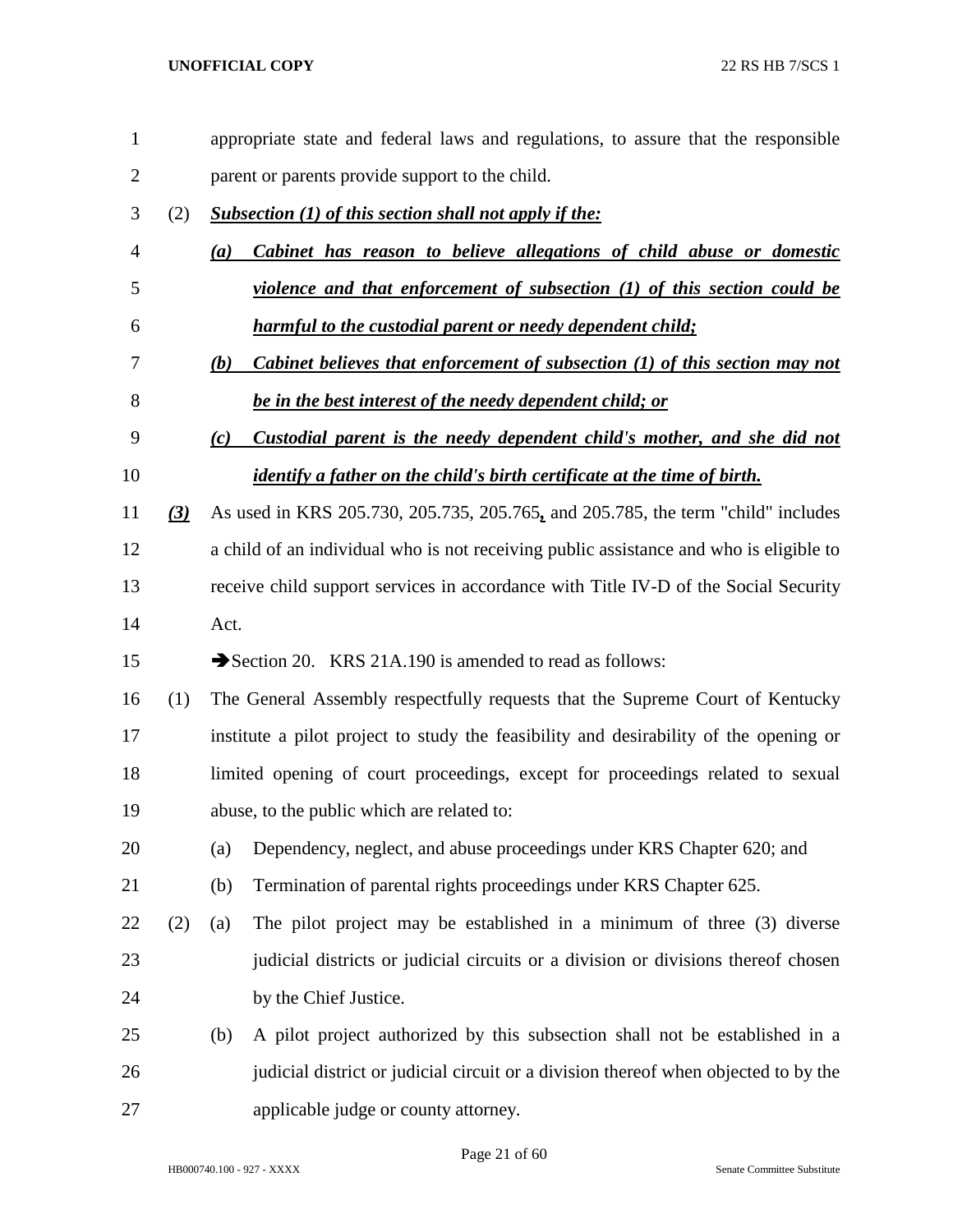| $\mathbf{1}$   | (3) |     | The pilot project shall:                                                       |  |  |  |  |
|----------------|-----|-----|--------------------------------------------------------------------------------|--|--|--|--|
| $\overline{2}$ |     | (a) | Require participating courts to be presumptively open;                         |  |  |  |  |
| 3              |     | (b) | Last for four (4) years, unless extended or limited by the General Assembly;   |  |  |  |  |
| 4              |     |     | and                                                                            |  |  |  |  |
| 5              |     | (c) | Be monitored and evaluated by the Administrative Office of the Courts to       |  |  |  |  |
| 6              |     |     | determine:                                                                     |  |  |  |  |
| 7              |     |     | 1.<br>Whether there are adverse effects resulting from the opening of certain  |  |  |  |  |
| 8              |     |     | proceedings or release of records;                                             |  |  |  |  |
| 9              |     |     | 2.<br>Whether the pilot project demonstrates a benefit to the litigants;       |  |  |  |  |
| 10             |     |     | 3.<br>Whether the pilot project demonstrates a benefit to the public;          |  |  |  |  |
| 11             |     |     | Whether the pilot project supports a determination that such proceedings<br>4. |  |  |  |  |
| 12             |     |     | should be presumptively open;                                                  |  |  |  |  |
| 13             |     |     | 5.<br>Whether the pilot project supports a determination that such proceedings |  |  |  |  |
| 14             |     |     | should be closed;                                                              |  |  |  |  |
| 15             |     |     | 6.<br>How open proceedings under the pilot project impact the child;           |  |  |  |  |
| 16             |     |     | 7.<br>The parameters and limits of the program;                                |  |  |  |  |
| 17             |     |     | 8.<br>Suggestions for the operation and improvement of the program;            |  |  |  |  |
| 18             |     |     | Rules changes which may be needed if the program is to be made<br>9.           |  |  |  |  |
| 19             |     |     | permanent and expanded to all courts; and                                      |  |  |  |  |
| 20             |     |     | Recommendations for statutory changes which may be needed if the<br>10.        |  |  |  |  |
| 21             |     |     | program is to be made permanent and expanded to all courts.                    |  |  |  |  |
| 22             | (4) |     | The Administrative Office of the Courts:                                       |  |  |  |  |
| 23             |     | (a) | Shall provide an annual report to the Legislative Research Commission [, the   |  |  |  |  |
| 24             |     |     | Child Welfare Oversight and Advisory Committee established in KRS 6.943,       |  |  |  |  |
| 25             |     |     | and the Interim Joint Committee on Judiciary by September 1 of each year the   |  |  |  |  |
| 26             |     |     | program is in operation with statistics, findings, and recommendations; and    |  |  |  |  |
| 27             |     | (b) | May make periodic progress reports and statistical reports and provide         |  |  |  |  |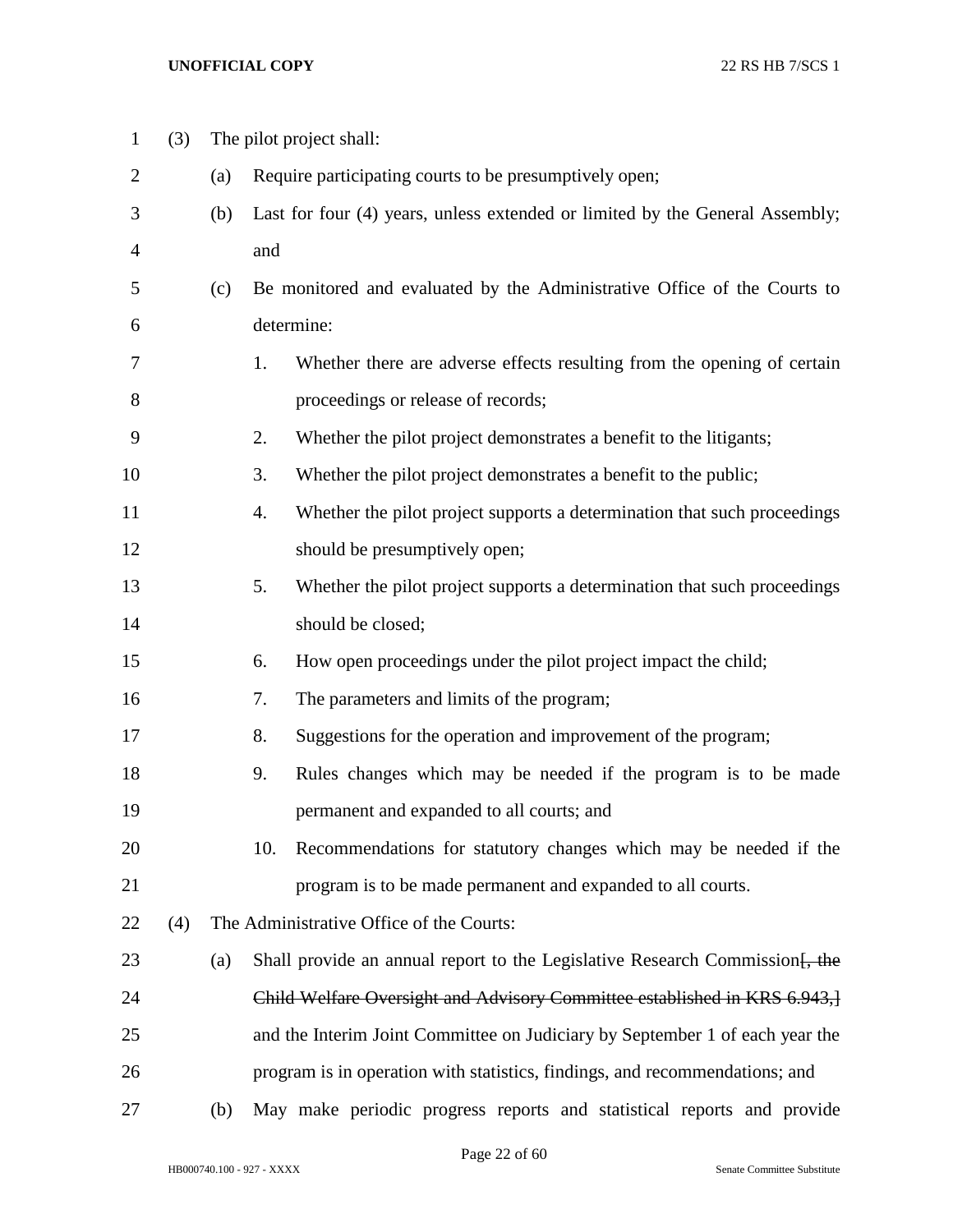suggestions to the Interim Joint Committee on Health and Welfare and to the Interim Joint Committee on Judiciary when determined necessary by the Chief Justice. 4 Section 21. KRS 157.065 is amended to read as follows: (1) Any school that does not offer a school breakfast program shall submit an annual report no later than September 15 to the Kentucky Board of Education indicating the reasons for not offering the program. The report shall include the number of children enrolled at the school and the number of children who are eligible for free

or reduced priced meals under the federal program.

- (2) The state board shall inform the school of the value of the school breakfast program, its favorable effects on student attendance and performance, and the availability of funds to implement the program.
- (3) The commissioner of education shall submit an annual report no later than 14 December 1 to the Interim Joint Committee on Education and the Child Welfare Oversight and Advisory Committee established in KRS 6.943] regarding the status of the school breakfast program including, but not limited to, information describing the schools that do not offer the program, the reasons given by the schools for not offering the program, the number of children enrolled in each school, the number of children in each school who are eligible for free or reduced priced meals under the federal program, and the action taken by the state board to encourage schools to implement the program.
- 

22 Section 22. KRS 194A.030 is amended to read as follows:

 The cabinet consists of the following major organizational units, which are hereby created:

 (1) Office of the Secretary. Within the Office of the Secretary, there shall be an Office of the Ombudsman and Administrative Review, an Office of Legal Services, an Office of Inspector General, an Office of Public Affairs, an Office of Human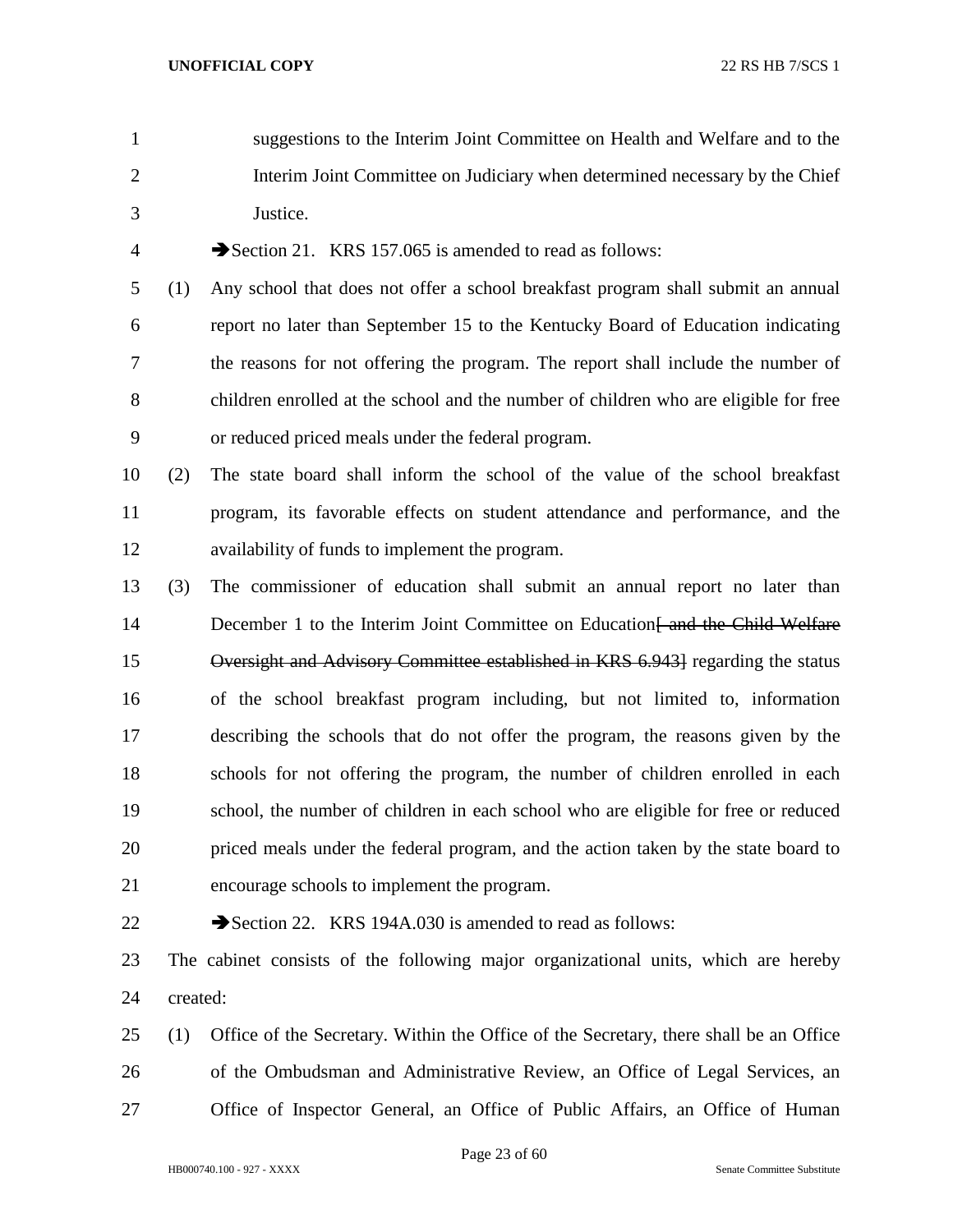- Resource Management, an Office of Finance and Budget, an Office of Legislative and Regulatory Affairs, an Office of Administrative Services, and an Office of Application Technology Services, as follows:
- (a) The Office of the Ombudsman and Administrative Review shall be headed by an executive director who shall be appointed by the secretary with the approval of the Governor under KRS 12.050 and shall:
- 1. Investigate, upon complaint or on its own initiative, any administrative act of an organizational unit, employee, or contractor of the cabinet, without regard to the finality of the administrative act. Organizational units, employees, or contractors of the cabinet shall not willfully obstruct an investigation, restrict access to records or personnel, or retaliate against a complainant or cabinet employee;
- 2. Make recommendations that resolve citizen complaints and improve governmental performance and may require corrective action when 15 policy violations are identified;
- 3. Provide evaluation and information analysis of cabinet performance and 17 compliance with state and federal law;
- 4. Place an emphasis on research and best practices, program accountability, quality service delivery, and improved governmental performance;
- 5. Provide information on how to contact the office for public posting at all offices where Department for Community Based Services employees or contractors work, at any facility where a child in the custody of the cabinet resides, and to all cabinet or contracted foster parents;
- 6. Report to the Office of Inspector General for review and investigation any charge or case against an employee of the Cabinet for Health and Family Services where it has cause to believe the employee has engaged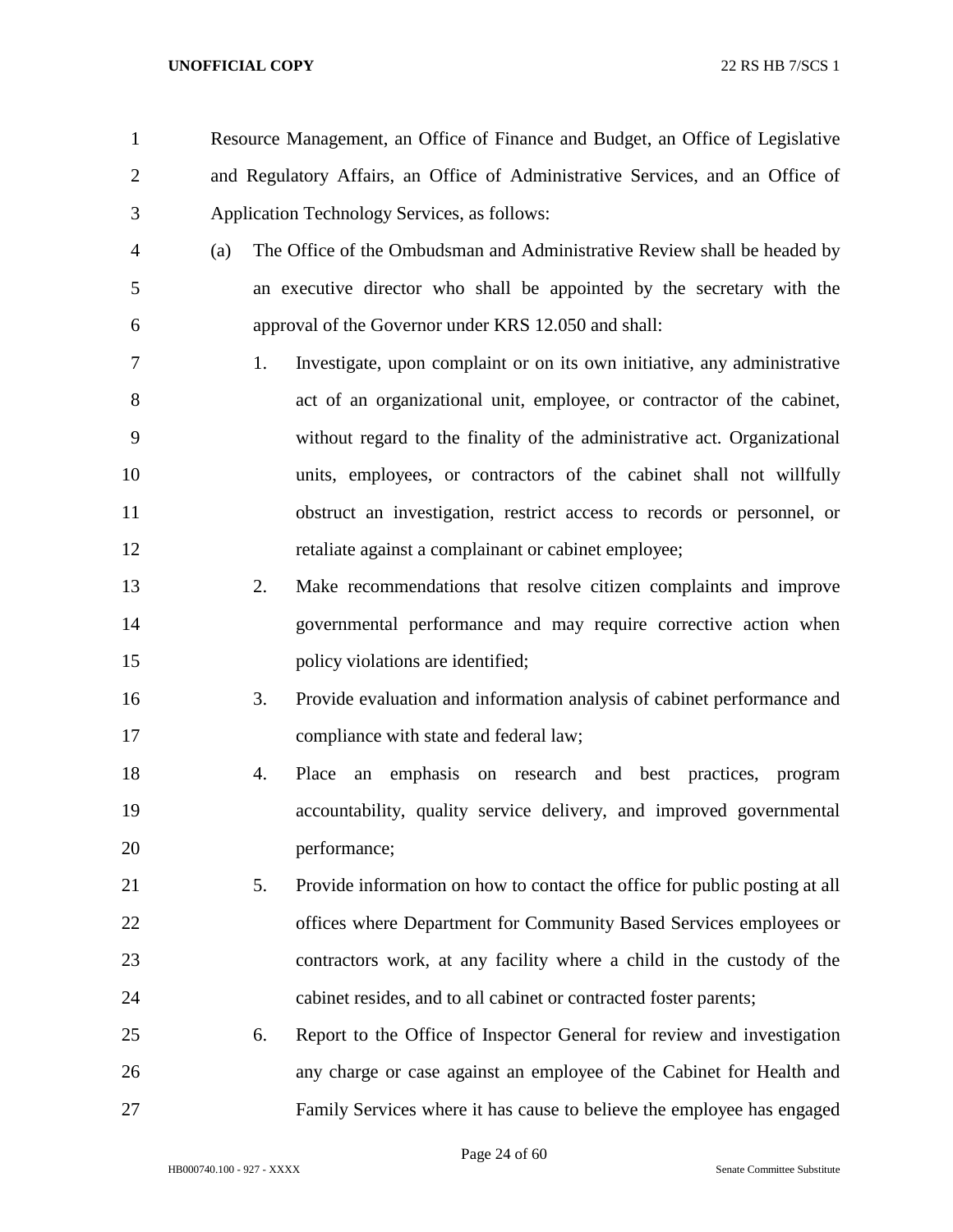in dishonest, unethical, or illegal conduct or practices related to his or her job duties; or any violation of state law or administrative regulation by any organization or individual regulated by, or contracted with the cabinet; 7. Compile a report of all citizen complaints about programs or services of the cabinet and a summary of resolution of the complaints and submit 7 the report upon request to the [Child Welfare Oversight and Advisory **Committee established in KRS 6.943, and the Interim Joint Committee**  on Health and Welfare and Family Services; 8. Include oversight of administrative hearings; and 9. Provide information to the Office of the Attorney General, when requested, related to substantiated violations of state law against an employee, a contractor of the cabinet, or a foster or adoptive parent; (b) The Office of Legal Services shall provide legal advice and assistance to all units of the cabinet in any legal action in which it may be involved. The Office of Legal Services shall employ all attorneys of the cabinet who serve the cabinet in the capacity of attorney, giving legal advice and opinions concerning the operation of all programs in the cabinet. The Office of Legal Services shall be headed by a general counsel who shall be appointed by the secretary with the approval of the Governor under KRS 12.050 and 12.210. The general counsel shall be the chief legal advisor to the secretary and shall be directly responsible to the secretary. The Attorney General, on the request of the secretary, may designate the general counsel as an assistant attorney general under the provisions of KRS 15.105; (c) The Office of Inspector General shall be headed by an inspector general who

 shall be appointed by the secretary with the approval of the Governor. The inspector general shall be directly responsible to the secretary. The Office of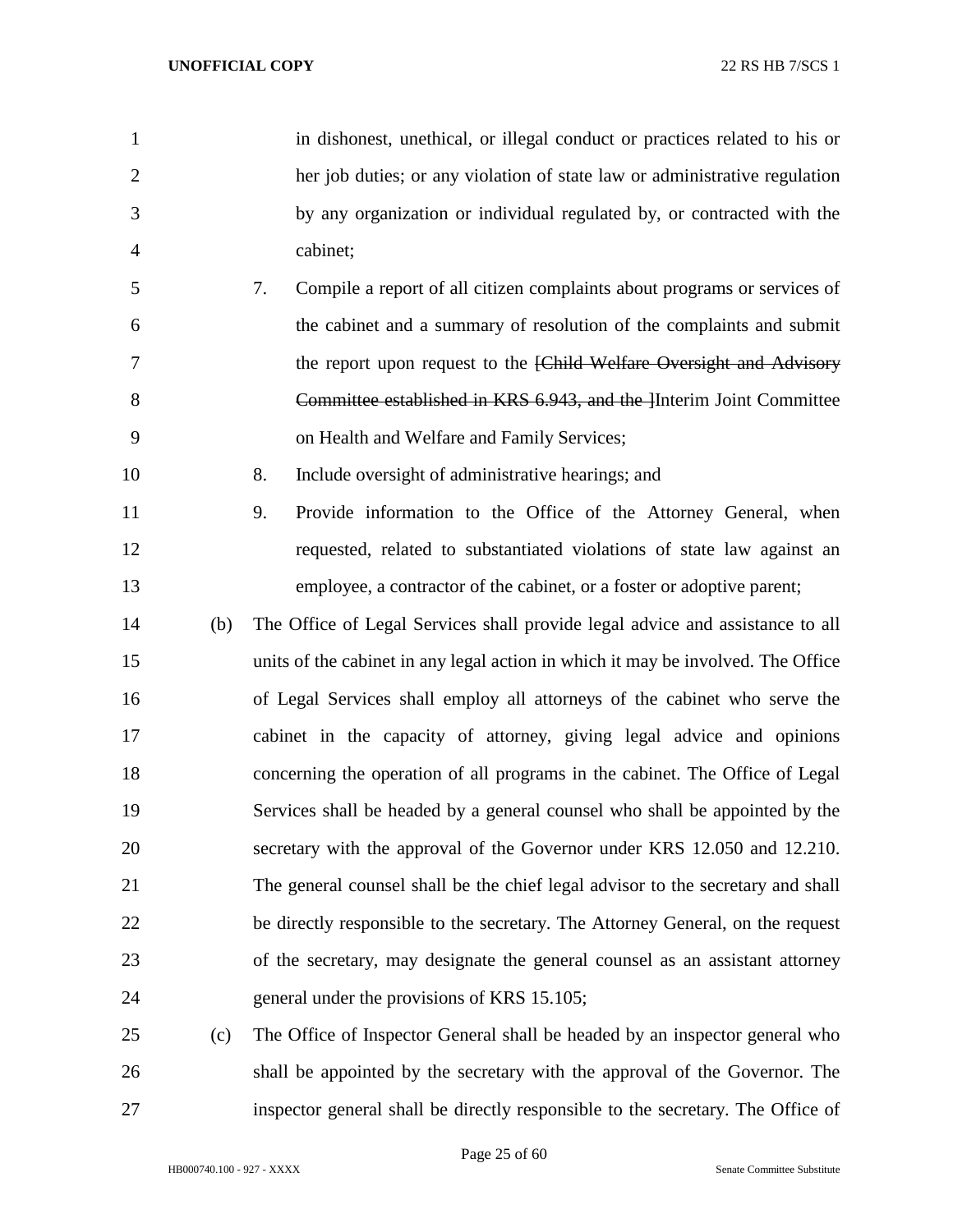Inspector General shall be responsible for: 1. The conduct of audits and investigations for detecting the perpetration of fraud or abuse of any program by any client, or by any vendor of services with whom the cabinet has contracted; and the conduct of special investigations requested by the secretary, commissioners, or office heads of the cabinet into matters related to the cabinet or its programs; 2. Licensing and regulatory functions as the secretary may delegate; 3. Review of health facilities participating in transplant programs, as determined by the secretary, for the purpose of determining any 11 violations of KRS 311.1911 to 311.1959, 311.1961, and 311.1963; 4. The duties, responsibilities, and authority pertaining to the certificate of need functions and the licensure appeals functions, pursuant to KRS Chapter 216B; and 5. The notification and forwarding of any information relevant to possible criminal violations to the appropriate prosecuting authority; (d) The Office of Public Affairs shall be headed by an executive director appointed by the secretary with the approval of the Governor in accordance with KRS 12.050. The office shall provide information to the public and news media about the programs, services, and initiatives of the cabinet; (e) The Office of Human Resource Management shall be headed by an executive director appointed by the secretary with the approval of the Governor in accordance with KRS 12.050. The office shall coordinate, oversee, and execute all personnel, training, and management functions of the cabinet. The office shall focus on the oversight, development, and implementation of quality improvement services; curriculum development and delivery of instruction to staff; the administration, management, and oversight of training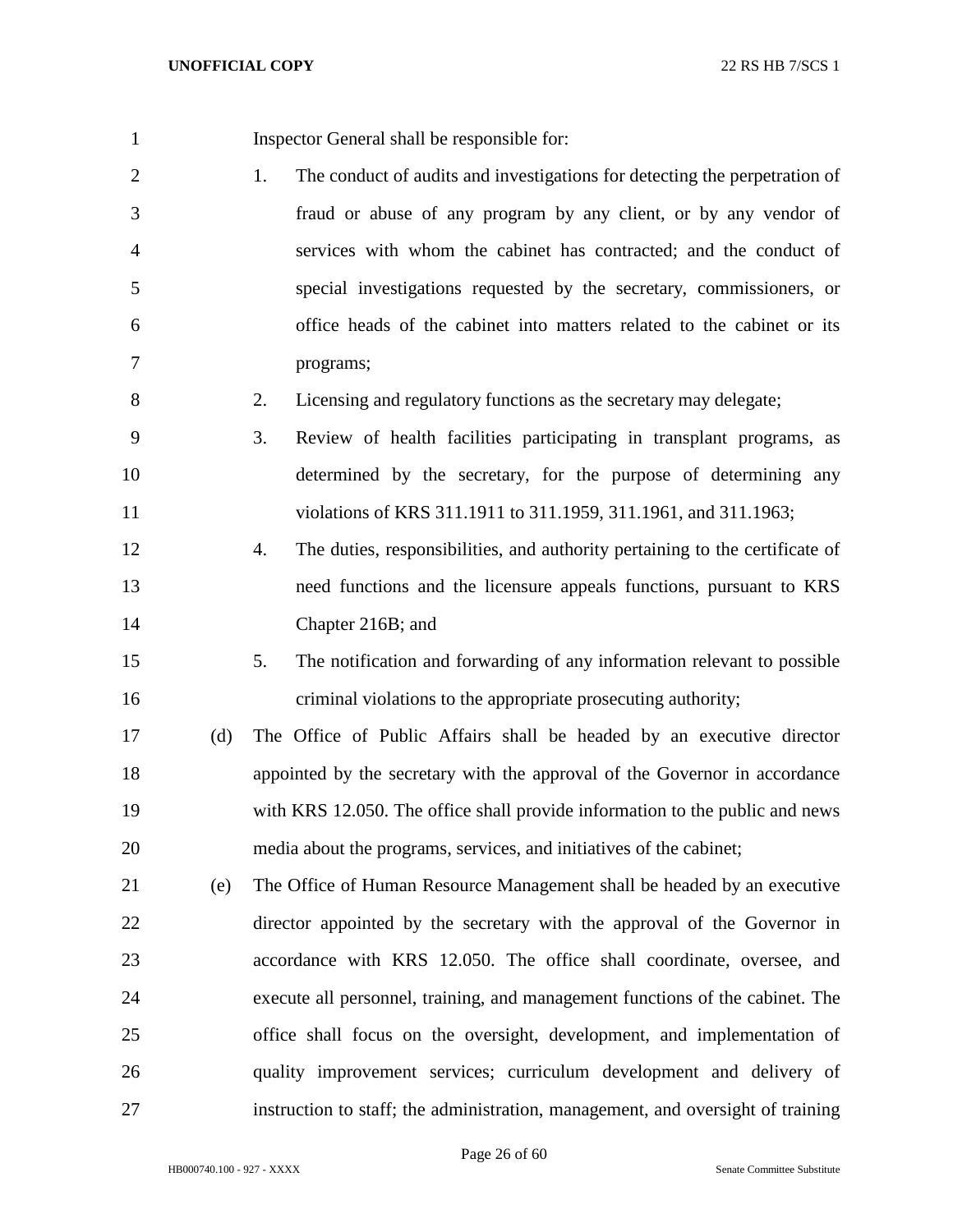operations; health, safety, and compliance training; and equal employment opportunity compliance functions;

- (f) The Office of Finance and Budget shall be headed by an executive director appointed by the secretary with the approval of the Governor in accordance with KRS 12.050. The office shall provide central review and oversight of budget, contract, and cabinet finances. The office shall provide coordination, assistance, and support to program departments and independent review and analysis on behalf of the secretary;
- (g) The Office of Legislative and Regulatory Affairs shall be headed by an executive director appointed by the secretary with the approval of the Governor in accordance with KRS 12.050. The office shall provide central review and oversight of legislation, policy, and administrative regulations. The office shall provide coordination, assistance, and support to program departments and independent review and analysis on behalf of the secretary;
- (h) The Office of Administrative Services shall be headed by an executive director appointed by the secretary with the approval of the Governor in accordance with KRS 12.050. The office shall provide central review and oversight of procurement, general accounting including grant monitoring, and facility management. The office shall provide coordination, assistance, and support to program departments and independent review and analysis on behalf of the secretary; and
- (i) The Office of Application Technology Services shall be headed by an executive director appointed by the secretary with the approval of the Governor in accordance with KRS 12.050. The office shall provide application technology services including central review and oversight. The office shall provide coordination, assistance, and support to program departments and independent review and analysis on behalf of the secretary;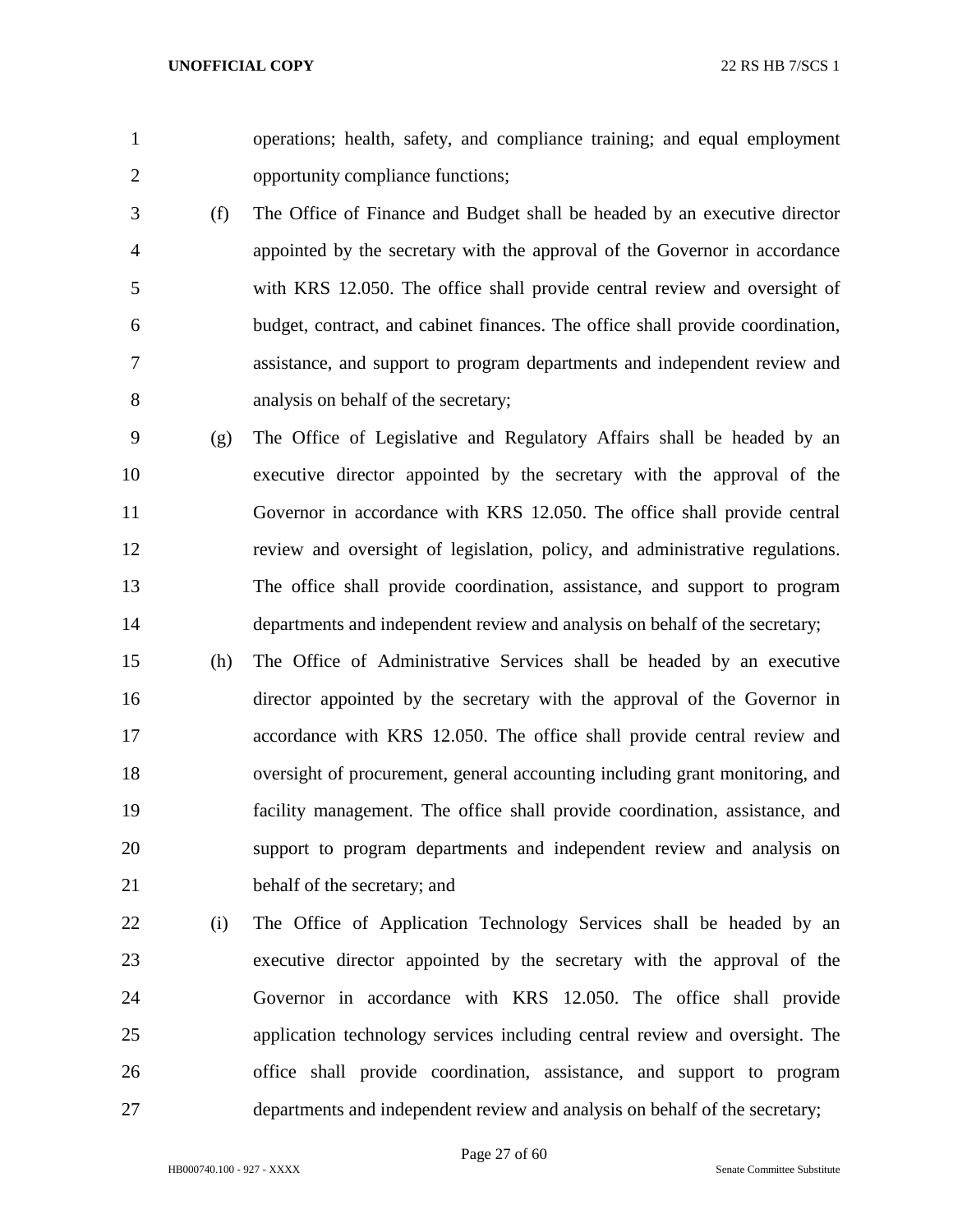(2) Department for Medicaid Services. The Department for Medicaid Services shall serve as the single state agency in the Commonwealth to administer Title XIX of the Federal Social Security Act. The Department for Medicaid Services shall be headed by a commissioner for Medicaid services, who shall be appointed by the secretary with the approval of the Governor under KRS 12.050. The commissioner for Medicaid services shall be a person who by experience and training in administration and management is qualified to perform the duties of this office. The commissioner for Medicaid services shall exercise authority over the Department for Medicaid Services under the direction of the secretary and shall only fulfill those responsibilities as delegated by the secretary;

 (3) Department for Public Health. The Department for Public Health shall develop and operate all programs of the cabinet that provide health services and all programs for assessing the health status of the population for the promotion of health and the prevention of disease, injury, disability, and premature death. This shall include but not be limited to oversight of the Division of Women's Health. The Department for Public Health shall be headed by a commissioner for public health who shall be appointed by the secretary with the approval of the Governor under KRS 12.050. The commissioner for public health shall be a duly licensed physician who by experience and training in administration and management is qualified to perform the duties of this office. The commissioner shall advise the head of each major organizational unit enumerated in this section on policies, plans, and programs relating to all matters of public health, including any actions necessary to safeguard the health of the citizens of the Commonwealth. The commissioner shall serve as chief medical officer of the Commonwealth. The commissioner for public health shall exercise authority over the Department for Public Health under the direction of the secretary and shall only fulfill those responsibilities as delegated by the secretary;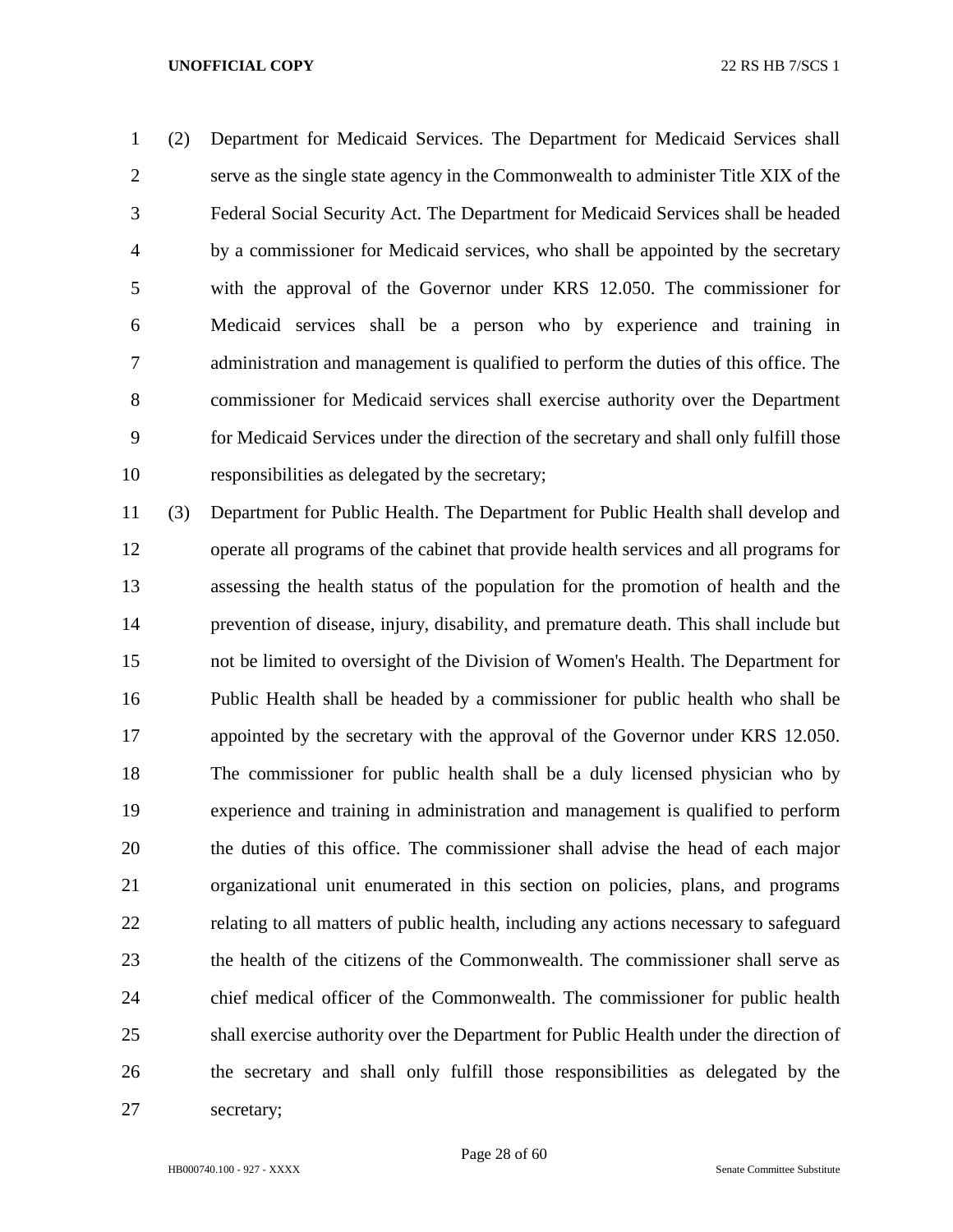(4) Department for Behavioral Health, Developmental and Intellectual Disabilities. The Department for Behavioral Health, Developmental and Intellectual Disabilities shall develop and administer programs for the prevention of mental illness, intellectual disabilities, brain injury, developmental disabilities, and substance abuse disorders and shall develop and administer an array of services and support for the treatment, habilitation, and rehabilitation of persons who have a mental illness or emotional disability, or who have an intellectual disability, brain injury, developmental disability, or a substance abuse disorder. The Department for Behavioral Health, Developmental and Intellectual Disabilities shall be headed by a commissioner for behavioral health, developmental and intellectual disabilities who shall be appointed by the secretary with the approval of the Governor under KRS 12.050. The commissioner for behavioral health, developmental and intellectual disabilities shall be by training and experience in administration and management qualified to perform the duties of the office. The commissioner for behavioral health, developmental and intellectual disabilities shall exercise authority over the department under the direction of the secretary, and shall only fulfill those responsibilities as delegated by the secretary;

 (5) Office for Children with Special Health Care Needs. The duties, responsibilities, and authority set out in KRS 200.460 to 200.490 shall be performed by the office. The office shall advocate the rights of children with disabilities and, to the extent that funds are available, shall ensure the administration of services for children with disabilities as are deemed appropriate by this office pursuant to Title V of the Social Security Act. The office may promulgate administrative regulations under KRS Chapter 13A as may be necessary to implement and administer its responsibilities. The duties, responsibilities, and authority of the Office for Children with Special Health Care Needs shall be performed through the office of the executive director. The executive director shall be appointed by the secretary with the approval of the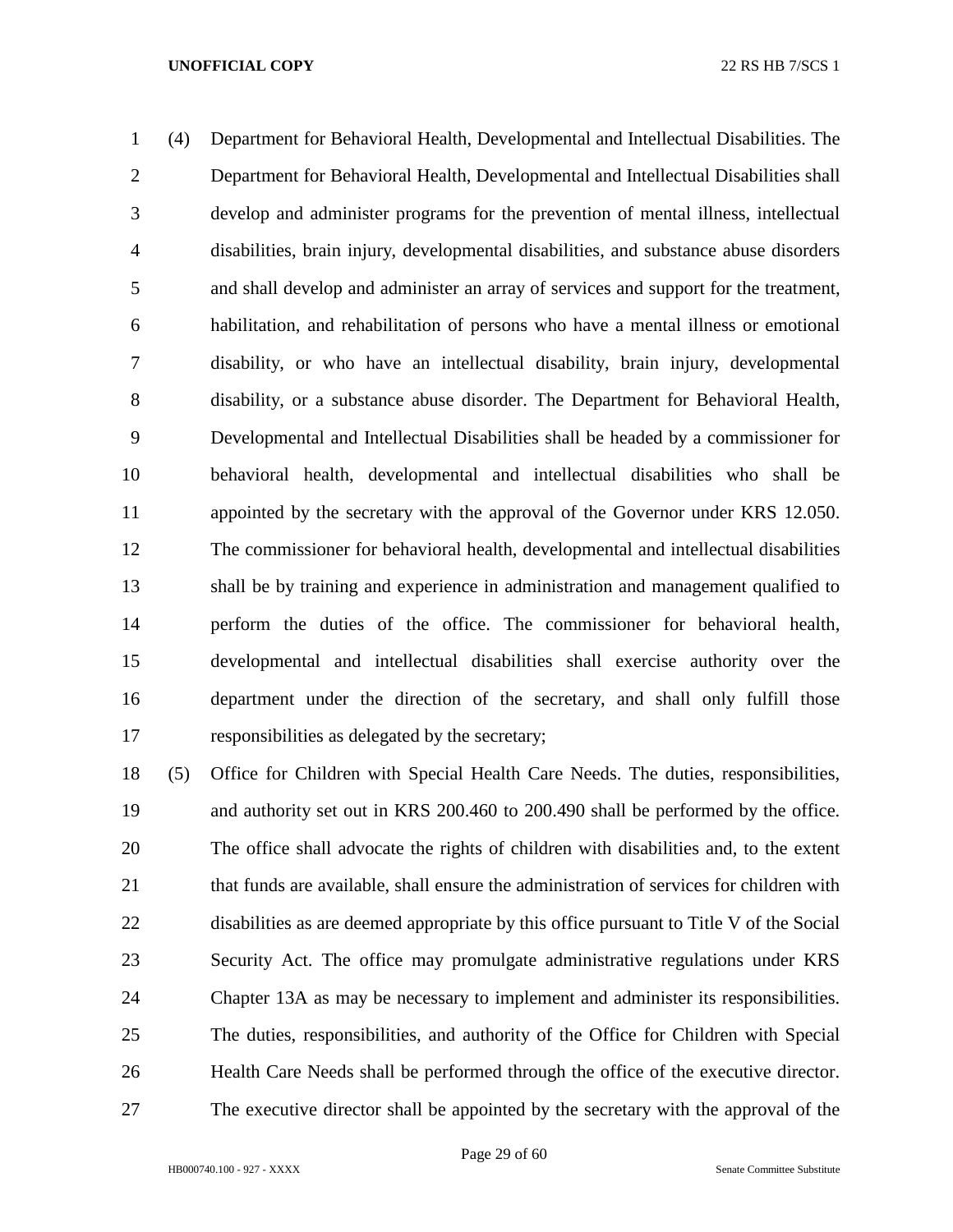# Governor under KRS 12.050;

 (6) Department for Family Resource Centers and Volunteer Services. The Department for Family Resource Centers and Volunteer Services shall streamline the various responsibilities associated with the human services programs for which the cabinet is responsible. This shall include, but not be limited to, oversight of the Division of Family Resource and Youth Services Centers and Serve Kentucky. The Department for Family Resource Centers and Volunteer Services shall be headed by a commissioner who shall be appointed by the secretary with the approval of the Governor under KRS 12.050. The commissioner for family resource centers and volunteer services shall be by training and experience in administration and management qualified to perform the duties of the office, shall exercise authority over the department under the direction of the secretary, and shall only fulfill those responsibilities as delegated by the secretary;

 (7) The Office of Health Data and Analytics shall identify and innovate strategic initiatives to inform public policy initiatives and provide opportunities for improved health outcomes for all Kentuckians through data analytics. The office shall provide leadership in the redesign of the health care delivery system using electronic information technology as a means to improve patient care and reduce medical errors and duplicative services. The office shall facilitate the purchase of individual and small business health insurance coverage for Kentuckians. The office shall be headed by an executive director appointed by the secretary with the approval of the Governor under KRS 12.050;

 (8) Department for Community Based Services. The Department for Community Based Services shall administer and be responsible for child and adult protection, violence prevention resources, foster care and adoption, permanency, and services to enhance family self-sufficiency, including child care, social services, public assistance, and family support. The department shall be headed by a commissioner appointed by the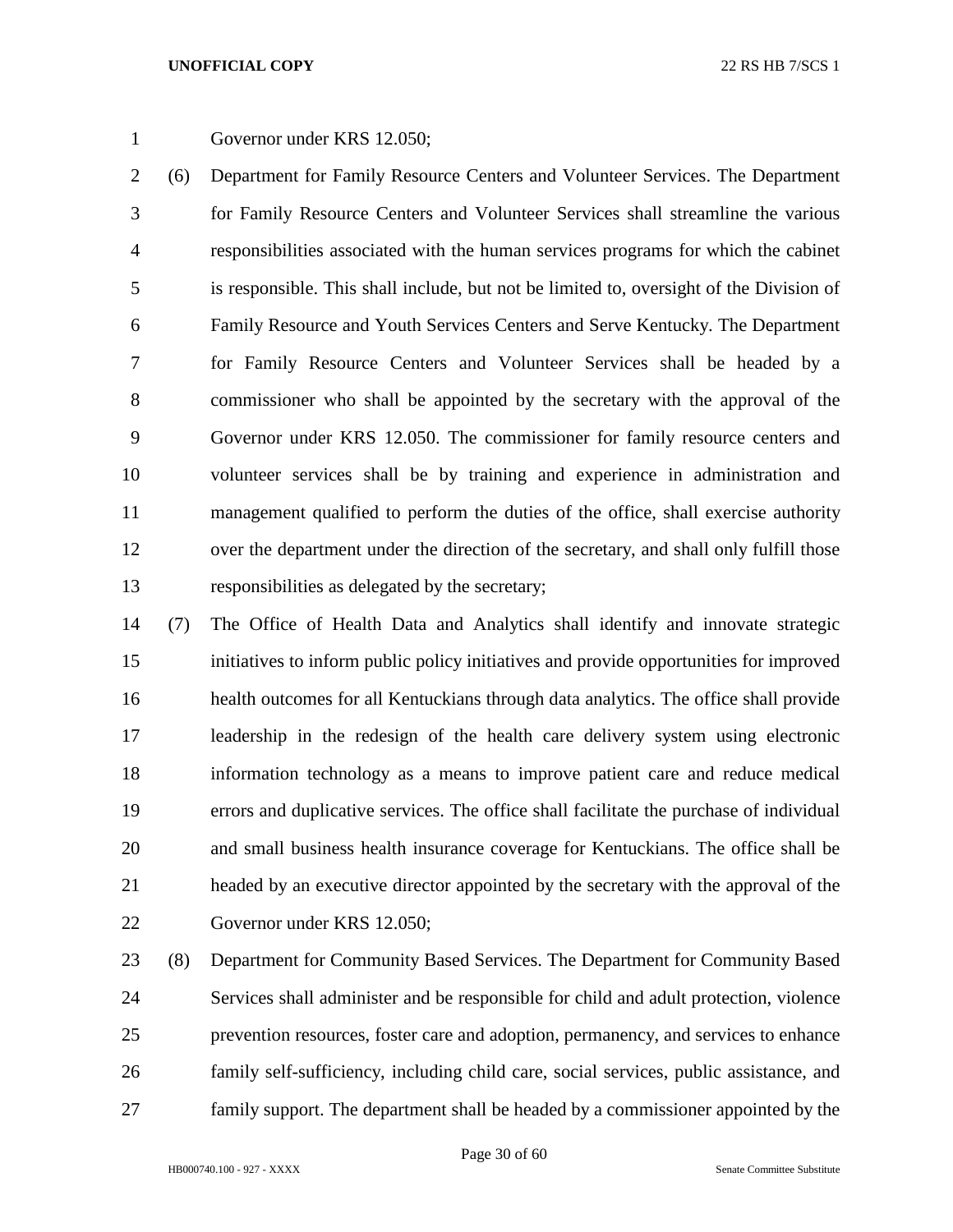secretary with the approval of the Governor in accordance with KRS 12.050;

 (9) Department for Income Support. The Department for Income Support shall be responsible for child support enforcement and disability determination. The department shall serve as the state unit as required by Title II and Title XVI of the Social Security Act, and shall have responsibility for determining eligibility for disability for those citizens of the Commonwealth who file applications for disability with the Social Security Administration. The department shall be headed by a commissioner appointed by the secretary with the approval of the Governor in accordance with KRS 12.050; and

 (10) Department for Aging and Independent Living. The Department for Aging and Independent Living shall serve as the state unit as designated by the Administration on Aging Services under the Older Americans Act and shall have responsibility for administration of the federal community support services, in-home services, meals, family and caregiver support services, elder rights and legal assistance, senior community services employment program, the state health insurance assistance program, state home and community based services including home care, Alzheimer's respite services and the personal care attendant program, certifications of assisted living facilities, the state Council on Alzheimer's Disease and other related disorders, and guardianship services. The department shall also administer the Long-Term Care Ombudsman Program and the Medicaid Home and Community Based Waivers Participant Directed Services Option (PDS) Program. The department shall serve as the information and assistance center for aging and disability services and administer multiple federal grants and other state initiatives. The department shall be headed by a commissioner appointed by the secretary with the approval of the Governor in accordance with KRS 12.050.

26 Section 23. KRS 194A.365 is amended to read as follows:

The cabinet shall make an annual report to the Governor*, the Legislative Research*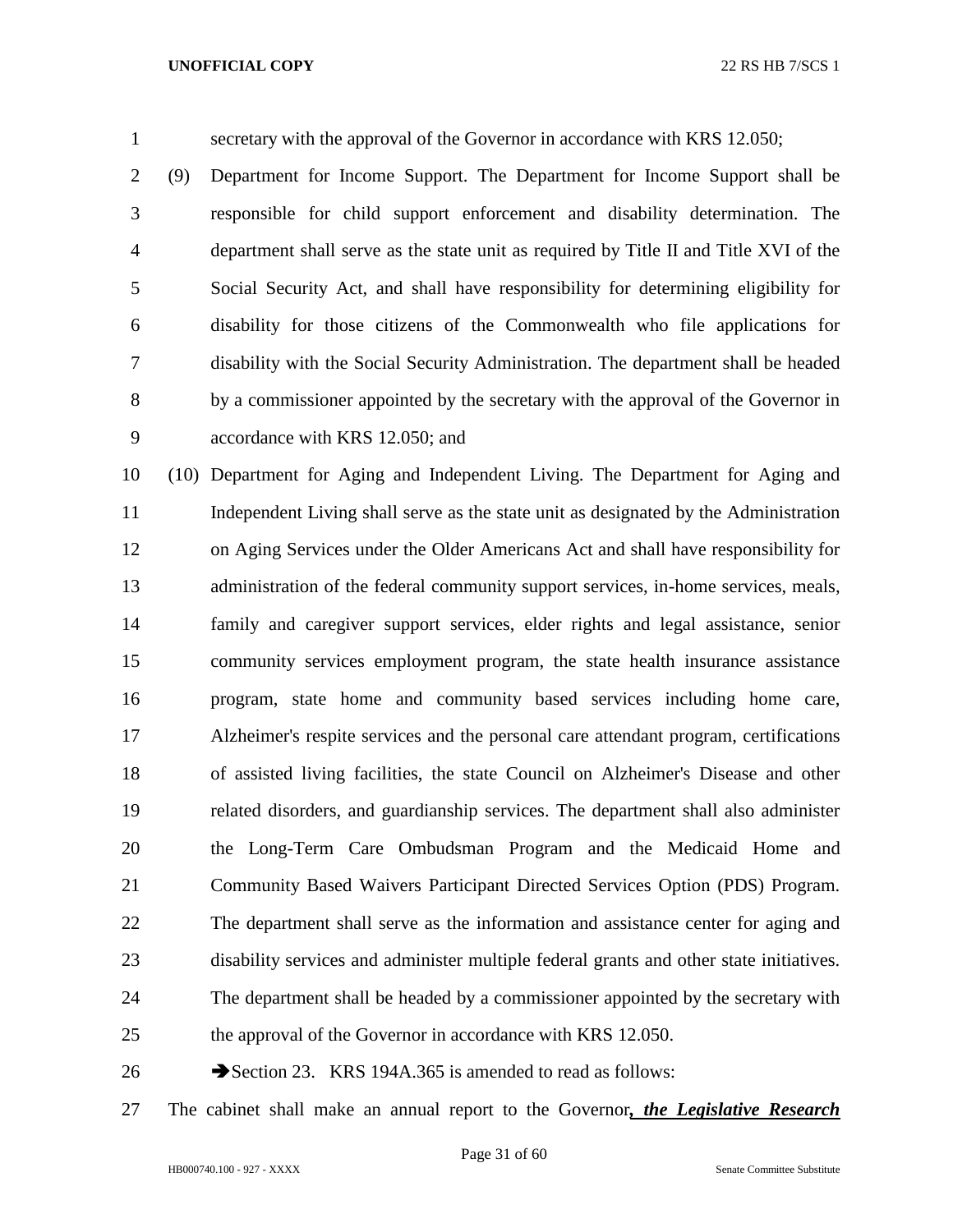*Commission,*[, the Child Welfare Oversight and Advisory Committee established in KRS 2 6.943, and the Chief Justice. The report shall be tendered not later than December 1 of each year and shall include information for the previous fiscal year. The report shall include, but not be limited to, the following information:

- (1) The number of children under an order of dependent, status, public, or voluntary commitment to the cabinet, according to: permanency planning goals, current placement, average number of placements, type of commitment, and the average length of time children remain committed to the cabinet;
- (2) The number of children in the custody of the cabinet in the following types of residential placements, the average length of stay in these placements, and the average number of placements experienced by these children: family foster homes, private child care facilities, and placement with biological parent or person exercising custodial control or supervision;
- (3) The number of children in the custody of the cabinet eligible for adoption, the number placed in an adoptive home, and the number ineligible for adoption and the reasons therefor;
- (4) The cost in federal and state general funds to care for the children defined in subsections (1) and (2) of this section, including the average cost per child for each type of placement, direct social worker services, operating expenses, training, and administrative costs; and
- (5) Any other matters relating to the care of foster children that the cabinet deems appropriate and that may promote further understanding of the impediments to providing permanent homes for foster children.
- 24 Section 24. KRS 199.665 is amended to read as follows:
- (1) As used in this section, unless the context otherwise requires;
- (a) "Cabinet" means the Cabinet for Health and Family Services;
- (b) "Performance-based contracting" means an approach that stresses permanency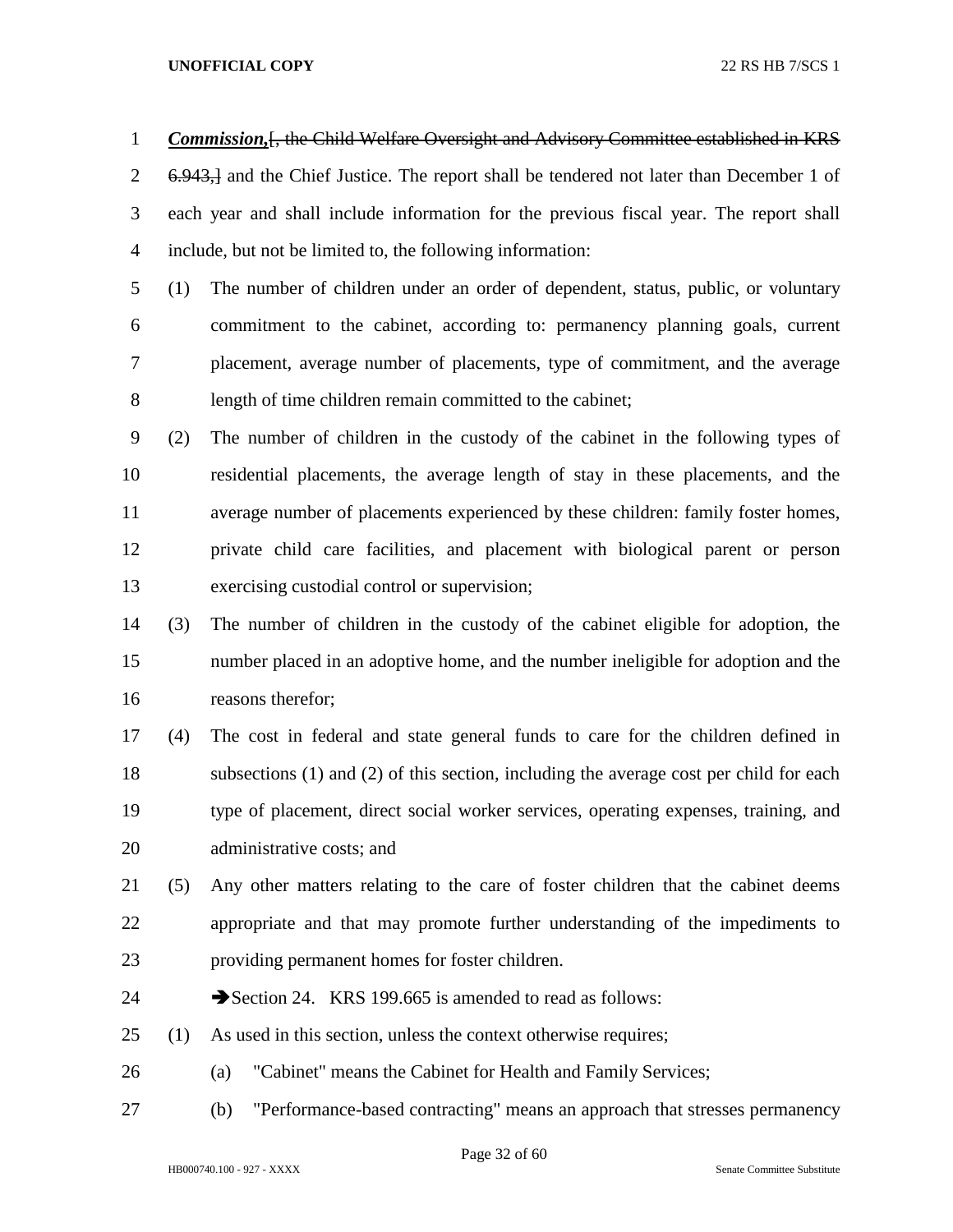| $\mathbf{1}$   |     |     | outcomes for children and utilizes a payment structure that reinforces provider                   |  |  |  |  |  |  |
|----------------|-----|-----|---------------------------------------------------------------------------------------------------|--|--|--|--|--|--|
| $\overline{2}$ |     |     | agencies' efforts to offer services that improve the outcomes for children; and                   |  |  |  |  |  |  |
| 3              |     | (c) | "Secretary" means the secretary of the Cabinet for Health and Family                              |  |  |  |  |  |  |
| $\overline{4}$ |     |     | Services.                                                                                         |  |  |  |  |  |  |
| 5              | (2) |     | The secretary shall designate a study group to make recommendations regarding the                 |  |  |  |  |  |  |
| 6              |     |     | creation and implementation of performance-based contracting for licensed child-                  |  |  |  |  |  |  |
| 7              |     |     | caring facilities and child-placing agencies in the Commonwealth.                                 |  |  |  |  |  |  |
| $8\,$          | (3) |     | The study group shall be composed of the following members:                                       |  |  |  |  |  |  |
| 9              |     | (a) | The secretary;                                                                                    |  |  |  |  |  |  |
| 10             |     | (b) | The commissioner for the Department for Community Based Services;                                 |  |  |  |  |  |  |
| 11             |     | (c) | The director of the Administrative Office of the Courts, or designee;                             |  |  |  |  |  |  |
| 12             |     | (d) | The executive director of the Governor's Office of Early Childhood, or                            |  |  |  |  |  |  |
| 13             |     |     | designee;                                                                                         |  |  |  |  |  |  |
| 14             |     | (e) | One (1) adult who was a former foster child in the Commonwealth;                                  |  |  |  |  |  |  |
| 15             |     | (f) | One (1) adult who is a current or former foster parent in the Commonwealth;                       |  |  |  |  |  |  |
| 16             |     | (g) | Two (2) employees of a licensed child-placing agency;                                             |  |  |  |  |  |  |
| 17             |     | (h) | Two (2) employees of a licensed child-caring facility; and                                        |  |  |  |  |  |  |
| 18             |     | (i) | Any personnel within the Department for Community Based Services that the                         |  |  |  |  |  |  |
| 19             |     |     | secretary deems necessary.                                                                        |  |  |  |  |  |  |
| 20             | (4) |     | In its deliberations, the study group shall include but not be limited to analysis of             |  |  |  |  |  |  |
| 21             |     |     | improved timeliness and likelihood of permanency such as reunification, adoption,                 |  |  |  |  |  |  |
| 22             |     |     | or guardianship; fewer moves for children in foster care; and reduced instances of                |  |  |  |  |  |  |
| 23             |     |     | reentry into care.                                                                                |  |  |  |  |  |  |
| 24             | (5) |     | The study group shall report its recommendations by December 1, 2018, to the                      |  |  |  |  |  |  |
| 25             |     |     | Governor <i>and</i> <sub>1</sub> , the Interim Joint Committees on Appropriations and Revenue and |  |  |  |  |  |  |
| 26             |     |     | Health and Welfare and Family Services and the Child Welfare Oversight and                        |  |  |  |  |  |  |
| 27             |     |     | Advisory Committee established in KRS 6.943]. The study group shall cease to                      |  |  |  |  |  |  |

Page 33 of 60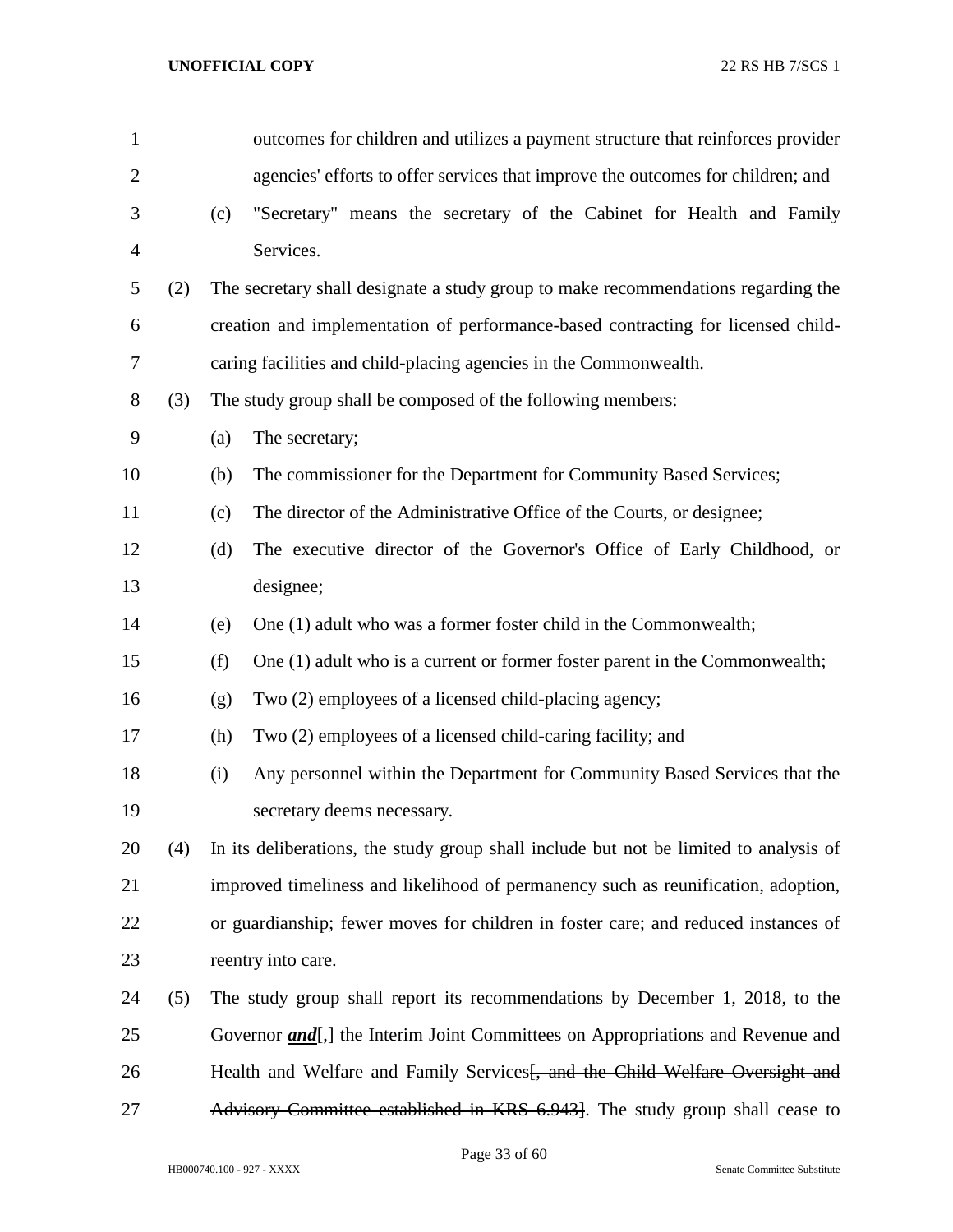| $\mathbf{1}$   |     | operate after the delivery of the recommendations required by this subsection.       |  |  |  |  |  |
|----------------|-----|--------------------------------------------------------------------------------------|--|--|--|--|--|
| $\overline{2}$ | (6) | By July 1, 2019, the cabinet shall:                                                  |  |  |  |  |  |
| 3              |     | Establish and implement performance-based contracting for licensed child-<br>(a)     |  |  |  |  |  |
| $\overline{4}$ |     | caring facilities and child-placing agencies that contract with the department       |  |  |  |  |  |
| 5              |     | for services; and                                                                    |  |  |  |  |  |
| 6              |     | Apply and implement all standards, processes, and procedures established for<br>(b)  |  |  |  |  |  |
| 7              |     | performance-based contracting for licensed child-caring facilities and child-        |  |  |  |  |  |
| 8              |     | placing agencies in accordance with paragraph (a) of this subsection to all          |  |  |  |  |  |
| 9              |     | other cabinet-operated programs that are like those operated by child-caring         |  |  |  |  |  |
| 10             |     | facilities and child-placing agencies.                                               |  |  |  |  |  |
| 11             | (7) | The cabinet shall promulgate administrative regulations to implement this section.   |  |  |  |  |  |
| 12             |     | Section 25. KRS 199.8943 is amended to read as follows:                              |  |  |  |  |  |
| 13             | (1) | As used in this section:                                                             |  |  |  |  |  |
| 14             |     | "Federally funded time-limited employee" has the same meaning as in KRS<br>(a)       |  |  |  |  |  |
| 15             |     | 18A.005;                                                                             |  |  |  |  |  |
| 16             |     | "Primary school program" has the same meaning as in KRS $158.031(1)$ ; and<br>(b)    |  |  |  |  |  |
| 17             |     | "Public-funded" means a program which receives local, state, or federal<br>(c)       |  |  |  |  |  |
| 18             |     | funding.                                                                             |  |  |  |  |  |
| 19             | (2) | The Early Childhood Advisory Council shall, in consultation with early care and      |  |  |  |  |  |
| 20             |     | education providers, the Cabinet for Health and Family Services, and others,         |  |  |  |  |  |
| 21             |     | including but not limited to child-care resource and referral agencies and family    |  |  |  |  |  |
| 22             |     | resource centers, Head Start agencies, and the Kentucky Department of Education,     |  |  |  |  |  |
| 23             |     | develop a quality-based graduated early care and education program rating system     |  |  |  |  |  |
| 24             |     | for public-funded licensed child-care and certified family child-care homes, public- |  |  |  |  |  |
| 25             |     | funded preschool, and Head Start, based on but not limited to:                       |  |  |  |  |  |
| 26             |     | Classroom and instructional quality;<br>(a)                                          |  |  |  |  |  |
| 27             |     | Administrative and leadership practices;<br>(b)                                      |  |  |  |  |  |

Page 34 of 60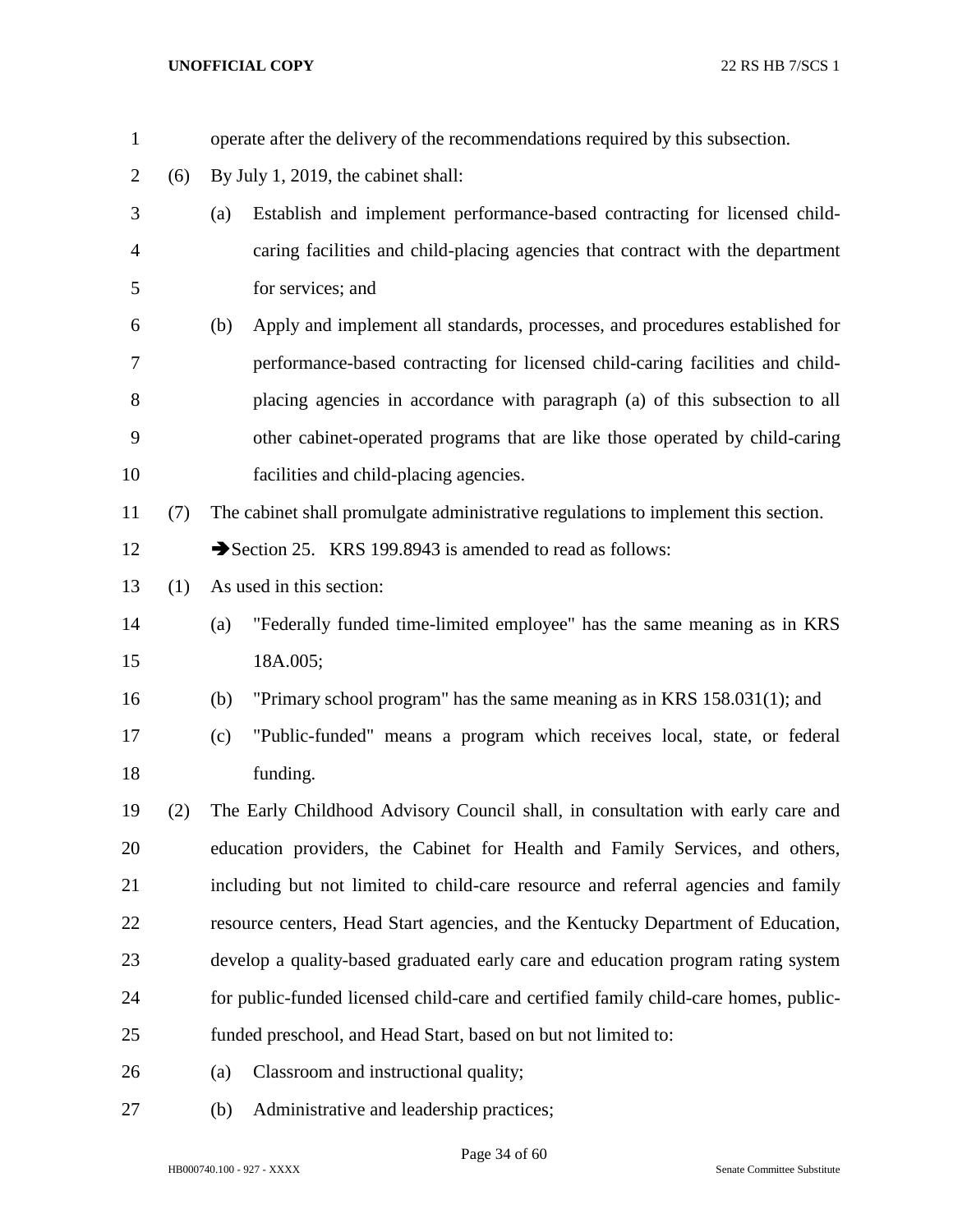(c) Staff qualifications and professional development; and 2 (d) Family and community engagement. (3) (a) The Cabinet for Health and Family Services shall, in consultation with the Early Childhood Advisory Council, promulgate administrative regulations in accordance with KRS Chapter 13A to implement the quality-based graduated early childhood rating system for public-funded child-care and certified family child-care homes developed under subsection (2) of this section. (b) The Kentucky Department of Education shall, in consultation with the Early Childhood Advisory Council, promulgate administrative regulations in accordance with KRS Chapter 13A to implement the quality-based graduated early childhood rating system, developed under subsection (2) of this section, for public-funded preschool. (c) The administrative regulations promulgated in accordance with paragraphs (a) and (b) of this subsection shall include: 1. Agency time frames of reviews for rating; 2. An appellate process under KRS Chapter 13B; and 3. The ability of providers to request reevaluation for rating. (4) The quality-based early childhood rating system shall not be used for enforcement of compliance or in any punitive manner. (5) The Early Childhood Advisory Council, in consultation with the Kentucky Center for Education and Workforce Statistics, the Kentucky Department of Education, and 22 the Cabinet for Health and Family Services, shall report by October 1 of each year 23 to the Interim Joint Committee on Education<del>[ and the Child Welfare Oversight and</del> 24 Advisory Committee established in KRS 6.9431 on the implementation of the quality-based graduated early childhood rating system. The report shall include the following quantitative performance measures as data becomes available: (a) Program participation in the rating system;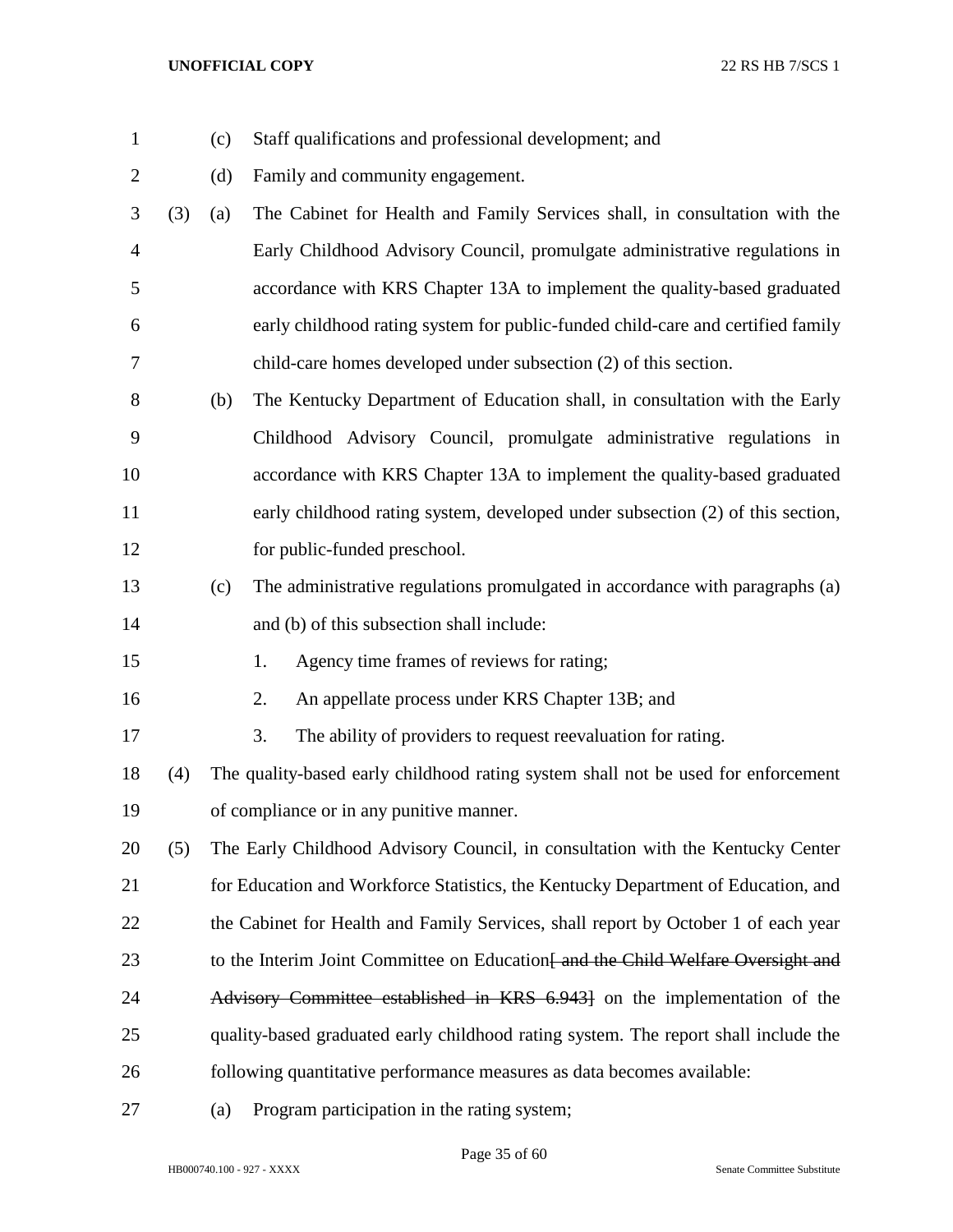- (b) Ratings of programs by program type;
- (c) Changes in student school-readiness measures;
- (d) Longitudinal student cohort performance data tracked through student completion of the primary school program; and
- (e) Long-term viability recommendations for sustainability at the end of the Race to the Top-Early Learning Challenge grant.
- (6) By November 1, 2017, the Early Childhood Advisory Council and the Cabinet for Health and Family Services shall report to the Interim Joint Committee on Education and the Interim Joint Committee on Health and Welfare on recommendations and plans for sustaining program quality after the depletion of federal Race to the Top-Early Learning Challenge grant funds.
- (7) Any federally funded time-limited employee personnel positions created as a result of the federal Race to the Top-Early Learning Challenge grant shall be eliminated upon depletion of the grant funds.

15 Section 26. KRS 199.8983 is amended to read as follows:

- (1) There is hereby created the Kentucky Child Care Advisory Council to be composed of eighteen (18) members. The members appointed by the Governor shall serve a term of three (3) years. The appointed members of the council shall be geographically and culturally representative of the population of the Commonwealth. For administrative purposes, the council shall be attached to the department. The members shall be as follows:
- (a) The commissioner of the department, or designee;
- (b) Four (4) members appointed by the Governor representing child-care center providers licensed pursuant to this chapter;
- (c) Two (2) members appointed by the Governor representing family child-care home providers licensed pursuant to this chapter;
- (d) Three (3) members appointed by the Governor who are parents, de facto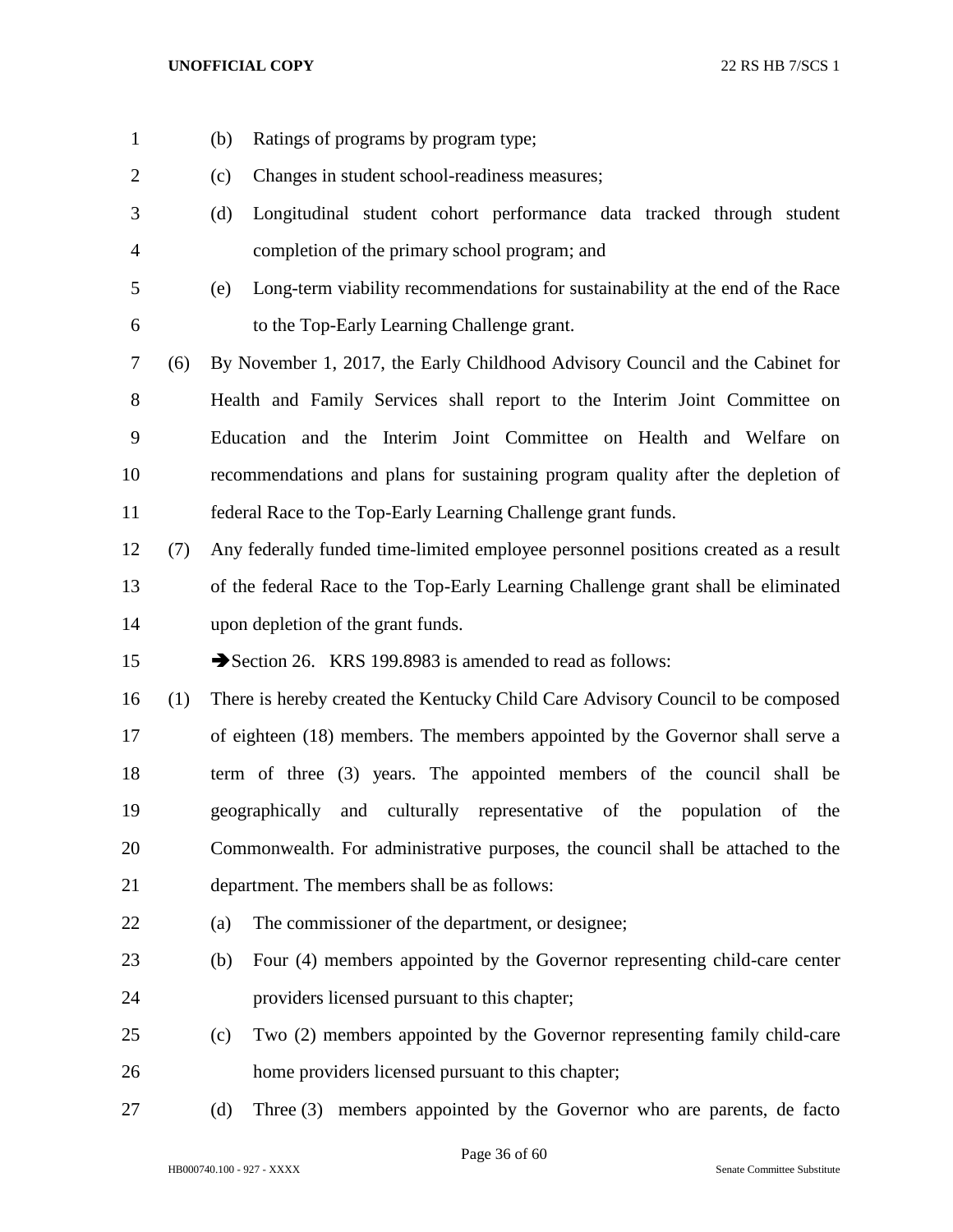child-care centers or family child-care homes licensed pursuant to this chapter; (e) Three (3) members appointed by the Governor from the private sector who are knowledgeable about education, health, and development of children; (f) The director of the Division of Child Care within the department, or designee, as a nonvoting ex officio member; (g) The commissioner of education, Education and Workforce Development Cabinet, or designee, as a nonvoting ex officio member; (h) The executive director of the Governor's Office of Early Childhood, or designee, as a nonvoting ex officio member; (i) The commissioner of the Department for Public Health within the cabinet, or designee, as a nonvoting ex officio member; and (j) The state fire marshal, Public Protection Cabinet, or designee, as a nonvoting ex officio member; (2) The council shall have two (2) co-chairpersons. One (1) co-chairperson shall be the commissioner of the department, or designee, and one (1) co-chairperson shall be elected by the voting members of the council. (3) Members shall serve until a successor has been appointed. If a vacancy on the council occurs, the Governor shall appoint a replacement for the remainder of the unexpired term. (4) Members shall serve without compensation but shall be reimbursed for reasonable and necessary expenses in accordance with state travel expenses and reimbursement administrative regulations. (5) The council shall meet at least quarterly and at other times upon call of the co-chairpersons.

custodians, guardians, or legal custodians of children receiving services from

(6) The council shall advise the cabinet on matters affecting the operations, funding,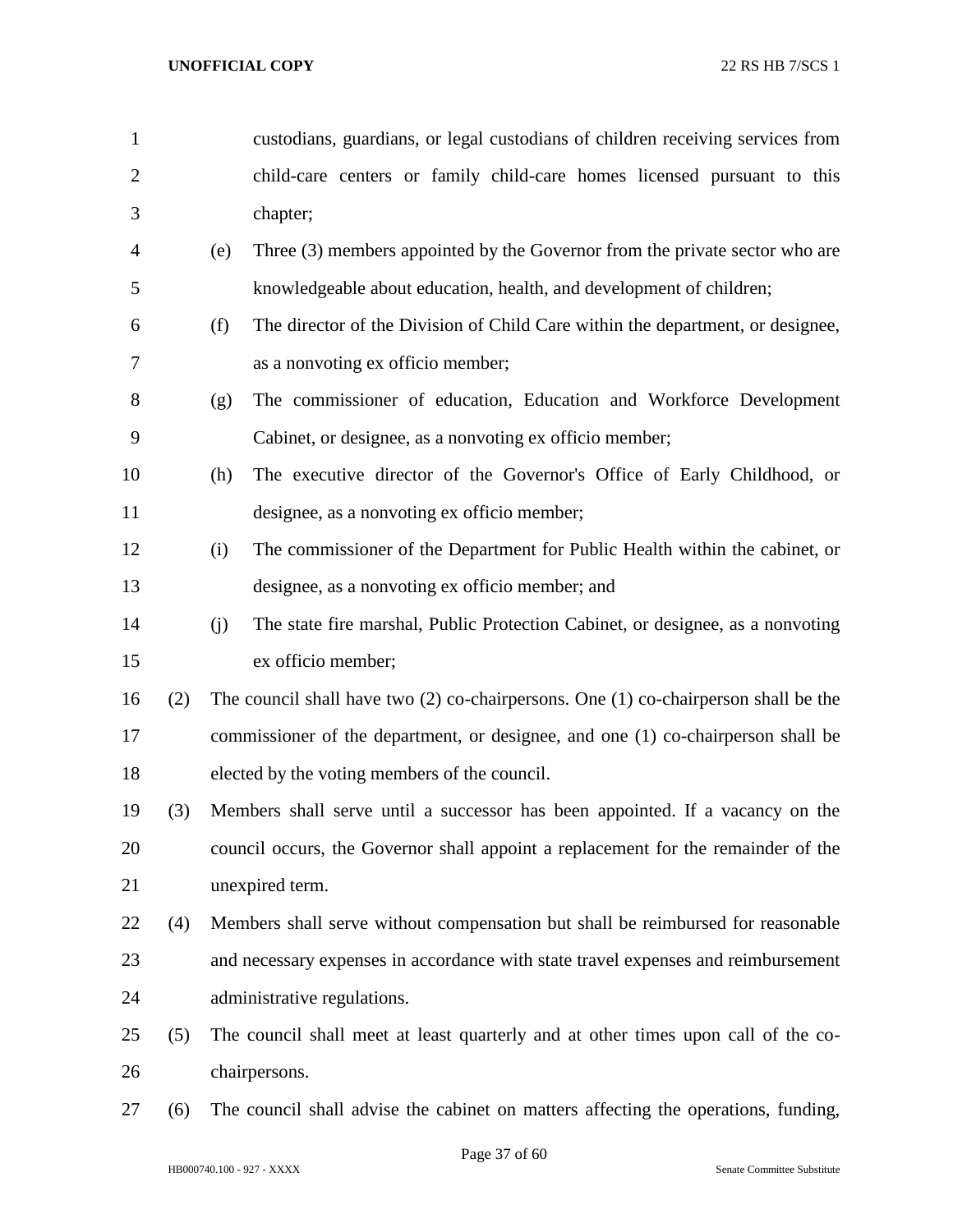| $\mathbf{1}$   |     |           |           |                | and licensing of child-care centers and family child-care homes. The council shall               |  |  |  |
|----------------|-----|-----------|-----------|----------------|--------------------------------------------------------------------------------------------------|--|--|--|
| 2              |     |           |           |                | provide input and recommendations for ways to improve quality, access, and                       |  |  |  |
| 3              |     |           | outcomes. |                |                                                                                                  |  |  |  |
| $\overline{4}$ | (7) |           |           |                | The council shall make an annual report by December 1 that provides summaries                    |  |  |  |
| 5              |     |           |           |                | and recommendations to address the availability, affordability, accessibility, and               |  |  |  |
| 6              |     |           |           |                | quality of child care in the Commonwealth. A copy of the annual report shall be                  |  |  |  |
| 7              |     |           |           |                | provided to the secretary, the Governor, and the Legislative Research Commission $\frac{1}{2}$ , |  |  |  |
| 8              |     |           |           |                | and the Child Welfare Oversight and Advisory Committee established in KRS                        |  |  |  |
| 9              |     | $6.943$ . |           |                |                                                                                                  |  |  |  |
| 10             |     |           |           |                | Section 27. KRS 200.575 is amended to read as follows:                                           |  |  |  |
| 11             | (1) |           |           |                | As used in this section, unless the context otherwise requires:                                  |  |  |  |
| 12             |     | (a)       |           |                | "Department" means the Department for Community Based Services; and                              |  |  |  |
| 13             |     | (b)       |           |                | "Family preservation services" means programs that:                                              |  |  |  |
| 14             |     |           | 1.        |                | Follow intensive, home-based service models with demonstrated                                    |  |  |  |
| 15             |     |           |           |                | effectiveness in reducing or avoiding the need for out-of-home                                   |  |  |  |
| 16             |     |           |           |                | placement;                                                                                       |  |  |  |
| 17             |     |           | 2.        |                | Provide such services that result in lower costs than would out-of-home                          |  |  |  |
| 18             |     |           |           |                | placement; and                                                                                   |  |  |  |
| 19             |     |           | 3.        |                | Employ specially trained caseworkers who shall:                                                  |  |  |  |
| 20             |     |           |           | a.             | Provide at least half of their services in the family's home or other                            |  |  |  |
| 21             |     |           |           |                | natural community setting;                                                                       |  |  |  |
| 22             |     |           |           | $\mathbf{b}$ . | Provide direct therapeutic services available twenty-four (24)                                   |  |  |  |
| 23             |     |           |           |                | hours per day for a family;                                                                      |  |  |  |
| 24             |     |           |           | c.             | Aid in the solution of practical problems that contribute to family                              |  |  |  |
| 25             |     |           |           |                | stress so as to effect improved parental performance and enhanced                                |  |  |  |
| 26             |     |           |           |                | functioning of the family unit;                                                                  |  |  |  |
| 27             |     |           |           | d.             | Arrange for additional assistance, including but not limited to                                  |  |  |  |

Page 38 of 60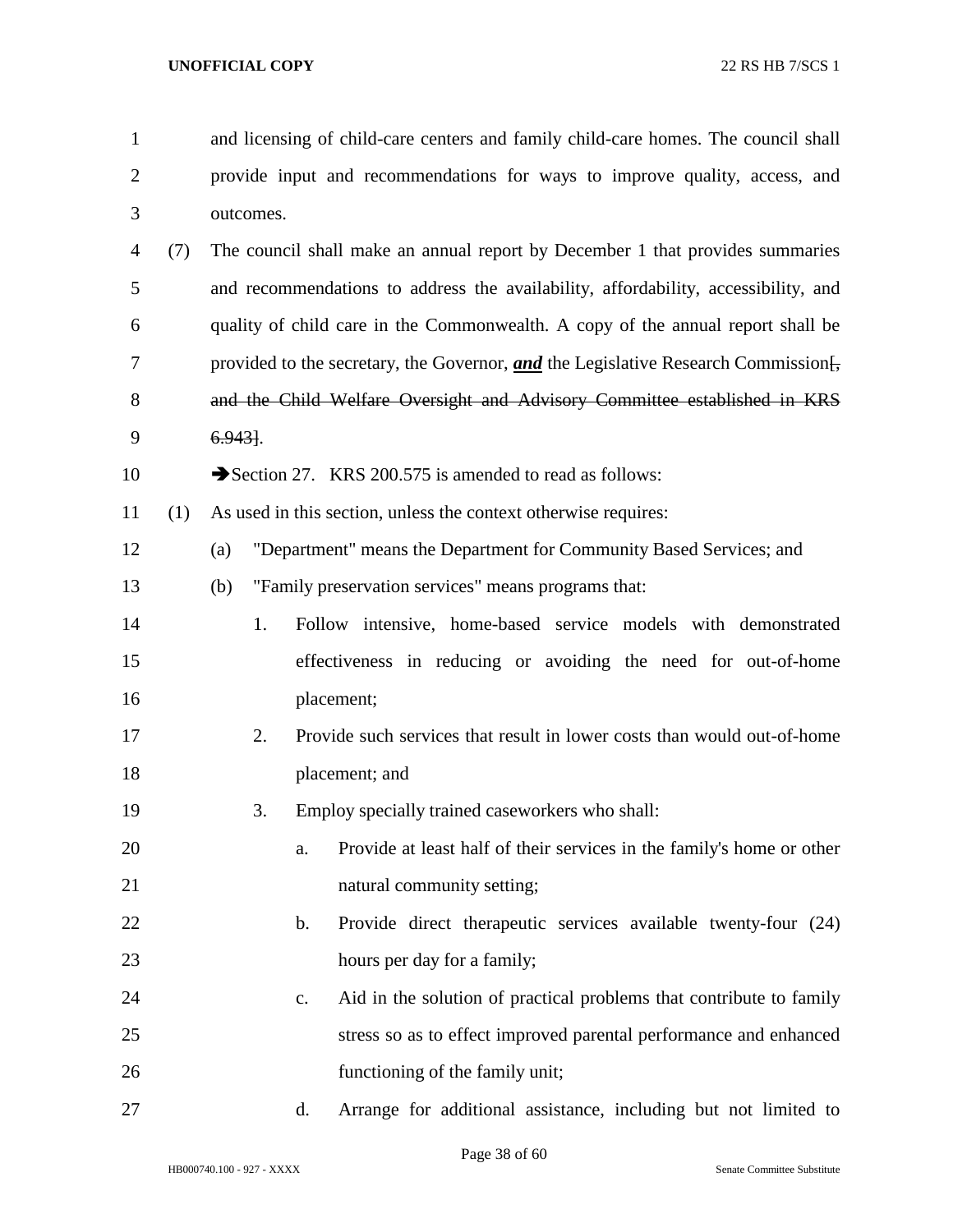| $\mathbf{1}$   |     | housing, child care, education, and job training, emergency cash                    |  |  |
|----------------|-----|-------------------------------------------------------------------------------------|--|--|
| $\overline{2}$ |     | grants, state and federally funded public assistance, and other basic               |  |  |
| 3              |     | support needs; and                                                                  |  |  |
| $\overline{4}$ |     | Supervise any paraprofessionals or "family aides" made available<br>e.              |  |  |
| 5              |     | to provide specialized services or skills to manage everyday                        |  |  |
| 6              |     | problems and better provide and care for children.                                  |  |  |
| $\tau$         | (2) | The department shall be the lead administrative agency for family preservation      |  |  |
| 8              |     | services and may receive funding for the implementation of these services. The      |  |  |
| 9              |     | department shall:                                                                   |  |  |
| 10             |     | Provide the coordination of and planning for the implementation of family<br>(a)    |  |  |
| 11             |     | preservation services;                                                              |  |  |
| 12             |     | Provide standards for family preservation services programs;<br>(b)                 |  |  |
| 13             |     | Monitor these services to ensure they meet measurable standards of<br>(c)           |  |  |
| 14             |     | performance as set forth in state law and as developed by the department; and       |  |  |
| 15             |     | Provide the initial training and approve any ongoing training required by<br>(d)    |  |  |
| 16             |     | providers of family preservation services.                                          |  |  |
| 17             | (3) | The department may provide family preservation services directly or may contract    |  |  |
| 18             |     | to provide these services. In the event the department provides family preservation |  |  |
| 19             |     | services with state caseworkers, those caseworkers and cases shall be excluded for  |  |  |
| 20             |     | the overall caseworker or case averages provided on a quarterly basis to the        |  |  |
| 21             |     | Legislative Research Commission and the Governor's office under KRS 199.461.        |  |  |
| 22             |     | Family preservation services caseworkers and cases shall be included in the report  |  |  |
| 23             |     | as a separate category.                                                             |  |  |
| 24             | (4) | If the department contracts to provide family preservation services, the contract   |  |  |
| 25             |     | shall include:                                                                      |  |  |
| 26             |     | Requirements for acceptance of any client referred by the department for<br>(a)     |  |  |
| 27             |     | family preservation services;                                                       |  |  |

Page 39 of 60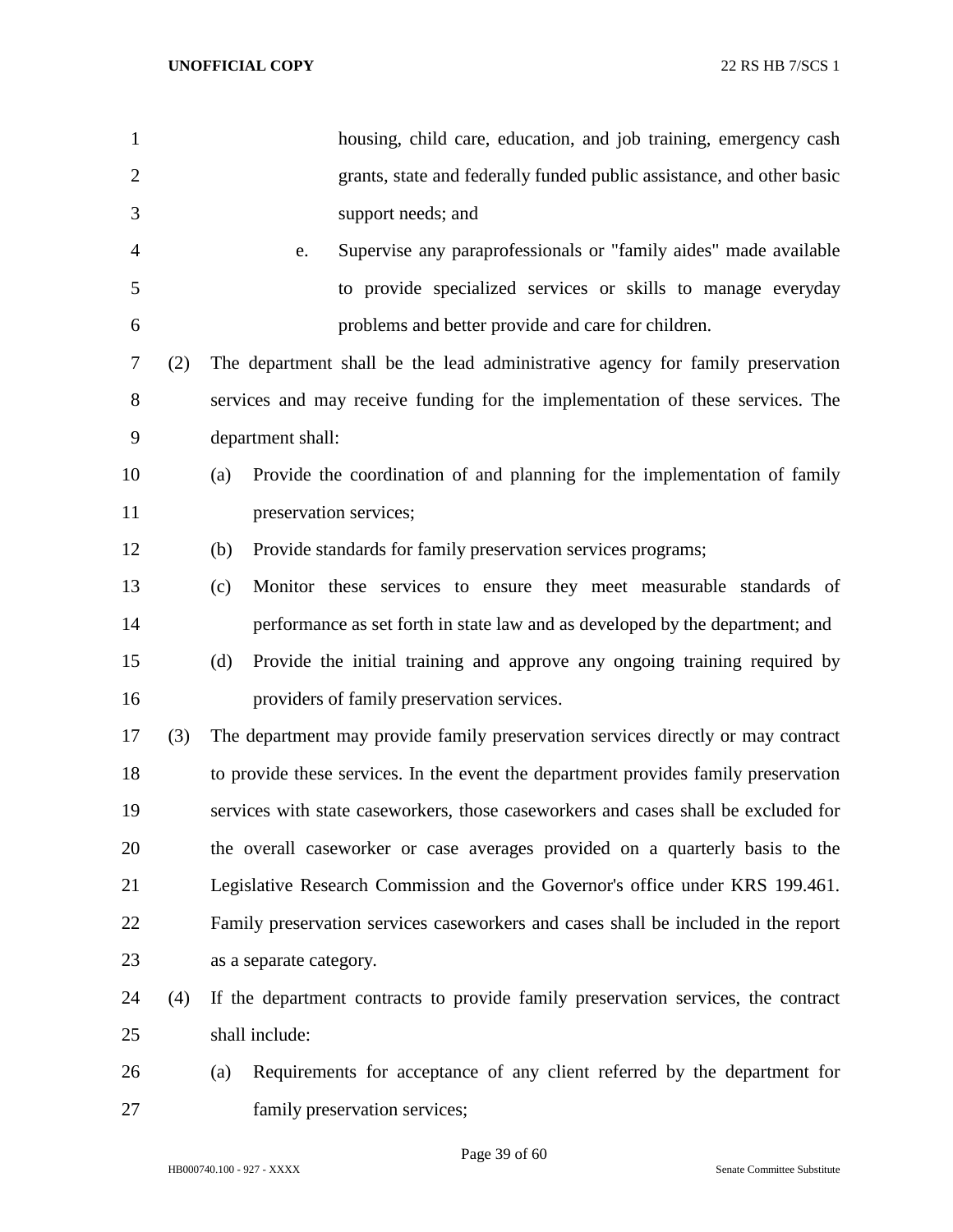(b) Caseload standards per caseworker; (c) Provision of twenty-four (24) hour crisis intervention services to families served by the program; (d) Minimum initial and ongoing training standards for family preservation services staff; and (e) Internal programmatic evaluation and cooperation with external evaluation as directed by the department. (5) Family preservation services shall be provided only to those children who are at actual, imminent risk of out-of-home placement: (a) Who are at risk of commitment as dependent, abused, or neglected; (b) Who are emotionally disturbed; and (c) Whose families are in conflict such that they are unable to exercise reasonable control of the child. (6) Families in which children are at risk of recurring sexual abuse perpetrated by a member of their immediate household who remains in close physical proximity to the victim or whose continued safety from recurring abuse cannot be reasonably ensured, shall not be eligible for family preservation services. (7) The implementation of family preservation services shall be limited to those situations where protection can be ensured for children, families, and the community. (8) The provision of family preservation services to a family shall constitute a reasonable effort by the Cabinet for Health and Family Services to prevent the removal of a child from the child's home under KRS 620.140, provided that the family has received timely access to other services from the Cabinet for Health and Family Services for which the family is eligible. (9) Acceptance of family preservation services shall not be considered an admission to any allegation that initiated the investigation of the family, nor shall refusal of

Page 40 of 60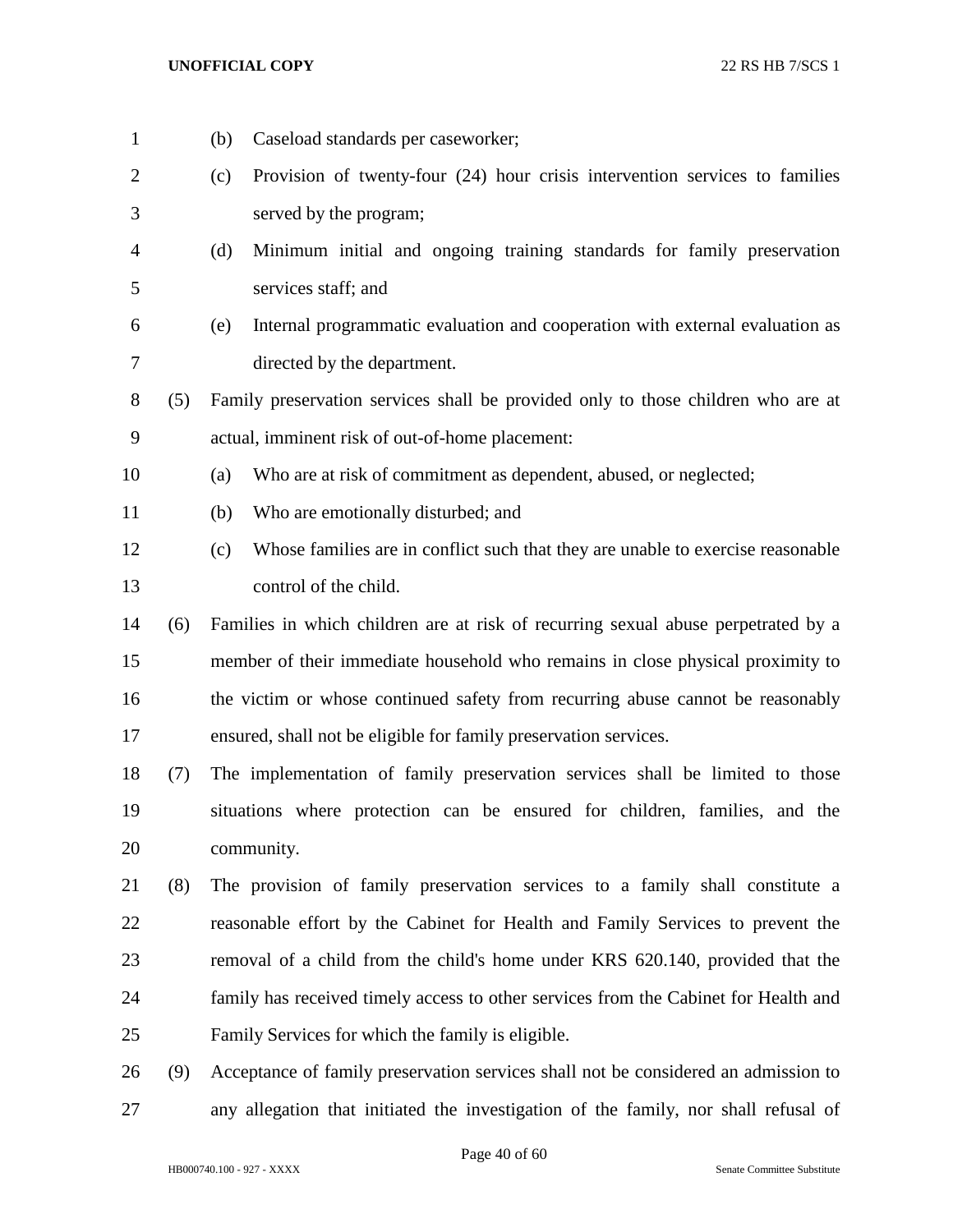| $\mathbf{1}$   |     | family preservation services be considered as evidence in any proceeding except            |  |  |  |  |  |
|----------------|-----|--------------------------------------------------------------------------------------------|--|--|--|--|--|
| $\overline{2}$ |     | where the issue is whether the Cabinet for Health and Family Services has made             |  |  |  |  |  |
| 3              |     | reasonable efforts to prevent removal of a child.                                          |  |  |  |  |  |
| 4              |     | (10) No family preservation services program shall compel any family member to             |  |  |  |  |  |
| 5              |     | engage in any activity or refrain from any activity, which is not reasonably related to    |  |  |  |  |  |
| 6              |     | remedying any condition that gave rise, or which could reasonably give rise, to any        |  |  |  |  |  |
| 7              |     | finding of child abuse, neglect, or dependency.                                            |  |  |  |  |  |
| 8              |     | (11) The commissioner of the department shall conduct and submit to the <i>Legislative</i> |  |  |  |  |  |
| 9              |     | Research Commission [Child Welfare Oversight and Advisory Committee                        |  |  |  |  |  |
| 10             |     | established in KRS 6.943, an annual evaluation of the family preservation services,        |  |  |  |  |  |
| 11             |     | which shall include the following:                                                         |  |  |  |  |  |
| 12             | (a) | The number of families receiving family preservation services, the number of               |  |  |  |  |  |
| 13             |     | children in those families, and the number of children in those families who               |  |  |  |  |  |
| 14             |     | would have been placed in out-of-home care if the family preservation                      |  |  |  |  |  |
| 15             |     | services had not be available;                                                             |  |  |  |  |  |
| 16             | (b) | Among those families receiving family preservation services, the number of                 |  |  |  |  |  |
| 17             |     | children placed outside the home;                                                          |  |  |  |  |  |
| 18             | (c) | The average cost per family of providing family preservation services;                     |  |  |  |  |  |
| 19             | (d) | The number of children who remain reunified with their families $s$ ix $(6)$               |  |  |  |  |  |
| 20             |     | months and one (1) year after completion of the family preservation services;              |  |  |  |  |  |
| 21             |     | and                                                                                        |  |  |  |  |  |
| 22             | (e) | An overall evaluation of the progress of family preservation services programs             |  |  |  |  |  |
| 23             |     | during the preceding year, recommendations for improvements in the delivery                |  |  |  |  |  |
| 24             |     | of this service, and a plan for the continued development of family                        |  |  |  |  |  |
| 25             |     | preservation services to ensure progress towards statewide availability.                   |  |  |  |  |  |
| 26             |     | (12) Nothing in this section shall prohibit the department from developing other in-home   |  |  |  |  |  |
| 27             |     | services in accordance with its statutory authority to promulgate administrative           |  |  |  |  |  |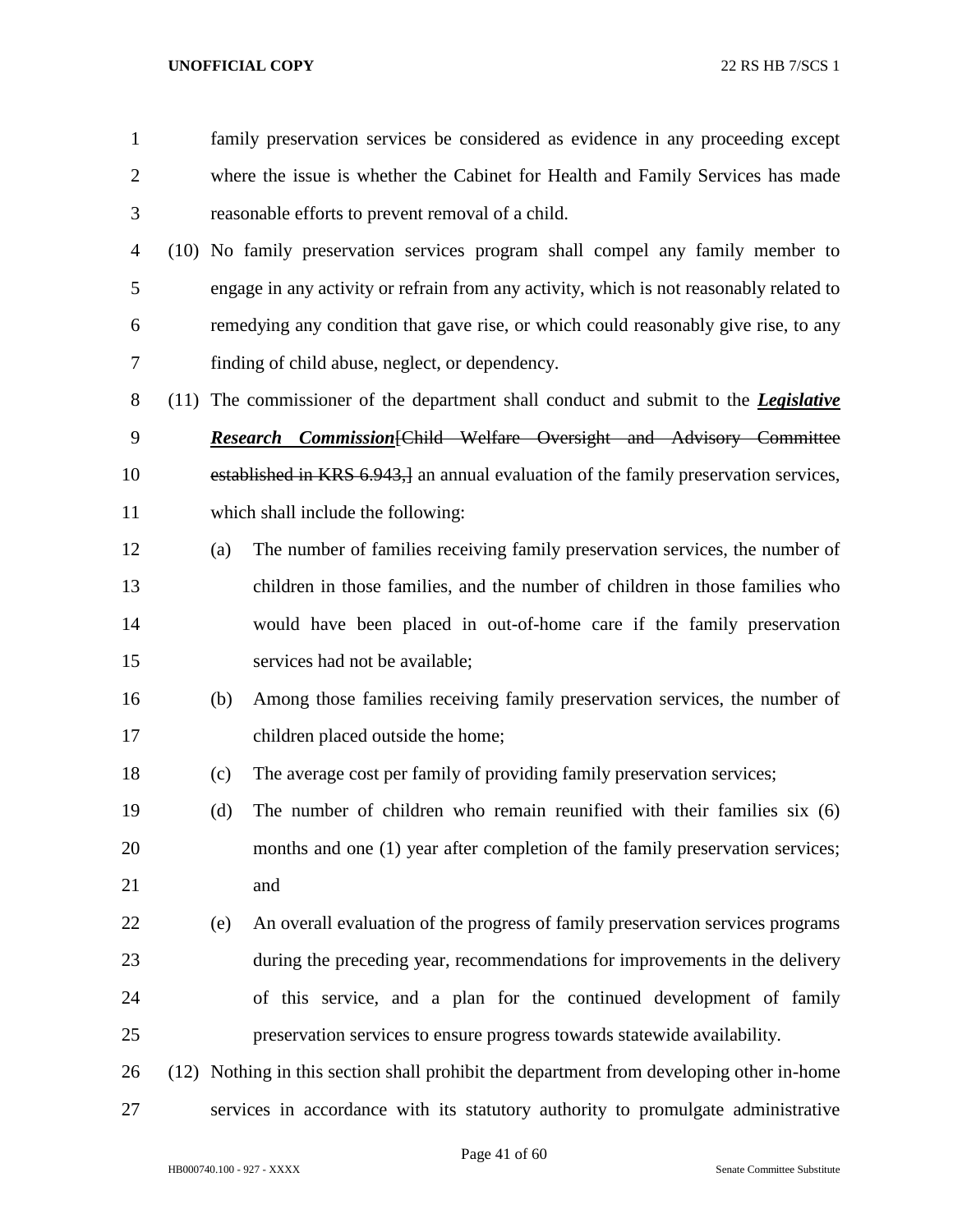| $\mathbf{1}$   |     |     | regulations in accordance with KRS Chapter 13A or to enter into contractual         |  |  |  |  |  |
|----------------|-----|-----|-------------------------------------------------------------------------------------|--|--|--|--|--|
| $\overline{2}$ |     |     | arrangements in accordance with KRS Chapter 45.                                     |  |  |  |  |  |
| 3              |     |     | Section 28. KRS 211.684 is amended to read as follows:                              |  |  |  |  |  |
| 4              | (1) |     | For the purposes of KRS Chapter 211:                                                |  |  |  |  |  |
| 5              |     | (a) | "Child fatality" means the death of a person under the age of eighteen (18)         |  |  |  |  |  |
| 6              |     |     | years;                                                                              |  |  |  |  |  |
| 7              |     | (b) | "Local child and maternal fatality response team" and "local team" means a          |  |  |  |  |  |
| 8              |     |     | community team composed of representatives of agencies, offices, and                |  |  |  |  |  |
| 9              |     |     | institutions that investigate child and maternal deaths, including but not          |  |  |  |  |  |
| 10             |     |     | limited to, coroners, social service workers, medical professionals, law            |  |  |  |  |  |
| 11             |     |     | enforcement officials, and Commonwealth's and county attorneys; and                 |  |  |  |  |  |
| 12             |     | (c) | "Maternal fatality" means the death of a woman within one (1) year of giving        |  |  |  |  |  |
| 13             |     |     | birth.                                                                              |  |  |  |  |  |
| 14             | (2) |     | The Department for Public Health may establish a state child and maternal fatality  |  |  |  |  |  |
| 15             |     |     | review team. The state team may include representatives of public health, social    |  |  |  |  |  |
| 16             |     |     | services, law enforcement, prosecution, coroners, health-care providers, and other  |  |  |  |  |  |
| 17             |     |     | agencies or professions deemed appropriate by the commissioner of the department.   |  |  |  |  |  |
| 18             | (3) |     | If a state team is created, the duties of the state team may include the following: |  |  |  |  |  |
| 19             |     | (a) | Develop and distribute a model protocol for local child and maternal fatality       |  |  |  |  |  |
| 20             |     |     | response teams for the investigation of child and maternal fatalities;              |  |  |  |  |  |
| 21             |     | (b) | Facilitate the development of local child and maternal fatality response teams      |  |  |  |  |  |
| 22             |     |     | which may include, but is not limited to, providing joint training opportunities    |  |  |  |  |  |
| 23             |     |     | and, upon request, providing technical assistance;                                  |  |  |  |  |  |
| 24             |     | (c) | Review and approve local protocols prepared and submitted by local teams;           |  |  |  |  |  |
| 25             |     | (d) | Receive data and information on child and maternal fatalities and analyze the       |  |  |  |  |  |
| 26             |     |     | information to identify trends, patterns, and risk factors;                         |  |  |  |  |  |
| 27             |     | (e) | Evaluate the effectiveness of prevention and intervention strategies adopted;       |  |  |  |  |  |

Page 42 of 60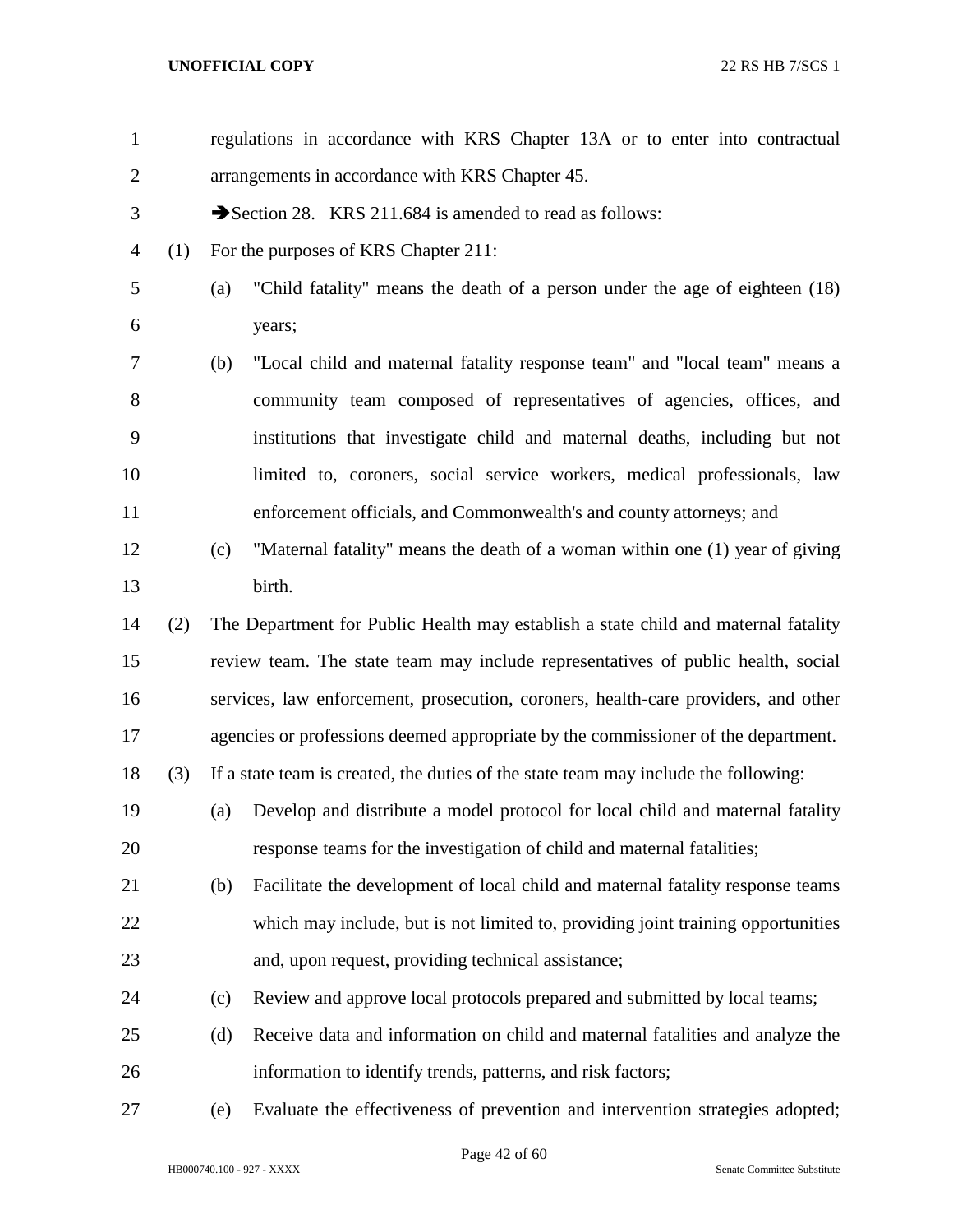and

 (f) Recommend changes in state programs, legislation, administrative regulations, policies, budgets, and treatment and service standards which may facilitate strategies for prevention and reduce the number of child and maternal fatalities.

 (4) The department shall prepare an annual report to be submitted no later than 7 November 1 of each year to the Governor<del>, the Child Welfare Oversight and</del> Advisory Committee established in KRS 6.943], the Interim Joint Committee on Health, Welfare, and Family Services, the Chief Justice of the Kentucky Supreme Court, and to be made available to the citizens of the Commonwealth. The report shall include a statistical analysis, that include the demographics of race, income, and geography, of the incidence and causes of child and maternal fatalities in the Commonwealth during the past fiscal year and recommendations for action. The report shall not include any information which would identify specific child and maternal fatality cases.

16 Section 29. KRS 605.120 is amended to read as follows:

 (1) The cabinet is authorized to expend available funds to provide for the board, lodging, and care of children who would otherwise be placed in foster care or who are placed by the cabinet in a foster home or boarding home, or may arrange for payments or contributions by any local governmental unit, or public or private agency or organization, willing to make payments or contributions for such purpose. The cabinet may accept any gift, devise, or bequest made to it for its purposes.

 (2) The cabinet shall establish a reimbursement system, within existing appropriation amounts, for foster parents that comes as close as possible to meeting the actual cost of caring for foster children. The cabinet shall consider providing additional reimbursement for foster parents who obtain additional training, and foster parents who have served for an extended period of time. In establishing a reimbursement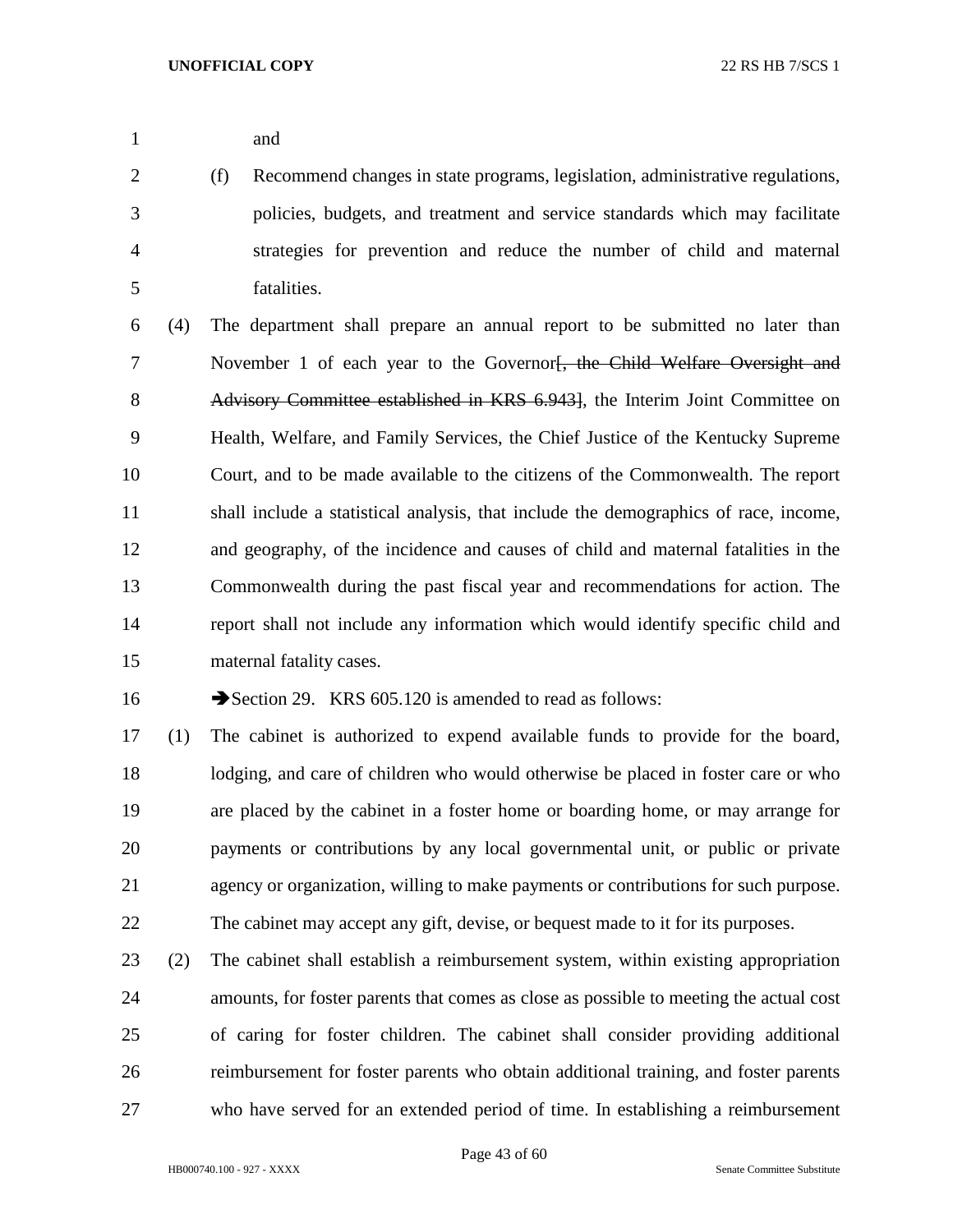| $\mathbf{1}$   |     |     |                                                | system, the cabinet shall, to the extent possible within existing appropriation        |  |  |  |  |
|----------------|-----|-----|------------------------------------------------|----------------------------------------------------------------------------------------|--|--|--|--|
| $\overline{2}$ |     |     |                                                | amounts, address the additional cost associated with providing care to children with   |  |  |  |  |
| 3              |     |     | exceptional needs.                             |                                                                                        |  |  |  |  |
| 4              | (3) |     |                                                | The cabinet shall review reimbursement rates paid to foster parents and shall issue a  |  |  |  |  |
| 5              |     |     |                                                | report upon request comparing the rates paid by Kentucky to the figures presented      |  |  |  |  |
| 6              |     |     |                                                | in the Expenditures on Children by Families Annual Report prepared by the United       |  |  |  |  |
| 7              |     |     |                                                | States Department of Agriculture and the rates paid to foster parents by other states. |  |  |  |  |
| 8              |     |     |                                                | To the extent that funding is available, reimbursement rates paid to foster parents    |  |  |  |  |
| 9              |     |     |                                                | shall be increased on an annual basis to reflect cost of living increases.             |  |  |  |  |
| 10             | (4) |     |                                                | The cabinet is encouraged to develop pilot projects both within the state system and   |  |  |  |  |
| 11             |     |     |                                                | in collaboration with private child caring agencies to test alternative delivery       |  |  |  |  |
| 12             |     |     | systems and nontraditional funding mechanisms. |                                                                                        |  |  |  |  |
| 13             | (5) | (a) |                                                | The cabinet shall track and analyze data on relative and fictive kin caregiver         |  |  |  |  |
| 14             |     |     |                                                | placements. The data shall include but not be limited to:                              |  |  |  |  |
| 15             |     |     | 1.                                             | Demographic data on relative and fictive kin caregivers and children in                |  |  |  |  |
| 16             |     |     | their care;                                    |                                                                                        |  |  |  |  |
| 17             |     |     | 2.                                             | Custodial options selected by the relative and fictive kin caregivers;                 |  |  |  |  |
| 18             |     |     | 3.                                             | Services provisioned to relative and fictive kin caregivers and children               |  |  |  |  |
| 19             |     |     | in their care; and                             |                                                                                        |  |  |  |  |
| 20             |     |     | 4.                                             | Permanency benchmarks and outcomes for relative and fictive kin                        |  |  |  |  |
| 21             |     |     |                                                | caregiver placements.                                                                  |  |  |  |  |
| 22             |     | (b) |                                                | By September 30, 2020, and upon request thereafter, the cabinet shall submit a         |  |  |  |  |
| 23             |     |     |                                                | report to the Governor, the Chief Justice of the Supreme Court, and the                |  |  |  |  |
| 24             |     |     |                                                | director of the Legislative Research Commission for distribution to the Ehild          |  |  |  |  |
| 25             |     |     |                                                | Welfare Oversight and Advisory Committee and the Interim Joint Committee               |  |  |  |  |
| 26             |     |     |                                                | on Health and Welfare and Family Services relating to the data tracking and            |  |  |  |  |
| 27             |     |     |                                                | analysis established in this subsection.                                               |  |  |  |  |

HB000740.100 - 927 - XXXX Senate Committee Substitute

Page 44 of 60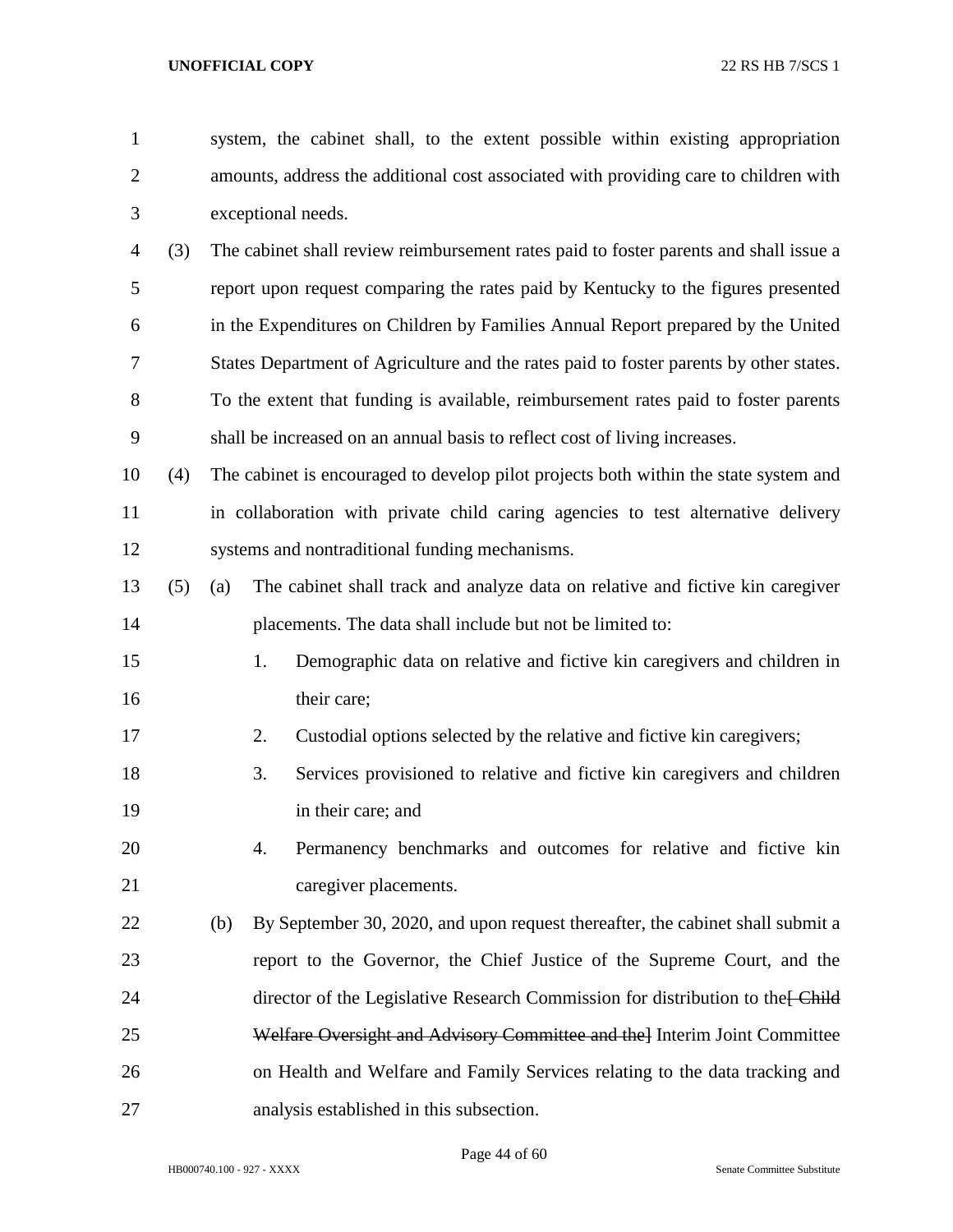- (6) Foster parents shall have the authority, unless the cabinet determines that the child's religion, race, ethnicity, or national origin prevents it, to make decisions regarding haircuts and hairstyles for foster children who are in their care for thirty (30) days or more. 5 Section 30. KRS 620.055 is amended to read as follows: (1) An external child fatality and near fatality review panel is hereby created and established for the purpose of conducting comprehensive reviews of child fatalities and near fatalities, reported to the Cabinet for Health and Family Services, suspected to be a result of abuse or neglect. The panel shall be attached to the Justice and Public Safety Cabinet for staff and administrative purposes. (2) The external child fatality and near fatality review panel shall be composed of the following five (5) ex officio nonvoting members and fifteen (15) voting members: (a) The chairperson of the House Health and Welfare Committee of the Kentucky General Assembly, who shall be an ex officio nonvoting member; (b) The chairperson of the Senate Health and Welfare Committee of the Kentucky General Assembly, who shall be an ex officio nonvoting member; (c) The commissioner of the Department for Community Based Services, who shall be an ex officio nonvoting member; (d) The commissioner of the Department for Public Health, who shall be an ex officio nonvoting member; (e) A family court judge selected by the Chief Justice of the Kentucky Supreme
- Court, who shall be an ex officio nonvoting member;
- (f) A pediatrician from the University of Kentucky's Department of Pediatrics who is licensed and experienced in forensic medicine relating to child abuse and neglect to be selected by the Attorney General from a list of three (3) names provided by the dean of the University of Kentucky School of Medicine;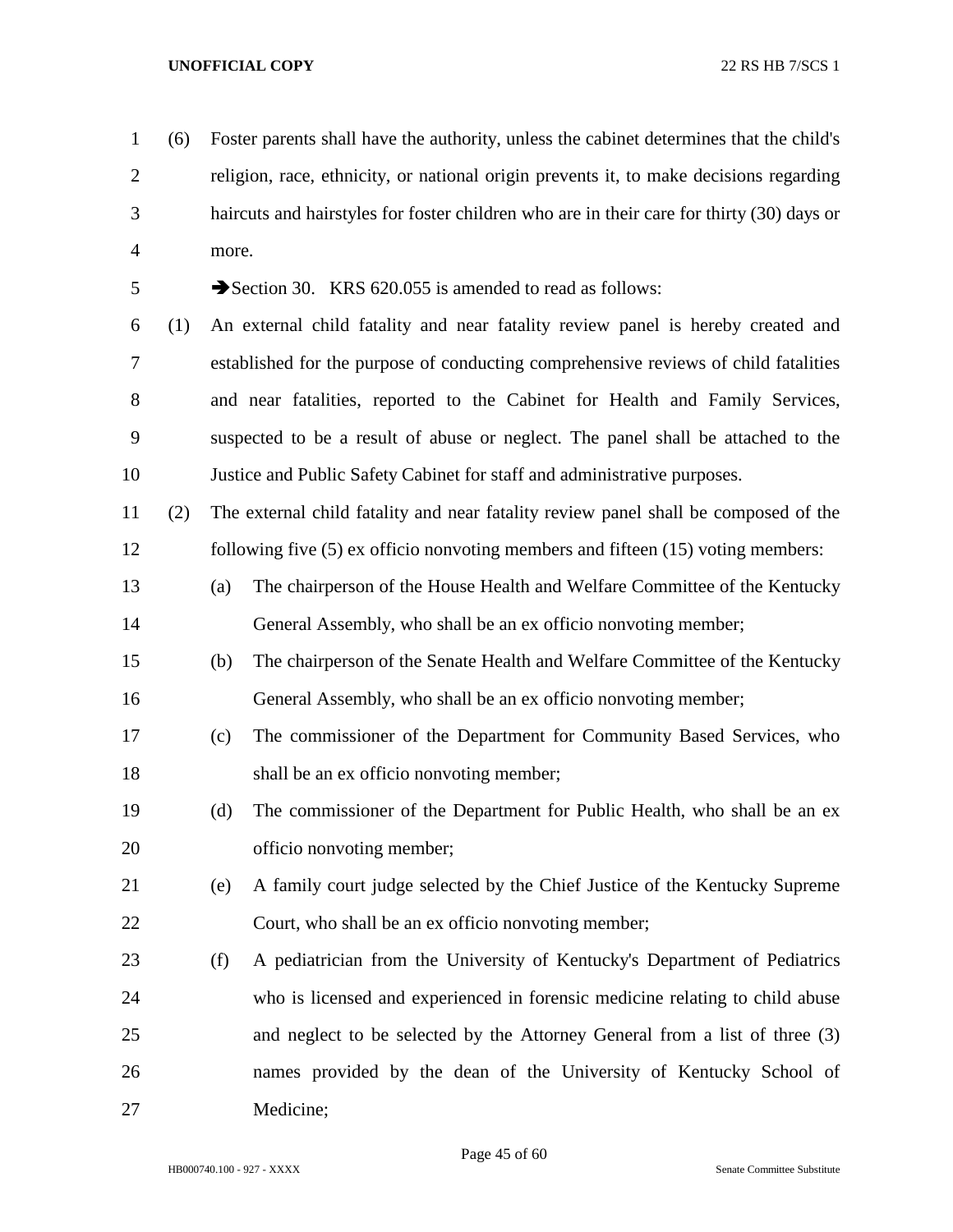| $\mathbf{1}$   | (g)                        | A pediatrician from the University of Louisville's Department of Pediatrics      |
|----------------|----------------------------|----------------------------------------------------------------------------------|
| $\overline{2}$ |                            | who is licensed and experienced in forensic medicine relating to child abuse     |
| 3              |                            | and neglect to be selected by the Attorney General from a list of three (3)      |
| $\overline{4}$ |                            | names provided by the dean of the University of Louisville School of             |
| 5              |                            | Medicine;                                                                        |
| 6              | (h)                        | The state medical examiner or designee;                                          |
| 7              | (i)                        | A court-appointed special advocate (CASA) program director to be selected        |
| 8              |                            | by the Attorney General from a list of three (3) names provided by the           |
| 9              |                            | Kentucky CASA Association;                                                       |
| 10             | (j)                        | A peace officer with experience investigating child abuse and neglect fatalities |
| 11             |                            | and near fatalities to be selected by the Attorney General from a list of three  |
| 12             |                            | (3) names provided by the commissioner of the Kentucky State Police;             |
| 13             | (k)                        | A representative from Prevent Child Abuse Kentucky, Inc. to be selected by       |
| 14             |                            | the Attorney General from a list of three (3) names provided by the president    |
| 15             |                            | of the Prevent Child Abuse Kentucky, Inc. board of directors;                    |
| 16             | $\left( \mathbf{l}\right)$ | A practicing local prosecutor to be selected by the Attorney General;            |
| 17             | (m)                        | The executive director of the Kentucky Domestic Violence Association or the      |
| 18             |                            | executive director's designee;                                                   |
| 19             | (n)                        | The chairperson of the State Child Fatality Review Team established in           |
| 20             |                            | accordance with KRS 211.684 or the chairperson's designee;                       |
| 21             | (0)                        | A practicing social work clinician to be selected by the Attorney General from   |
| 22             |                            | a list of three (3) names provided by the Board of Social Work;                  |
| 23             | (p)                        | A practicing addiction counselor to be selected by the Attorney General from     |
| 24             |                            | a list of three (3) names provided by the Kentucky Association of Addiction      |
| 25             |                            | Professionals;                                                                   |
| 26             | (q)                        | A representative from the family resource and youth service centers to be        |
| 27             |                            | selected by the Attorney General from a list of three (3) names submitted by     |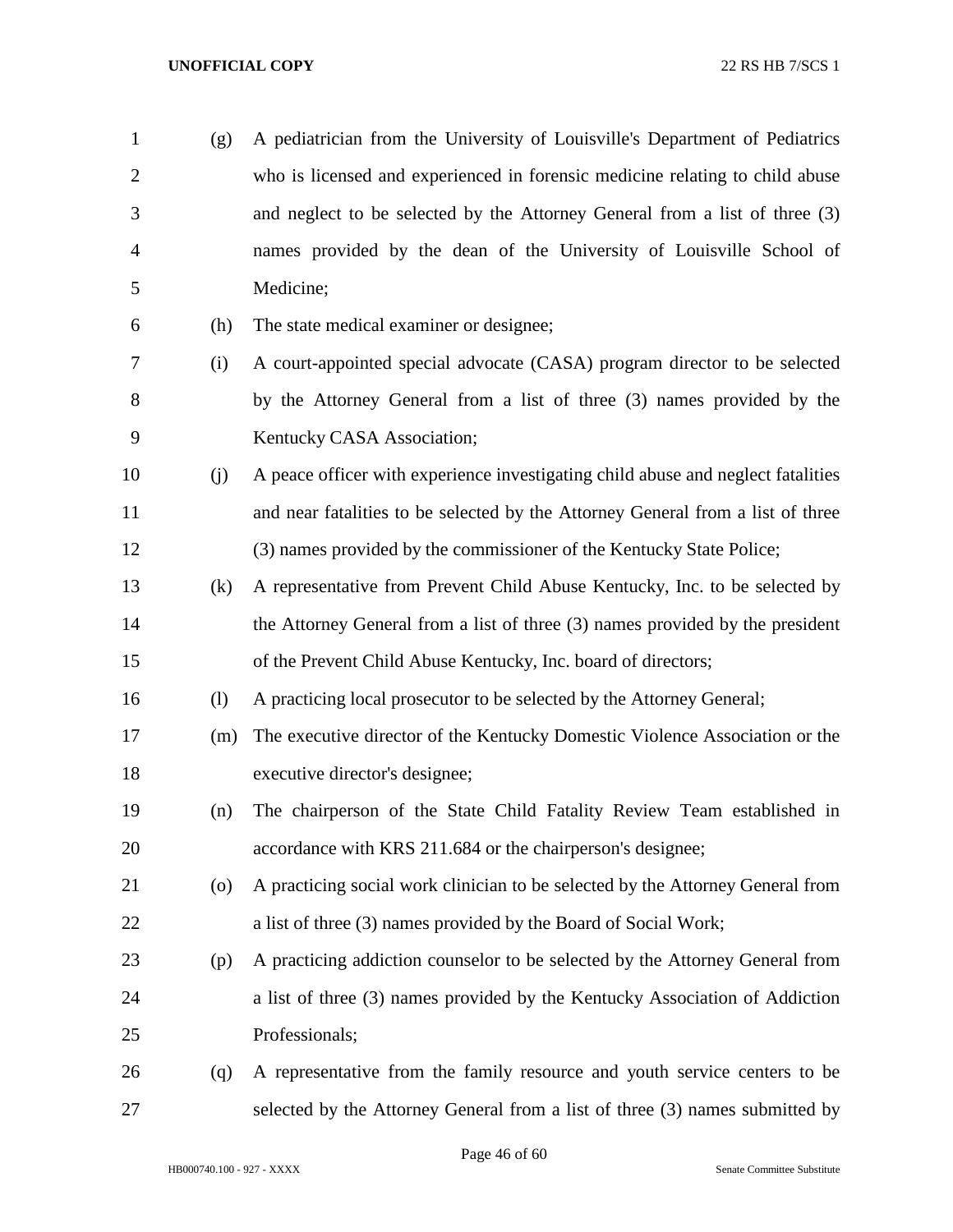| $\mathbf{1}$   |     |     | the Cabinet for Health and Family Services;                                          |
|----------------|-----|-----|--------------------------------------------------------------------------------------|
| $\mathbf{2}$   |     | (r) | A representative of a community mental health center to be selected by the           |
| 3              |     |     | Attorney General from a list of three (3) names provided by the Kentucky             |
| $\overline{4}$ |     |     | Association of Regional Mental Health and Mental Retardation Programs,               |
| 5              |     |     | Inc.;                                                                                |
| 6              |     | (s) | A member of a citizen foster care review board selected by the Chief Justice         |
| 7              |     |     | of the Kentucky Supreme Court; and                                                   |
| $8\,$          |     | (t) | An at-large representative who shall serve as chairperson to be selected by the      |
| $\mathbf{9}$   |     |     | Secretary of State.                                                                  |
| 10             | (3) | (a) | By August 1, 2013, the appointing authority or the appointing authorities, as        |
| 11             |     |     | the case may be, shall have appointed panel members. Initial terms of                |
| 12             |     |     | members, other than those serving ex officio, shall be staggered to provide          |
| 13             |     |     | continuity. Initial appointments shall be: five $(5)$ members for terms of one $(1)$ |
| 14             |     |     | year, five $(5)$ members for terms of two $(2)$ years, and five $(5)$ members for    |
| 15             |     |     | terms of three $(3)$ years, these terms to expire, in each instance, on June 30      |
| 16             |     |     | and thereafter until a successor is appointed and accepts appointment.               |
| 17             |     | (b) | Upon the expiration of these initial staggered terms, successors shall be            |
| 18             |     |     | appointed by the respective appointing authorities, for terms of two (2) years,      |
| 19             |     |     | and until successors are appointed and accept their appointments. Members            |
| 20             |     |     | shall be eligible for reappointment. Vacancies in the membership of the panel        |
| 21             |     |     | shall be filled in the same manner as the original appointments.                     |
| 22             |     | (c) | At any time, a panel member shall recuse himself or herself from the review          |
| 23             |     |     | of a case if the panel member believes he or she has a personal or private           |
| 24             |     |     | conflict of interest.                                                                |
| 25             |     | (d) | If a voting panel member is absent from two $(2)$ or more consecutive,               |
| 26             |     |     | regularly scheduled meetings, the member shall be considered to have                 |
| 27             |     |     | resigned and shall be replaced with a new member in the same manner as the           |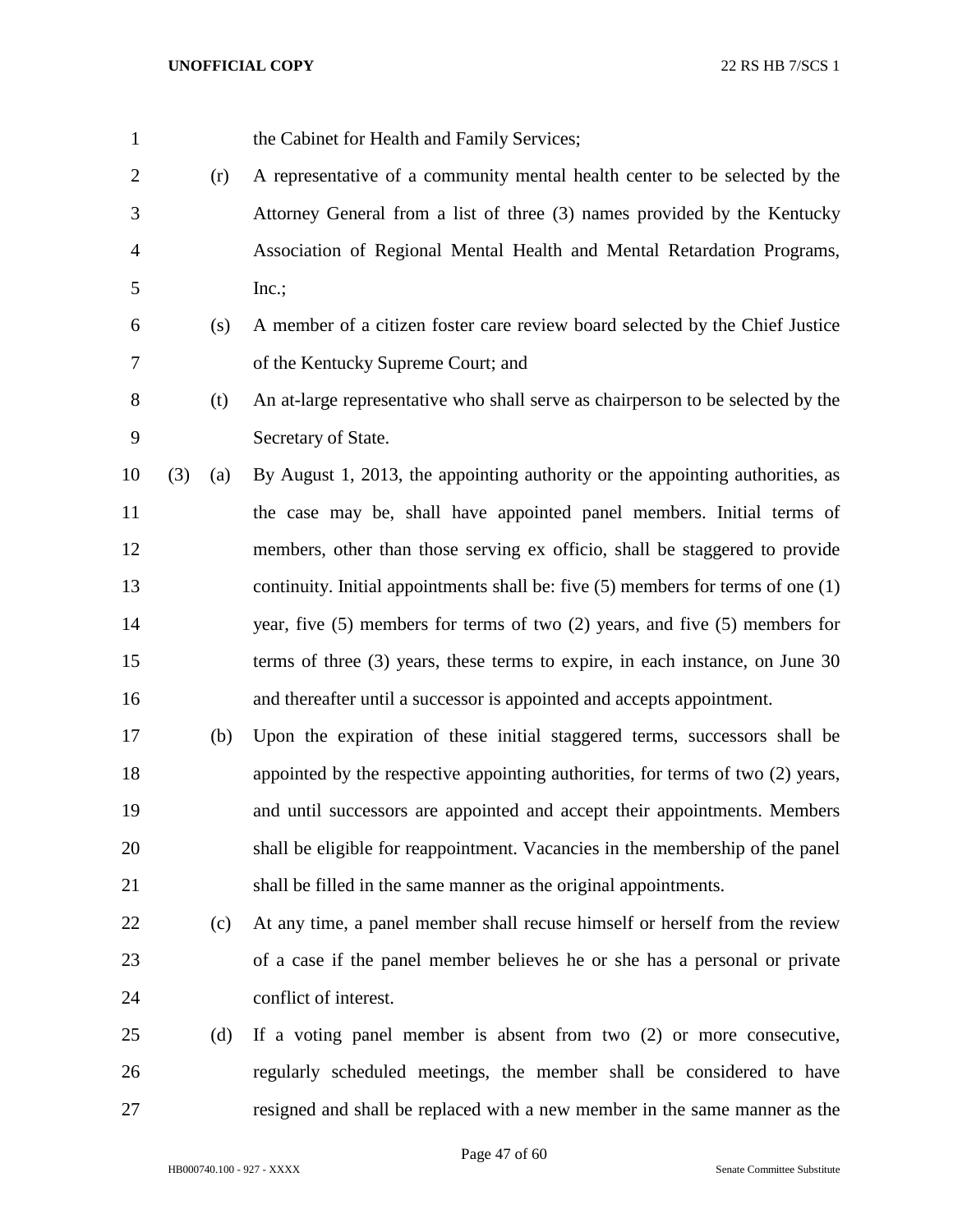original appointment.

 (e) If a voting panel member is proven to have violated subsection (13) of this section, the member shall be removed from the panel, and the member shall be replaced with a new member in the same manner as the original appointment.

 (4) The panel shall meet at least quarterly and may meet upon the call of the chairperson of the panel.

 (5) Members of the panel shall receive no compensation for their duties related to the panel, but may be reimbursed for expenses incurred in accordance with state guidelines and administrative regulations.

 (6) Each panel member shall be provided copies of all information set out in this subsection, including but not limited to records and information, upon request, to be gathered, unredacted, and submitted to the panel within thirty (30) days by the Cabinet for Health and Family Services from the Department for Community Based Services or any agency, organization, or entity involved with a child subject to a fatality or near fatality:

 (a) Cabinet for Health and Family Services records and documentation regarding the deceased or injured child and his or her caregivers, residents of the home, and persons supervising the child at the time of the incident that include all records and documentation set out in this paragraph:

21 1. All prior and ongoing investigations, services, or contacts;

- 22 2. Any and all records of services to the family provided by agencies or individuals contracted by the Cabinet for Health and Family Services; and
- 3. All documentation of actions taken as a result of child fatality internal reviews conducted pursuant to KRS 620.050(12)(b);
- (b) Licensing reports from the Cabinet for Health and Family Services, Office of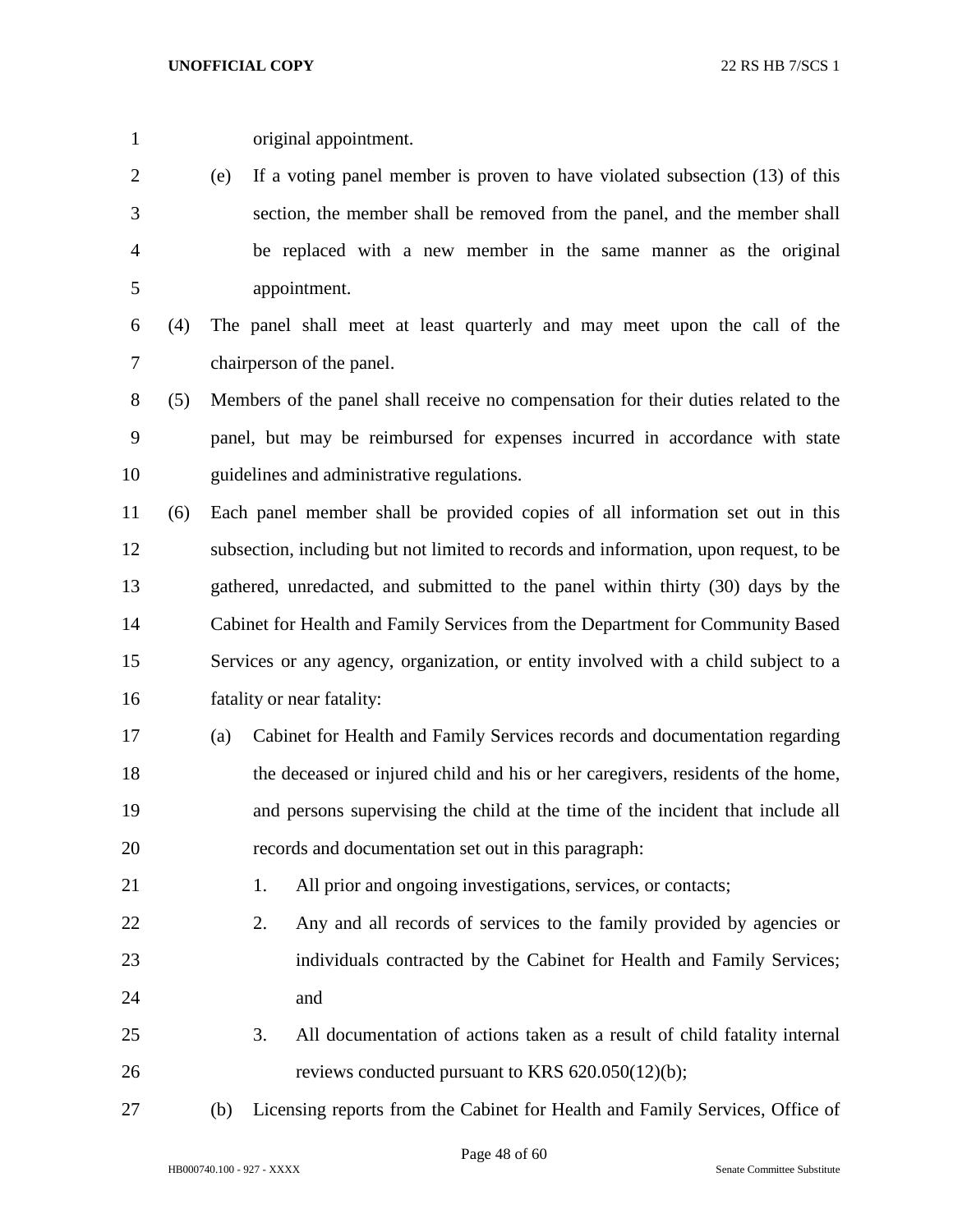| $\mathbf{1}$   |     | Inspector General, if an incident occurred in a licensed facility;               |
|----------------|-----|----------------------------------------------------------------------------------|
| $\overline{2}$ | (c) | All available records regarding protective services provided out of state;       |
| 3              | (d) | All records of services provided by the Department for Juvenile Justice          |
| $\overline{4}$ |     | regarding the deceased or injured child and his or her caregivers, residents of  |
| 5              |     | the home, and persons involved with the child at the time of the incident;       |
| 6              | (e) | Autopsy reports;                                                                 |
| 7              | (f) | Emergency medical service, fire department, law enforcement, coroner, and        |
| 8              |     | other first responder reports, including but not limited to photos and           |
| 9              |     | interviews with family members and witnesses;                                    |
| 10             | (g) | Medical records regarding the deceased or injured child, including but not       |
| 11             |     | limited to all records and documentation set out in this paragraph:              |
| 12             |     | 1.<br>Primary care<br>records, including progress notes; developmental           |
| 13             |     | milestones; growth charts that include head circumference; all laboratory        |
| 14             |     | and X-ray requests and results; and birth record that includes record of         |
| 15             |     | delivery type, complications, and initial physical exam of baby;                 |
| 16             |     | In-home provider care notes about observations of the family, bonding,<br>2.     |
| 17             |     | others in home, and concerns;                                                    |
| 18             |     | Hospitalization and emergency department records;<br>3.                          |
| 19             |     | Dental records;<br>4.                                                            |
| 20             |     | Specialist records; and<br>5.                                                    |
| 21             |     | All photographs of injuries of the child that are available;<br>6.               |
| 22             | (h) | Educational records of the deceased or injured child, or other children residing |
| 23             |     | in the home where the incident occurred, including but not limited to the        |
| 24             |     | records and documents set out in this paragraph:                                 |
| 25             |     | Attendance records;<br>1.                                                        |
| 26             |     | Special education services;<br>2.                                                |
| 27             |     | School-based health records; and<br>3.                                           |

Page 49 of 60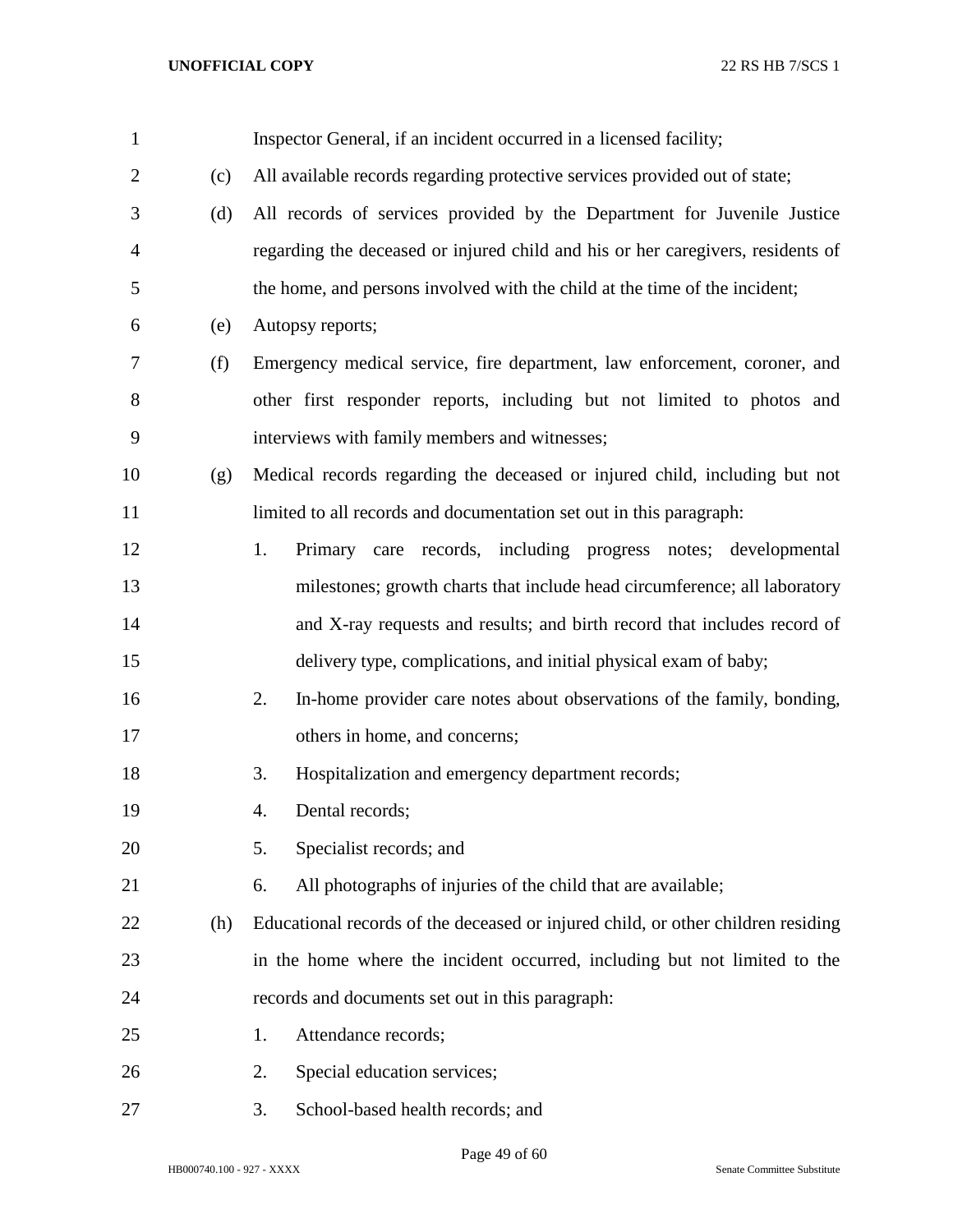| $\mathbf{1}$   |     | Documentation of any interaction and services provided to the children<br>4.     |
|----------------|-----|----------------------------------------------------------------------------------|
| $\overline{c}$ |     | and family.                                                                      |
| 3              |     | The release of educational records shall be in compliance with the Family        |
| 4              |     | Educational Rights and Privacy Act, 20 U.S.C. sec. 1232g and its                 |
| 5              |     | implementing regulations;                                                        |
| 6              | (i) | Head Start records or records from any other child care or early child care      |
| 7              |     | provider;                                                                        |
| 8              | (j) | Records of any Family, Circuit, or District Court involvement with the           |
| 9              |     | deceased or injured child and his or her caregivers, residents of the home and   |
| 10             |     | persons involved with the child at the time of the incident that include but are |
| 11             |     | not limited to the juvenile and family court records and orders set out in this  |
| 12             |     | paragraph, pursuant to KRS Chapters 199, 403, 405, 406, and 600 to 645:          |
| 13             |     | Petitions;<br>1.                                                                 |
| 14             |     | 2.<br>Court reports by the Department for Community Based Services,              |
| 15             |     | guardian ad litem, court-appointed special advocate, and the Citizen             |
| 16             |     | <b>Foster Care Review Board;</b>                                                 |
| 17             |     | 3.<br>All orders of the court, including temporary, dispositional, or            |
| 18             |     | adjudicatory; and                                                                |
| 19             |     | Documentation of annual or any other review by the court;<br>4.                  |
| 20             | (k) | Home visit records from the Department for Public Health or other services;      |
| 21             | (1) | All information on prior allegations of abuse or neglect and deaths of children  |
| 22             |     | of adults residing in the household;                                             |
| 23             | (m) | All law enforcement records and documentation regarding the deceased or          |
| 24             |     | injured child and his or her caregivers, residents of the home, and persons      |
| 25             |     | involved with the child at the time of the incident; and                         |
| 26             | (n) | Mental health records regarding the deceased or injured child and his or her     |
| 27             |     | caregivers, residents of the home, and persons involved with the child at the    |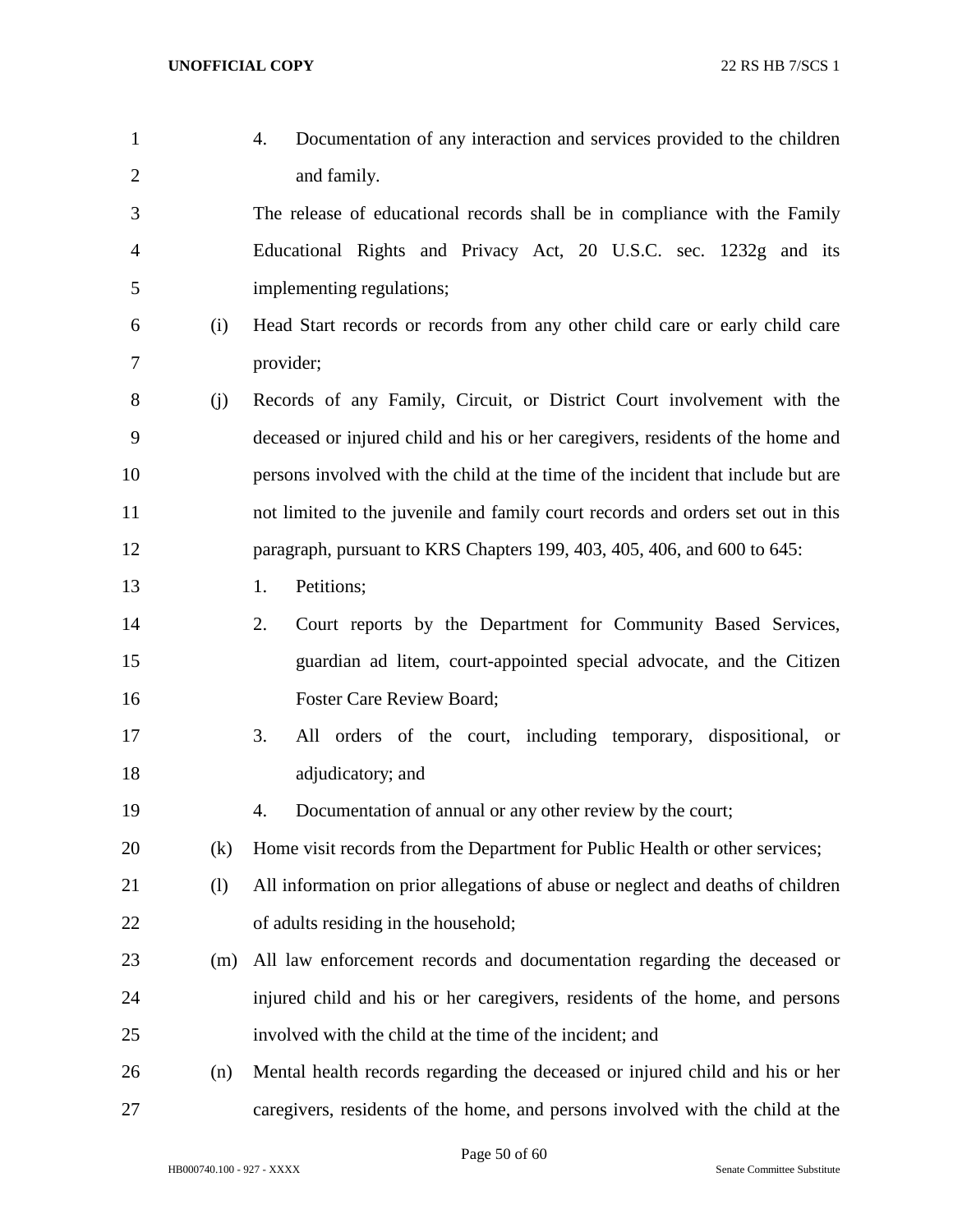1 time of the incident.

 (7) The panel may seek the advice of experts, such as persons specializing in the fields of psychiatric and forensic medicine, nursing, psychology, social work, education, law enforcement, family law, or other related fields, if the facts of a case warrant additional expertise.

- (8) The panel shall post updates after each meeting to the Web site of the Justice and Public Safety Cabinet regarding case reviews, findings, and recommendations.
- (9) The panel chairperson, or other requested persons, shall report a summary of the panel's discussions and proposed or actual recommendations to the Interim Joint Committee on Health and Welfare of the Kentucky General Assembly monthly or at the request of a committee co-chair. The goal of the committee shall be to ensure impartiality regarding the operations of the panel during its review process.
- (10) The panel shall publish an annual report by December 1 of each year consisting of case reviews, findings, and recommendations for system and process improvements to help prevent child fatalities and near fatalities that are due to abuse and neglect. The report shall be submitted to the Governor, the secretary of the Cabinet for Health and Family Services, the Chief Justice of the Supreme Court, the Attorney General, and the director of the Legislative Research Commission for distribution to 19 the *[Child Welfare Oversight and Advisory Committee established in KRS 6.943* 20 and the Hudiciary Committee.
- (11) Information and record copies that are confidential under state or federal law and are provided to the external child fatality and near fatality review panel by the Cabinet for Health and Family Services, the Department for Community Based Services, or any agency, organization, or entity for review shall not become the information and records of the panel and shall not lose their confidentiality by virtue of the panel's access to the information and records. The original information and records used to generate information and record copies provided to the panel in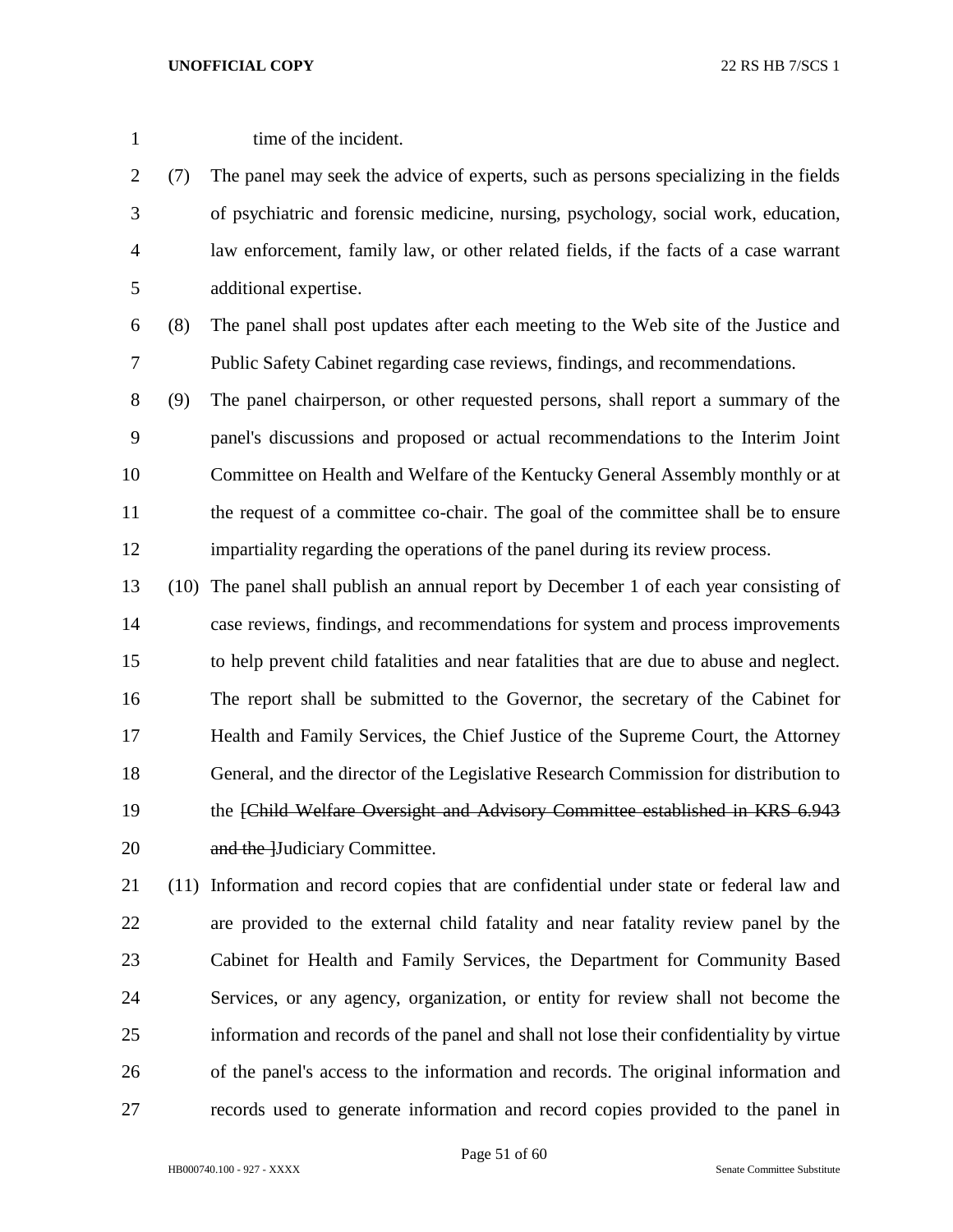accordance with subsection (6) of this section shall be maintained by the appropriate agency in accordance with state and federal law and shall be subject to the Kentucky Open Records Act, KRS 61.870 to 61.884. All open records requests shall be made to the appropriate agency, not to the external child fatality and near fatality review panel or any of the panel members. Information and record copies provided to the panel for review shall be exempt from the Kentucky Open Records Act, KRS 61.870 to 61.884. At the conclusion of the panel's examination, all copies of information and records provided to the panel involving an individual case shall be destroyed by the Justice and Public Safety Cabinet.

 (12) Notwithstanding any provision of law to the contrary, the portions of the external child fatality and near fatality review panel meetings during which an individual child fatality or near fatality case is reviewed or discussed by panel members may be a closed session and subject to the provisions of KRS 61.815(1) and shall only occur following the conclusion of an open session. At the conclusion of the closed session, the panel shall immediately convene an open session and give a summary of what occurred during the closed session.

 (13) Each member of the external child fatality and near fatality review panel, any person attending a closed panel session, and any person presenting information or records on an individual child fatality or near fatality shall not release information or records not available under the Kentucky Open Records Act, KRS 61.870 to 61.884 21 to the public.

 (14) A member of the external child fatality and near fatality review panel shall not be prohibited from making a good faith report to any state or federal agency of any information or issue that the panel member believes should be reported or disclosed in an effort to facilitate effectiveness and transparency in Kentucky's child protective services.

(15) A member of the external child fatality and near fatality review panel shall not be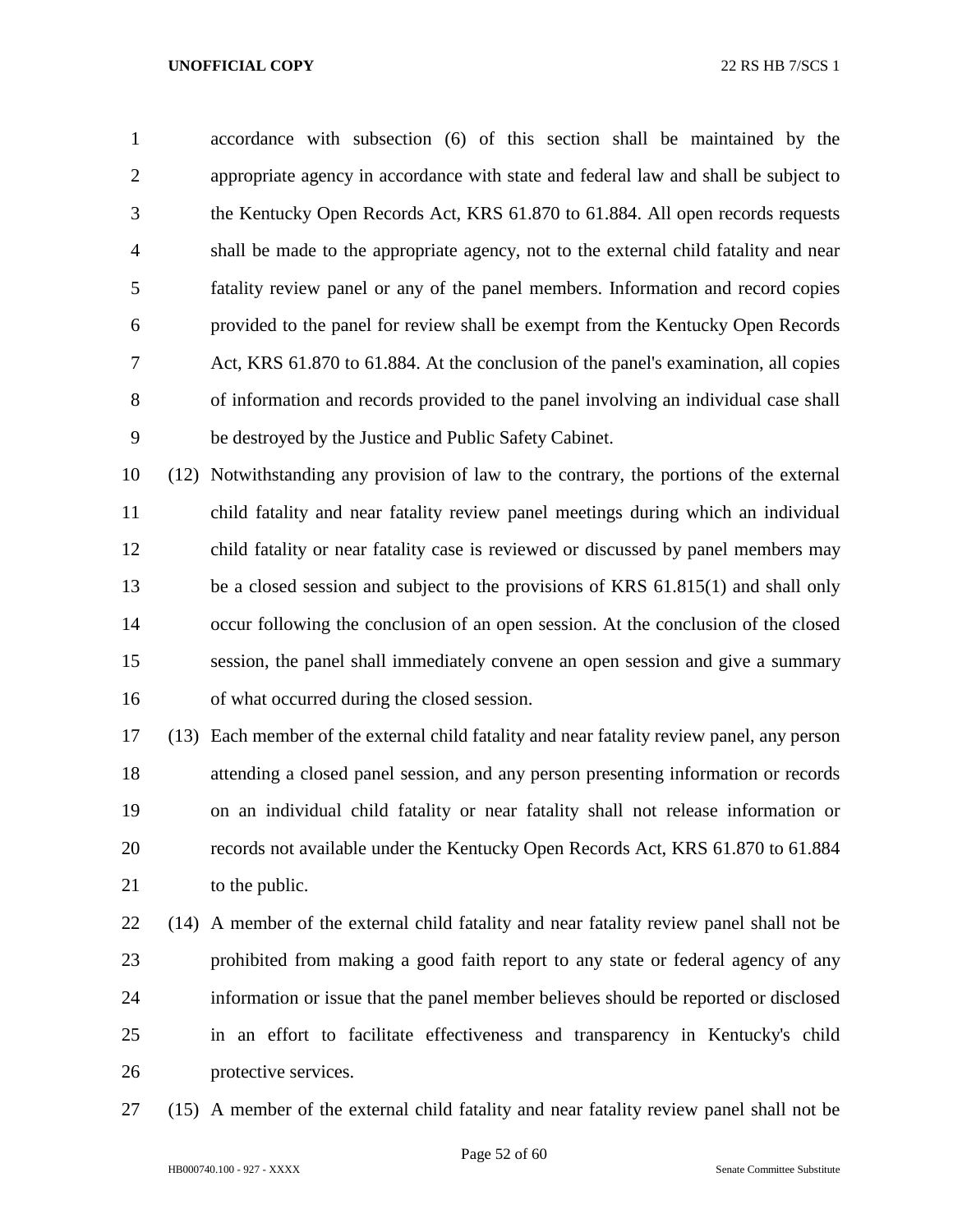| $\mathbf{1}$   |     |                                                                                         | held liable for any civil damages or criminal penalties pursuant to KRS 620.990 as a  |  |  |  |
|----------------|-----|-----------------------------------------------------------------------------------------|---------------------------------------------------------------------------------------|--|--|--|
| $\overline{2}$ |     | result of any action taken or omitted in the performance of the member's duties         |                                                                                       |  |  |  |
| 3              |     | pursuant to this section and KRS 620.050, except for violations of subsection (11),     |                                                                                       |  |  |  |
| 4              |     | $(12)$ , or $(13)$ of this section.                                                     |                                                                                       |  |  |  |
| 5              |     |                                                                                         | (16) Beginning in 2014 the Legislative Oversight and Investigations Committee of the  |  |  |  |
| 6              |     |                                                                                         | Kentucky General Assembly shall conduct an annual evaluation of the external          |  |  |  |
| 7              |     |                                                                                         | child fatality and near fatality review panel established pursuant to this section to |  |  |  |
| 8              |     |                                                                                         | monitor the operations, procedures, and recommendations of the panel and shall        |  |  |  |
| 9              |     | report its findings to the General Assembly.                                            |                                                                                       |  |  |  |
| 10             |     | Section 31. KRS 620.320 is amended to read as follows:                                  |                                                                                       |  |  |  |
| 11             |     | The duties of the State Citizen Foster Care Review Board shall be to:                   |                                                                                       |  |  |  |
| 12             | (1) |                                                                                         | Establish, approve, and provide training programs for local citizen foster care       |  |  |  |
| 13             |     | review board members;                                                                   |                                                                                       |  |  |  |
| 14             | (2) |                                                                                         | Review and coordinate the activities of local citizen foster care review boards;      |  |  |  |
| 15             | (3) | Establish reporting procedures to be followed by the local citizen foster care review   |                                                                                       |  |  |  |
| 16             |     | boards and publish an annual written report compiling data reported by local foster     |                                                                                       |  |  |  |
| 17             |     | care review boards which shall include statistics relating, at a minimum, to the        |                                                                                       |  |  |  |
| 18             |     | following:                                                                              |                                                                                       |  |  |  |
| 19             |     | Barriers to permanency identified in reviews;<br>(a)                                    |                                                                                       |  |  |  |
| 20             |     | (b)                                                                                     | The number of children moved more than three $(3)$ times within a six $(6)$           |  |  |  |
| 21             |     | month period;                                                                           |                                                                                       |  |  |  |
| 22             |     | The average length of time in care;<br>(c)                                              |                                                                                       |  |  |  |
| 23             |     | Local solutions reported to meet identified barriers; and<br>(d)                        |                                                                                       |  |  |  |
| 24             |     | The total number and frequency of reviews;<br>(e)                                       |                                                                                       |  |  |  |
| 25             | (4) | Publish an annual written report on the effectiveness of such local citizen foster care |                                                                                       |  |  |  |
| 26             |     | review boards; and                                                                      |                                                                                       |  |  |  |
| 27             | (5) |                                                                                         | Evaluate and make annual recommendations to the Supreme Court, the Legislative        |  |  |  |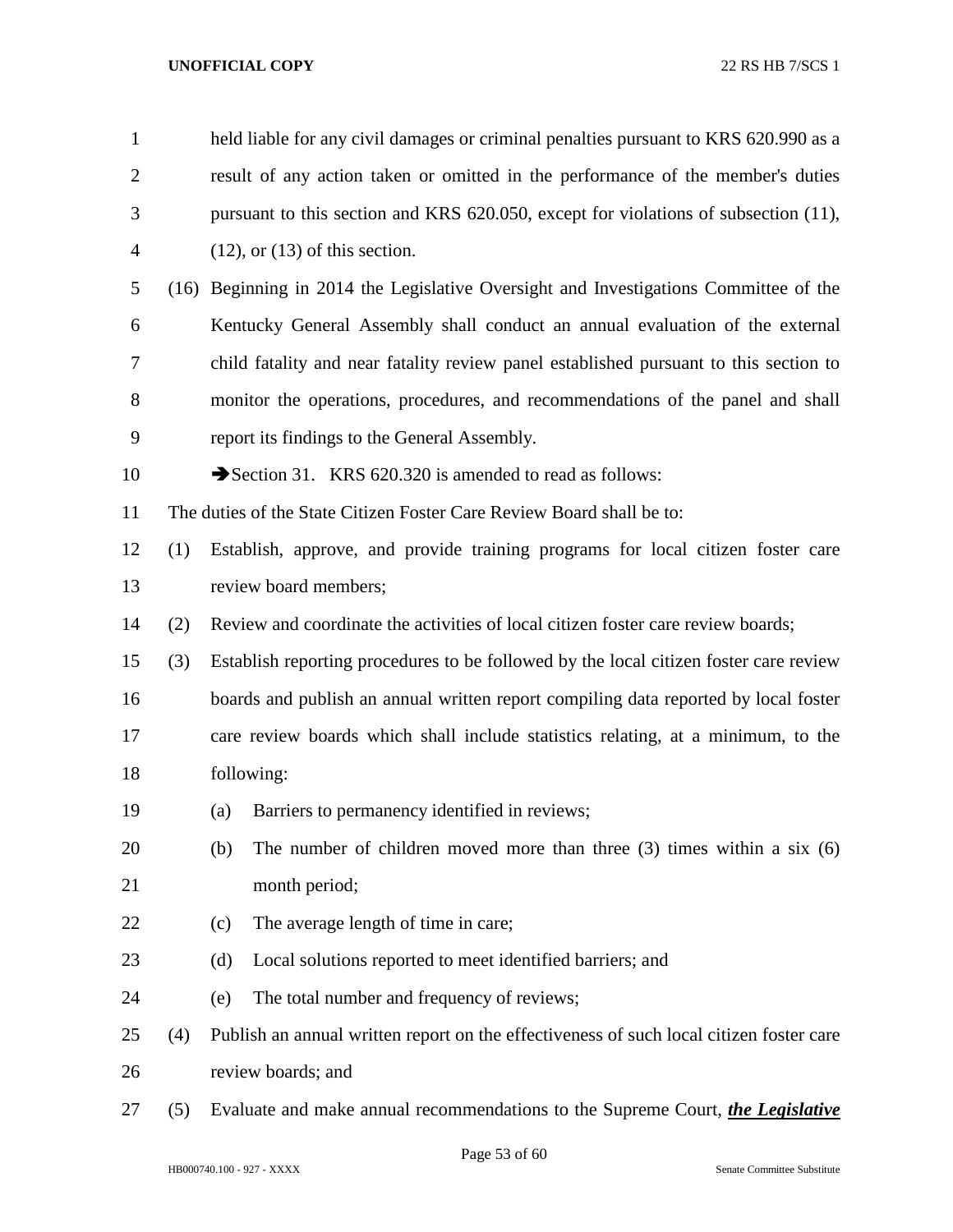| $\mathbf{1}$   |     | Research Commission, and the Governorf, and the Child Welfare Oversight and |                                                                                  |  |  |  |
|----------------|-----|-----------------------------------------------------------------------------|----------------------------------------------------------------------------------|--|--|--|
| $\overline{2}$ |     |                                                                             | Advisory Committee established in KRS 6.943] regarding:                          |  |  |  |
| 3              |     | (a)                                                                         | Laws of the Commonwealth;                                                        |  |  |  |
| 4              |     | (b)                                                                         | Practices, policies, and procedures within the Commonwealth affecting            |  |  |  |
| 5              |     |                                                                             | permanence for children in out-of-home placement and the investigation of        |  |  |  |
| 6              |     |                                                                             | allegations of abuse and neglect;                                                |  |  |  |
| 7              |     | (c)                                                                         | The findings of the local citizen foster care review board community forums      |  |  |  |
| 8              |     |                                                                             | conducted pursuant to KRS 620.270; and                                           |  |  |  |
| 9              |     | (d)                                                                         | The effectiveness or lack thereof and reasons therefor of local citizen foster   |  |  |  |
| 10             |     |                                                                             | care review of children in the custody of the cabinet in bringing about          |  |  |  |
| 11             |     |                                                                             | permanence for the Commonwealth's children.                                      |  |  |  |
| 12             |     |                                                                             | Section 32. The Cabinet for Health and Family Services shall:                    |  |  |  |
| 13             | (1) |                                                                             | No later than September 1, 2022, report the following information to the Interim |  |  |  |
| 14             |     |                                                                             | Joint Committee on Health, Welfare, and Family Services and the Benefits Cliff   |  |  |  |
| 15             |     |                                                                             | Task Force established pursuant to Sections 35 to 38 of this Act:                |  |  |  |
| 16             |     | (a)                                                                         | The number of additional families served by the Child Care Assistance            |  |  |  |
| 17             |     |                                                                             | Program following the increase in eligibility to 200% of the federal poverty     |  |  |  |
| 18             |     |                                                                             | level;                                                                           |  |  |  |
| 19             |     | (b)                                                                         | An assessment of the additional cost incurred by the state due to increasing     |  |  |  |
| 20             |     |                                                                             | Child Care Assistance Program eligibility to 200% of the federal poverty         |  |  |  |
| 21             |     |                                                                             | level; and                                                                       |  |  |  |
| 22             |     | (c)                                                                         | An assessment of what the fiscal impact of discounting multiple copayments       |  |  |  |
| 23             |     |                                                                             | for families with more than one child in the Child Care Assistance Program       |  |  |  |
| 24             |     |                                                                             | would be;                                                                        |  |  |  |
| 25             | (2) | (a)                                                                         | Develop a proposal to make a benefits cliff calculator and online job postings   |  |  |  |
| 26             |     |                                                                             | database available to the general public and to all individuals and families,    |  |  |  |
| 27             |     |                                                                             | including authorized representatives, applying or reapplying for public          |  |  |  |

Page 54 of 60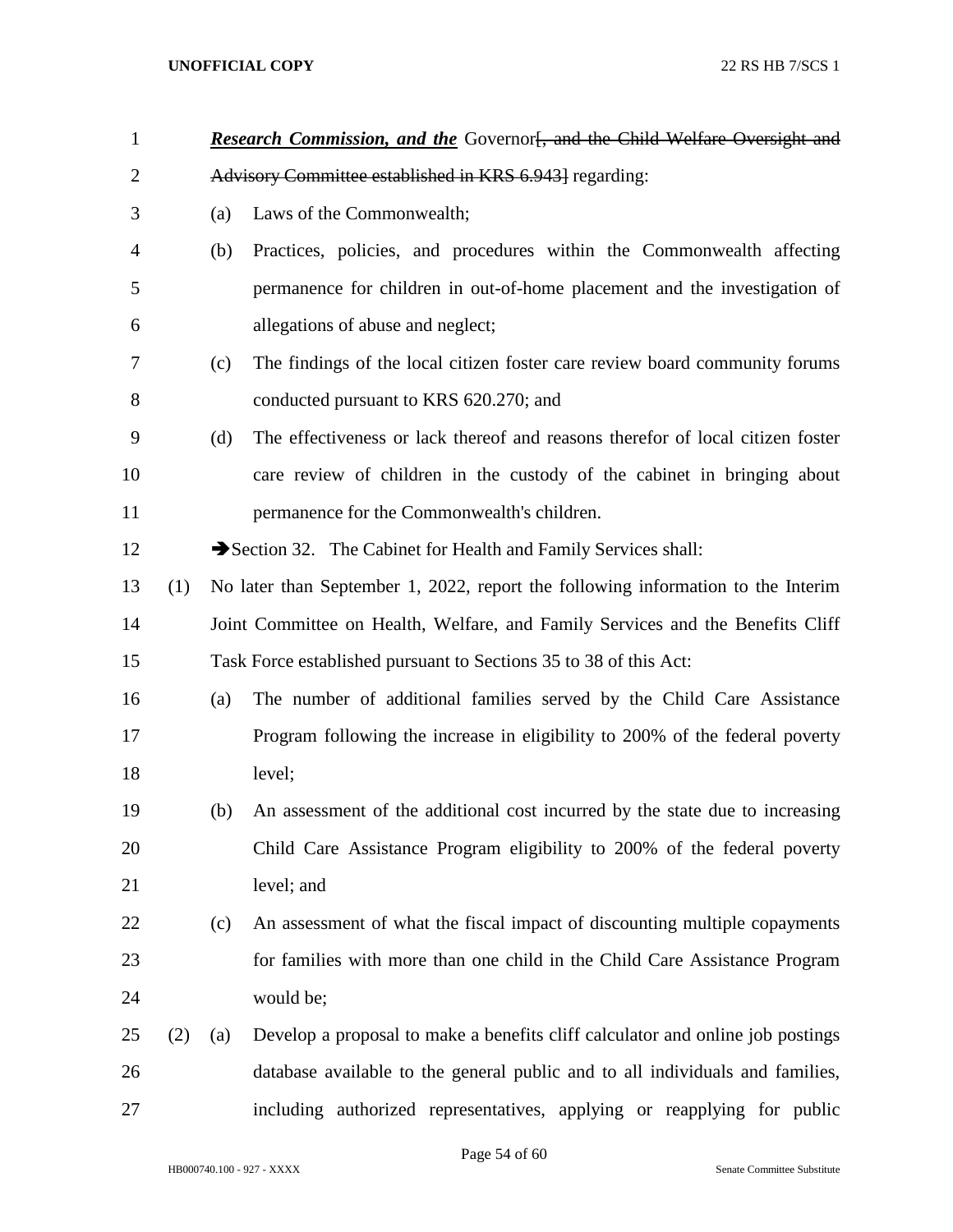| $\mathbf{1}$   |     |     |    |    | assistance benefits administered by the cabinet under KRS Chapters 199 and        |
|----------------|-----|-----|----|----|-----------------------------------------------------------------------------------|
| $\overline{2}$ |     |     |    |    | 205. The proposal shall:                                                          |
| 3              |     |     | 1. |    | Include but not be limited to information regarding:                              |
| 4              |     |     |    | a. | Estimated costs;                                                                  |
| 5              |     |     |    | b. | A projected timeline for implementation of the proposal;                          |
| 6              |     |     |    | c. | Potential partner organizations or third parties that may assist in               |
| 7              |     |     |    |    | the development or implementation of the benefits cliff calculator                |
| 8              |     |     |    |    | or the online job postings database;                                              |
| 9              |     |     |    | d. | public assistance beneficiaries or<br>their<br>authorized<br>How                  |
| 10             |     |     |    |    | representatives may use the benefits cliff calculator and job                     |
| 11             |     |     |    |    | postings database to make informed decisions regarding public                     |
| 12             |     |     |    |    | assistance benefits, wage increases, and employment opportunities;                |
| 13             |     |     |    |    | and                                                                               |
| 14             |     |     |    | e. | Effective methods for how the cabinet will make the benefits cliff                |
| 15             |     |     |    |    | calculator and online job postings database available to all                      |
| 16             |     |     |    |    | individuals and families, including authorized representatives,                   |
| 17             |     |     |    |    | applying or reapplying for public assistance benefits.                            |
| 18             |     |     | 2. |    | Be submitted to the Legislative Research Commission for distribution to           |
| 19             |     |     |    |    | the Interim Joint Committee on Health, Welfare, and Family Services               |
| 20             |     |     |    |    | and the Benefits Cliff Task Force established pursuant to Sections 35 to          |
| 21             |     |     |    |    | 38 of this Act no later than September 1, 2022.                                   |
| 22             |     | (b) |    |    | As used in this subsection, "benefits cliff calculator" means an interactive,     |
| 23             |     |     |    |    | digital tool that allows recipients of public assistance benefits administered by |
| 24             |     |     |    |    | the Cabinet for Health and Family Services under KRS Chapters 199 and 205         |
| 25             |     |     |    |    | to assess and understand the potential impacts, including reduction in benefits   |
| 26             |     |     |    |    | or loss of eligibility, of changes to income or employment;                       |
| 27             | (3) |     |    |    | No later than December 1, 2022, provide the Interim Joint Committee on Health,    |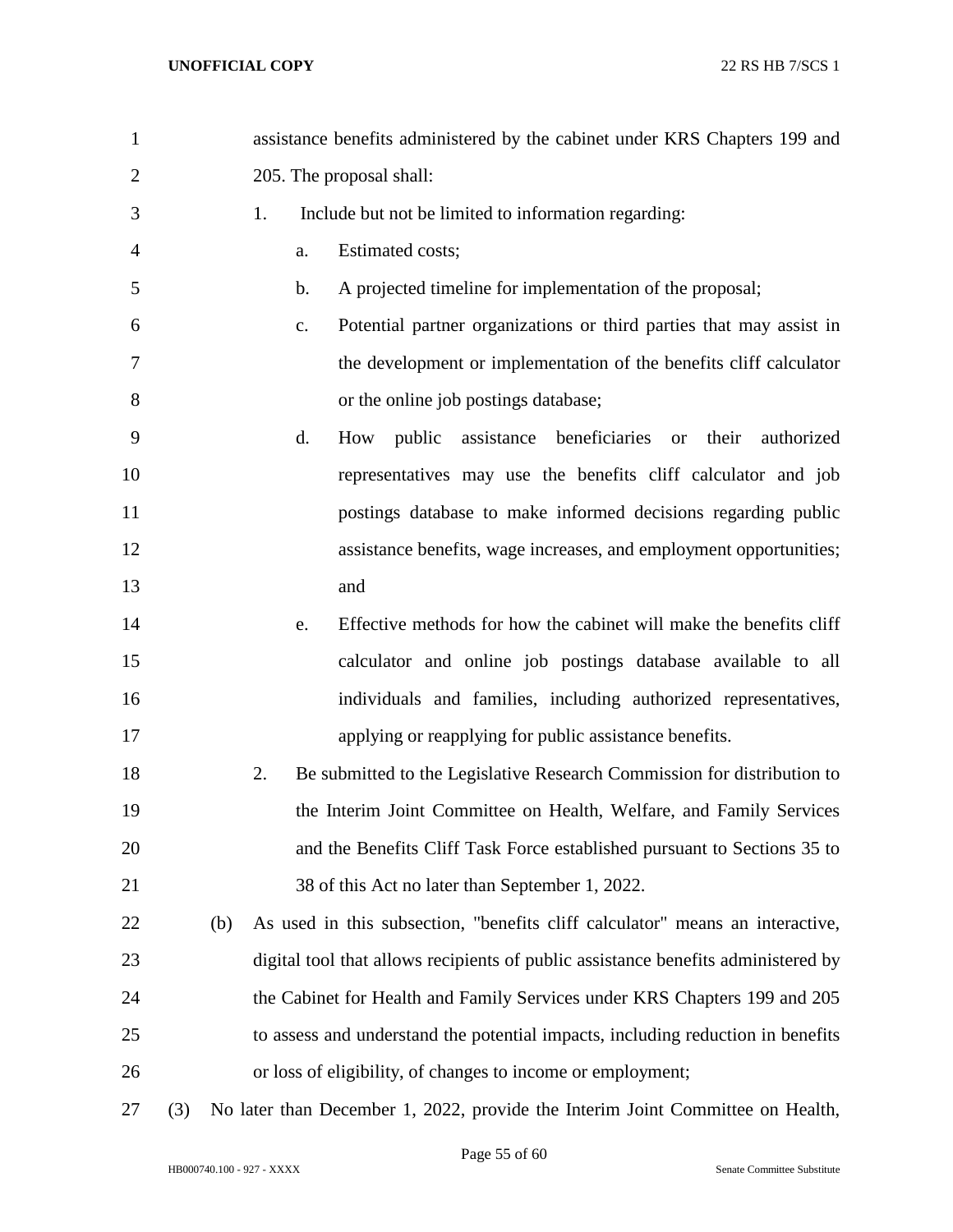- Welfare, and Family Services with a report on the potential fiscal impact and cost of:
- (a) Utilizing a single benefit card for each cash recipient of public assistance benefits administered by the Cabinet for Health and Family Services under KRS Chapter 205 regardless of in which public assistance programs an individual is enrolled; and
- (b) Developing and implementing a pilot program utilizing a third party to provide oversight, including contractual monitoring, and technology to enhance child welfare services, to produce greater transparency in the child welfare system, and to ensure compliance validation; and

 (4) Contract, in accordance with KRS Chapter 45A, with an independent third party to conduct a review of all Medicaid presumptive eligibility determinations made by each qualified hospital between January 1, 2020, and the effective date of this Act to ensure compliance with all state and federal laws and regulations related to Medicaid presumptive eligible determinations. The independent third party contacted pursuant to this subsection shall submit a report detailing the results of its review, which shall include each qualified hospital's compliance with presumptive eligibility determinations, to the Legislative Research Commission no later than 19 June 30, 2023.

20 Section 33. If the Cabinet for Health and Family Services determines that a state plan amendment, waiver, or any other form of approval or authorization from a federal agency is necessary prior to the implementation of any provision of this Act, the cabinet shall, within 120 days after the effective date of this Act unless otherwise specified, request the state plan amendment, waiver, approval, or authorization and shall only delay full implementation of those provisions for which a state plan amendment, waiver, approval, or authorization was deemed necessary until the state plan amendment, waiver, approval, or authorization is granted. The cabinet shall, in accordance with KRS 205.525,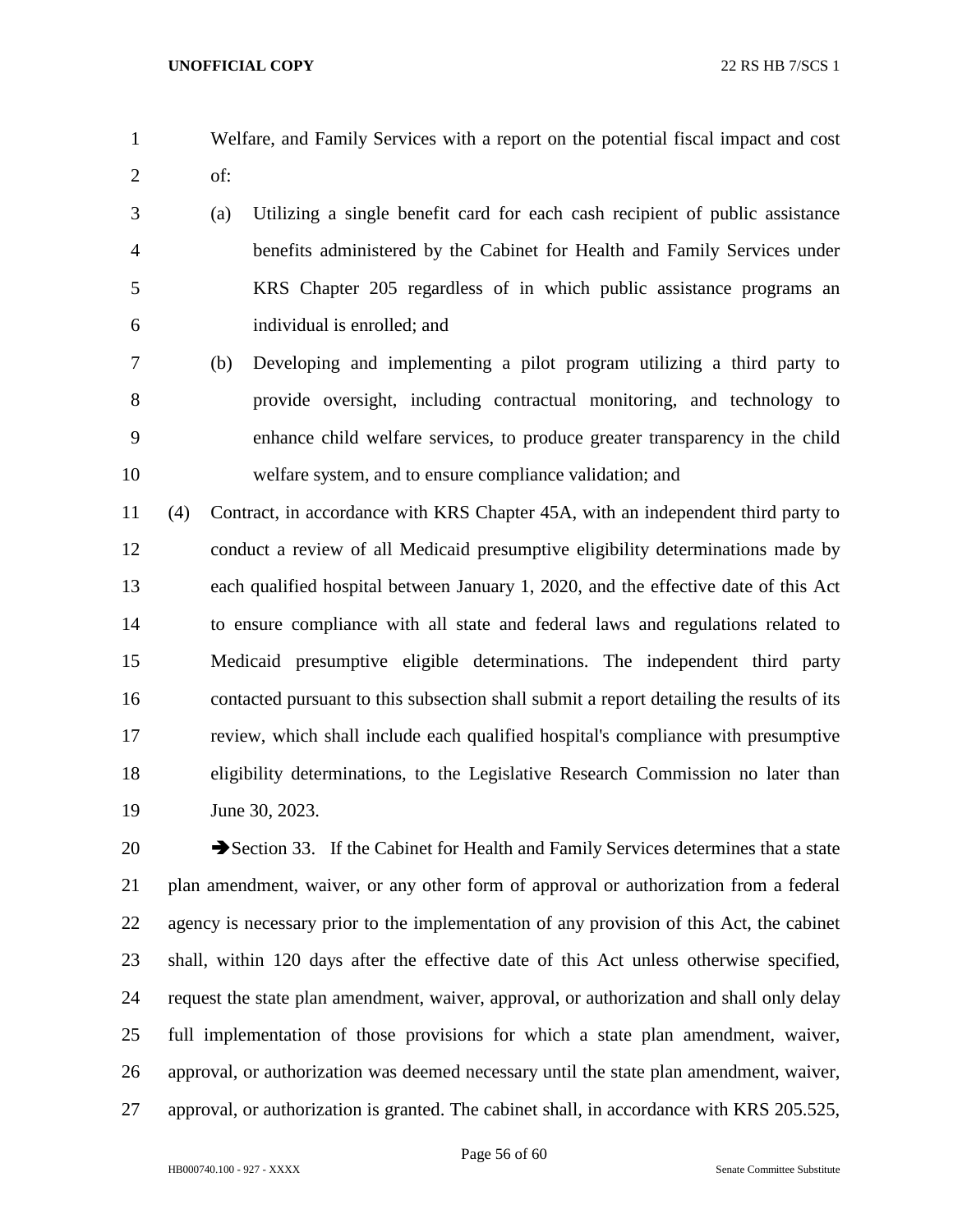provide a copy of any state plan amendment, waiver, or other approval or authorization application submitted pursuant to this Section to the Interim Joint Committee on Health, Welfare, and Family Service, the Interim Joint Committee on Appropriations and Revenue, and the Medicaid Oversight and Advisory Committee and provide an update on the status of any application submitted pursuant to this section upon request.

 Section 34. The Legislative Oversight and Investigations Committee shall conduct an in-depth analysis of Temporary Assistance for Needy Families (TANF) and the Kentucky Transition Assistance Program (K-TAP) spending by the Cabinet for Health and Family Services and seek to identify alternative sources of funding for child welfare programs and services currently funded by the federal TANF block grant and state maintenance-of-effort dollars, including possible strategies for securing additional Title IV-E funds, so that future K-TAP expenditures may be allocated in a manner that prioritizes assisting recipients of public assistance in transitioning off of public assistance by finding and maintaining sustainable, gainful employment.

15 Section 35. The Legislative Research Commission shall establish the Benefits Cliff Task Force to review the impact of the public assistance benefits cliff on labor force participation, employment, wages, and benefit duration and usage in the Commonwealth and to develop public policy recommendations to support working families in transitioning off of public assistance into gainful employment and self-sufficiency. The 20 duties of the Benefits Cliff Task Force shall include but are not limited to:

- (1) Studying how the benefits cliff affects:
- (a) Financial, employment, and career decisions made by public assistance beneficiaries in the Commonwealth;
- (b) Labor force participation, employment, wages, education, health, and poverty in the Commonwealth; and
- (c) The ability of businesses to hire and promote workers;
- (2) Studying the eligibility rules and income thresholds for current public assistance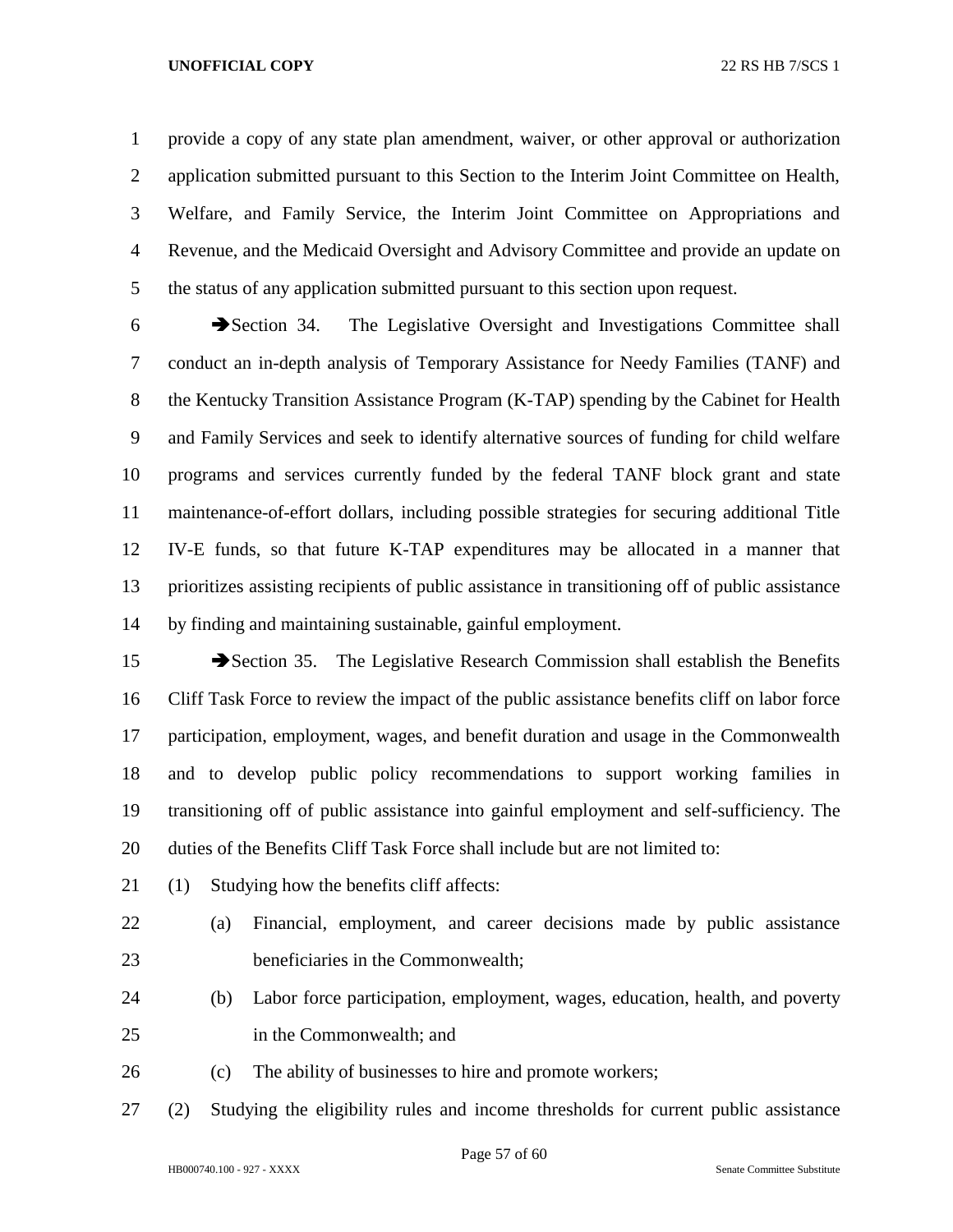| $\mathbf{1}$   |     | programs administered by the Cabinet for Health and Family Services;                    |
|----------------|-----|-----------------------------------------------------------------------------------------|
| 2              | (3) | Studying the fiscal impact of the benefits cliff on state finances and identifying      |
| 3              |     | budgetary impacts of addressing the benefits cliff;                                     |
| $\overline{4}$ | (4) | Studying the interconnectedness of the benefits cliff across multiple layers of         |
| 5              |     | government and other support networks;                                                  |
| 6              | (5) | Studying the awareness of the benefits cliff among public assistance beneficiaries,     |
| 7              |     | government agencies and programs, the nonprofit sector, the business community,         |
| 8              |     | and the general public;                                                                 |
| 9              | (6) | Evaluating policies and proposals, including the proposal submitted by the Cabinet      |
| 10             |     | for Health and Family Services pursuant to Section 32 of this Act, and best practices   |
| 11             |     | in other states, academia, and the think tank sector that aim to assist individuals in  |
| 12             |     | transitioning off of public assistance into gainful employment and self-sufficiency;    |
| 13             |     | and                                                                                     |
| 14             | (7) | Making recommendations that seek to eliminate the benefits cliff as a barrier to        |
| 15             |     | work, career advancement, and self-sufficiency and to reduce benefit duration and       |
| 16             |     | dependency in the Commonwealth.                                                         |
| 17             |     | Section 36. The Benefits Cliff Task Force shall be composed of the following            |
| 18             |     | members, with final membership of the task force being subject to the consideration and |
| 19             |     | approval of the Legislative Research Commission:                                        |
| 20             | (1) | Two members of the House of Representatives appointed by the Speaker of the             |
| 21             |     | House of Representatives, one of whom shall be designated by the Speaker of the         |
| 22             |     | House of Representatives as a co-chair of the task force;                               |
| 23             | (2) | One member of the House of Representatives appointed by the Minority Floor              |
| 24             |     | Leader of the House of Representatives;                                                 |
| 25             | (3) | Two members of the Senate appointed by the President of the Senate, one of whom         |
| 26             |     | shall be designated by the President of the Senate as a co-chair of the task force;     |
| 27             | (4) | One member of the Senate appointed by the Minority Floor Leader of the Senate;          |
|                |     |                                                                                         |

Page 58 of 60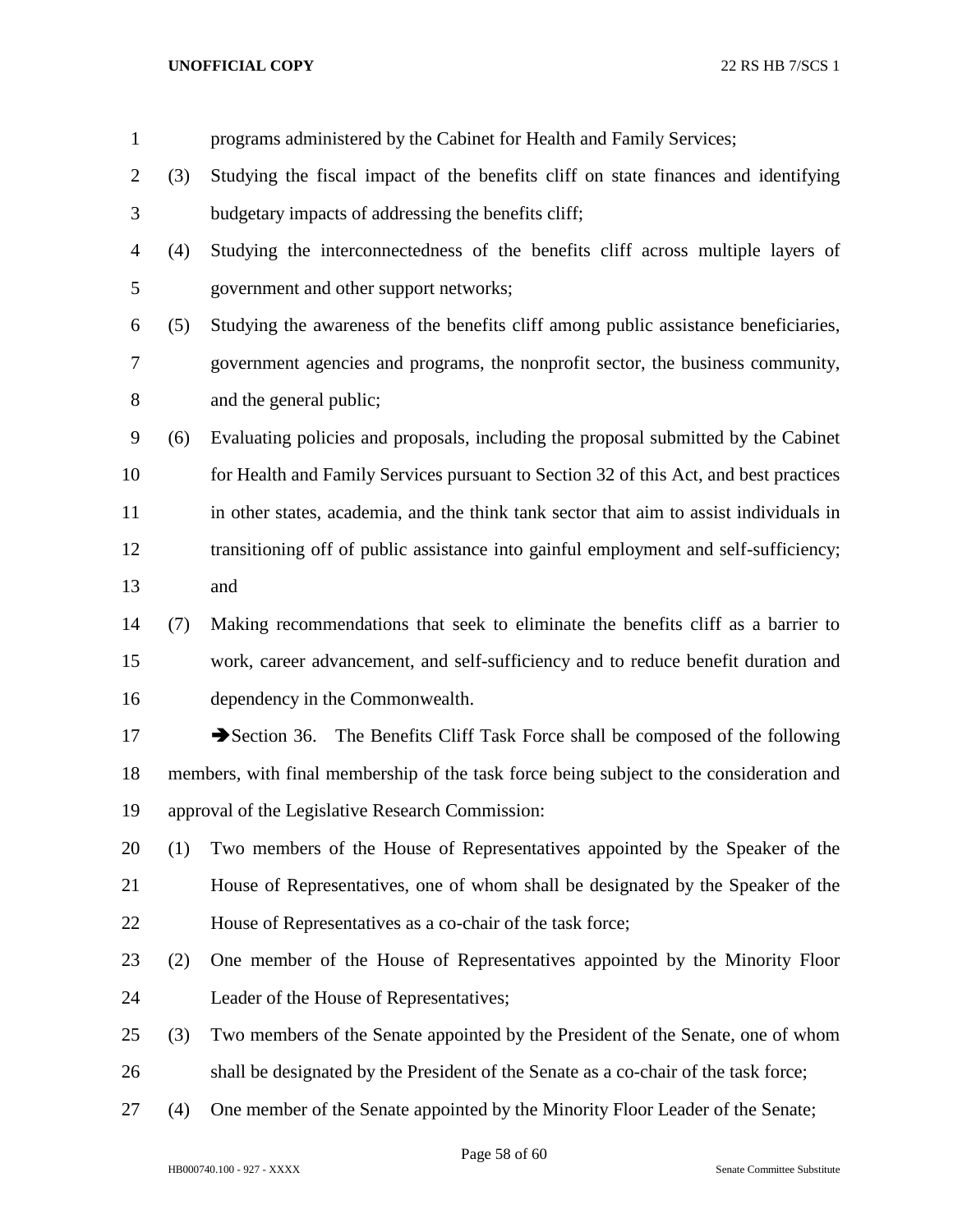(5) The secretary of the Cabinet for Health and Family Services or designee;

- (6) The secretary of the Education and Workforce Development Cabinet or designee;
- (7) The president and chief executive officer of the Kentucky Chamber of Commerce or designee;

(8) The executive director of the Kentucky League of Cities or designee; and

 (9) The executive directors, or their designees, of four Kentucky-based nonprofit organizations whose missions are focused on serving low-income persons, with two selected by the President of the Senate and two selected by the Speaker of the House of Representatives.

10 Section 37. The Benefits Cliff Task Force shall meet at least monthly during the 2022 Interim of the General Assembly and shall submit its findings and recommendations to the Legislative Research Commission for referral to the appropriate committee or committees by December 1, 2022.

14 Section 38. Provisions of Sections 35 to 37 of this Act to the contrary notwithstanding, the Legislative Research Commission shall have the authority to alternatively assign the issues identified therein to an interim joint committee or a subcommittee thereof, and to designate a study completion date.

18 Section 39. Sections 34 to 38 of this Act shall have the same legal status as a House Concurrent Resolution.

20 Section 40. If any section, any subsection, or any provision of this Act is found by a court of competent jurisdiction in a final, unappealable order to be invalid or unconstitutional, the decision of the court shall not affect or impair any of the remaining sections, subsections, or provisions of this Act.

- 24 Section 41. The following KRS sections are repealed:
- 6.940 Medicaid Oversight and Advisory Committee -- Membership -- Meetings -- Vote required to act.
- 6.943 Child Welfare Oversight and Advisory Committee -- Membership -- Co-chairs --